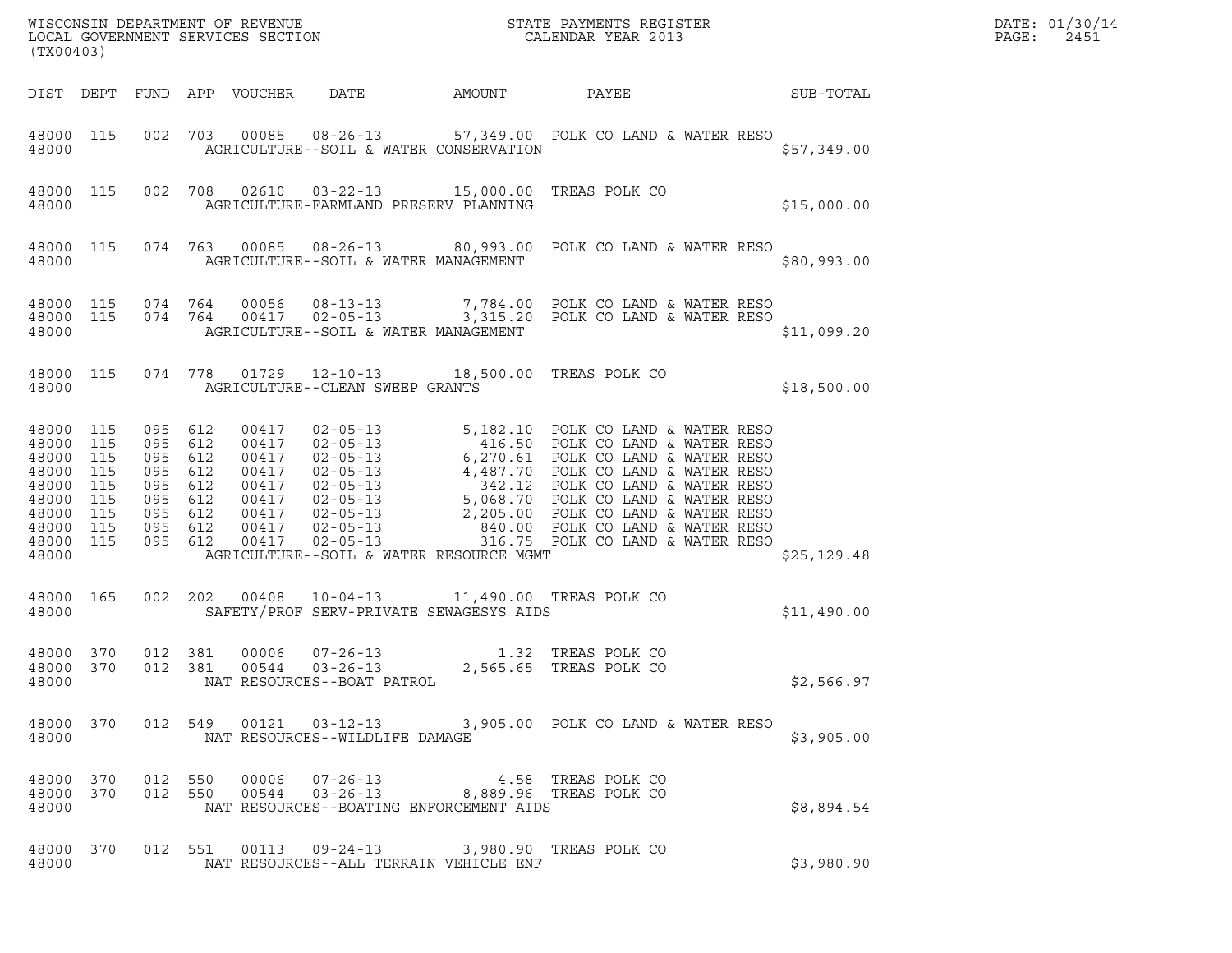|       | DATE: 01/30/14 |
|-------|----------------|
| PAGE: | 2452           |

| (TX00403)                                                               |                   |                                                     |         |                |                                                                                                                                    |                                       |                                                                                                                                                                                                                                            |             | DATE: 01/30/14<br>PAGE:<br>2452 |
|-------------------------------------------------------------------------|-------------------|-----------------------------------------------------|---------|----------------|------------------------------------------------------------------------------------------------------------------------------------|---------------------------------------|--------------------------------------------------------------------------------------------------------------------------------------------------------------------------------------------------------------------------------------------|-------------|---------------------------------|
|                                                                         |                   |                                                     |         |                |                                                                                                                                    |                                       |                                                                                                                                                                                                                                            |             |                                 |
| 48000 370<br>48000                                                      |                   |                                                     |         |                | 012 552 00150 09-24-13 4,221.78 TREAS POLK CO<br>NAT RESOURCES--SNOWMOBILE ENFORCEMENT                                             |                                       |                                                                                                                                                                                                                                            | \$4,221.78  |                                 |
| 48000 370<br>48000<br>48000<br>48000<br>48000 370<br>48000 370<br>48000 | 370<br>370<br>370 | 012 553<br>012 553<br>012 553<br>012 553<br>012 553 | 012 553 |                | NAT RESOURCES--WILDLIFE DAMAGE CLAIMS                                                                                              |                                       | 00003 07-29-13 5,086.65 POLK CO LAND & WATER RESO<br>00008 08-20-13 4,469.26 POLK CO LAND & WATER RESO<br>00058 12-06-13 9,509.45 POLK CO LAND & WATER RESO<br>00058 12-06-13 1,537.96 POLK CO LAND & WATER RESO<br>00121 03-12-13 1,041.5 | \$33,411.77 |                                 |
| 48000                                                                   |                   |                                                     |         |                | 48000 370 012 563 01974 02-04-13 2,037.85 TREAS POLK CO<br>NAT RESOURCES--COUNTY CONSERVATION AIDS                                 |                                       |                                                                                                                                                                                                                                            | \$2,037.85  |                                 |
| 48000 370<br>48000                                                      |                   |                                                     |         |                | 012 564 00251 04-05-13 851.49 TREAS POLK CO<br>NAT RESOURCES--RECREATION AIDS-FISH                                                 |                                       |                                                                                                                                                                                                                                            | \$851.49    |                                 |
| 48000                                                                   |                   |                                                     |         |                | 48000 370 012 566 00001 09-24-13 18,838.20 TREAS POLK CO<br>NAT RESOURCES-FOREST CROP/MANAGED FOREST                               |                                       |                                                                                                                                                                                                                                            | \$18,838.20 |                                 |
| 48000 370<br>48000 370<br>48000                                         |                   | 012 572                                             | 012 572 |                | 00004  04-03-13  37,985.58  TREAS POLK CO<br>00029  02-28-13  20,000.00  TREAS POLK CO<br>NAT RESOURCES--URBAN FORESTRY/CO FORESTS |                                       |                                                                                                                                                                                                                                            | \$57,985.58 |                                 |
| 48000 370<br>48000                                                      |                   |                                                     |         |                | 012 574 00098 08-05-13 42,925.00 TREAS POLK CO<br>NAT RESOURCES--SNOWMOBILE TRAIL AIDS                                             |                                       |                                                                                                                                                                                                                                            | \$42,925.00 |                                 |
| 48000 370<br>48000 370<br>48000                                         |                   | 012 575                                             | 012 575 | 00531          | 00241 08-14-13 42,919.92 POLK CO<br>$09 - 16 - 13$<br>NAT RESOURCES--SNOWMOBILE TRAIL AIDS                                         |                                       | 31,666.73 TREAS POLK CO                                                                                                                                                                                                                    | \$74,586.65 |                                 |
| 48000 370<br>48000 370<br>48000                                         |                   | 012 576                                             | 012 576 | 00624<br>00625 | $09 - 30 - 13$<br>$09 - 30 - 13$<br>NAT RESOURCES--ALL-TERRAIN VEHICLE TRAIL                                                       | 2,429.57 POLK CO<br>19,586.75 POLK CO |                                                                                                                                                                                                                                            | \$22,016.32 |                                 |
| 48000 370<br>48000                                                      |                   |                                                     | 012 584 |                | 00020  09-03-13<br>NAT RESOURCES--PMT IN LIEU OF TAXES                                                                             |                                       | 8,064.00 TREAS POLK CO                                                                                                                                                                                                                     | \$8,064.00  |                                 |
| 48000 370<br>48000 370<br>48000                                         |                   | 012 663<br>012 663                                  |         | 01131<br>01132 | 12-06-13<br>12-06-13<br>NAT RESOURCES--LAKES MANAGEMENT GRANTS                                                                     |                                       | 5,456.27 POLK CO LAND & WATER RESO<br>4,847.74 POLK CO LAND & WATER RESO                                                                                                                                                                   | \$10,304.01 |                                 |
|                                                                         |                   |                                                     |         |                |                                                                                                                                    |                                       | 48000 370 012 678 01792 01-14-13 7,024.27 POLK CO LAND & WATER RESO                                                                                                                                                                        |             |                                 |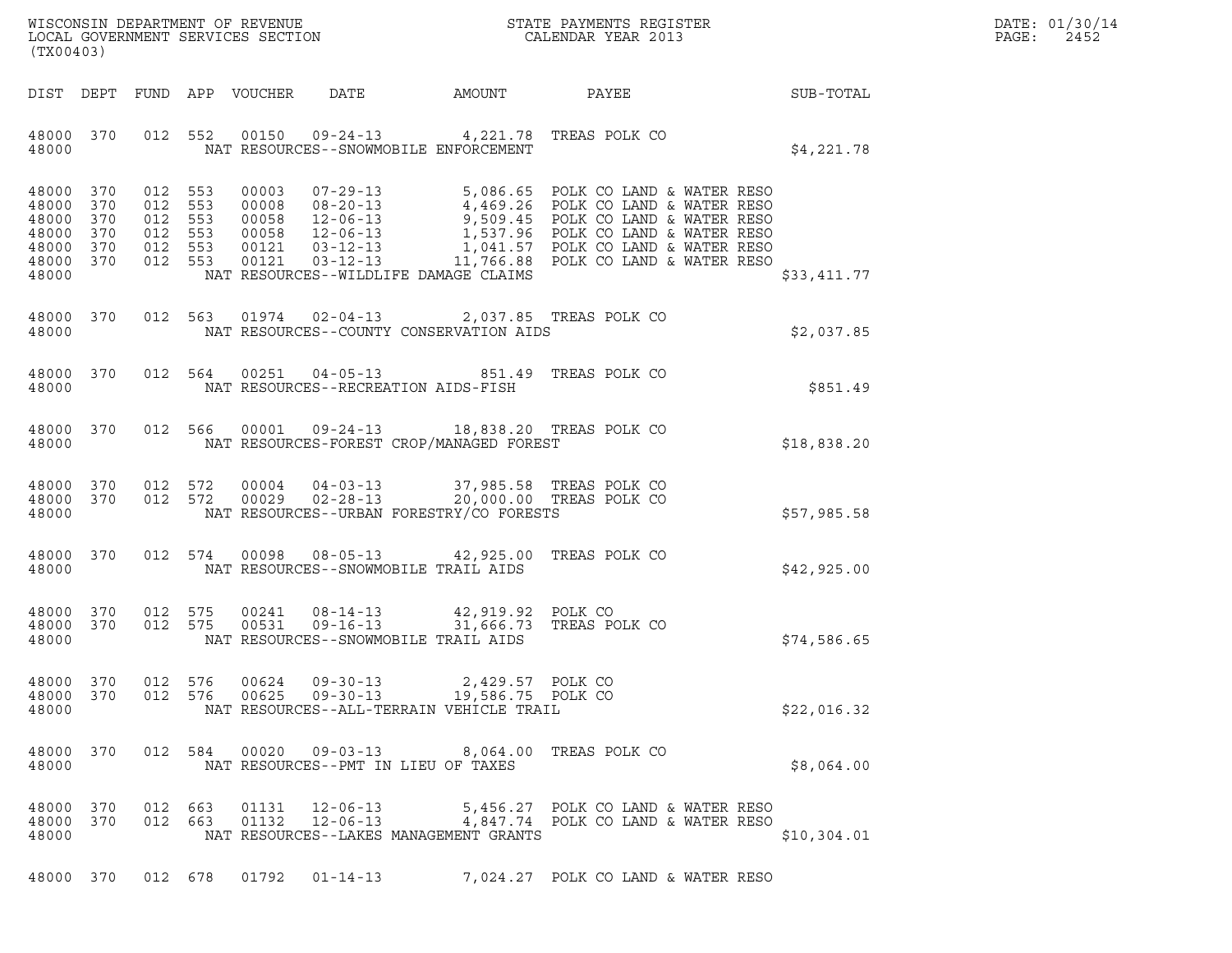| DATE: | 01/30/14 |
|-------|----------|
| PAGE: | 2453     |

| (TX00403)                                                                                                |                                                                                  |                                                                                  |                                                                                  | LOCAL GOVERNMENT SERVICES SECTION                                                                        | WISCONSIN DEPARTMENT OF REVENUE                                                                                                                                                                                      |                                                                                                                                                                     | STATE PAYMENTS REGISTER<br>CALENDAR YEAR 2013                                                                                    |                | DATE: 01/30/14<br>PAGE:<br>2453 |
|----------------------------------------------------------------------------------------------------------|----------------------------------------------------------------------------------|----------------------------------------------------------------------------------|----------------------------------------------------------------------------------|----------------------------------------------------------------------------------------------------------|----------------------------------------------------------------------------------------------------------------------------------------------------------------------------------------------------------------------|---------------------------------------------------------------------------------------------------------------------------------------------------------------------|----------------------------------------------------------------------------------------------------------------------------------|----------------|---------------------------------|
|                                                                                                          |                                                                                  |                                                                                  |                                                                                  | DIST DEPT FUND APP VOUCHER                                                                               | DATE                                                                                                                                                                                                                 | AMOUNT                                                                                                                                                              | PAYEE                                                                                                                            | SUB-TOTAL      |                                 |
| 48000 370<br>48000                                                                                       |                                                                                  |                                                                                  |                                                                                  |                                                                                                          |                                                                                                                                                                                                                      | NAT RESOURCES--INVASIVE AQUATICE SPECIES                                                                                                                            | 012  678  01793  01-14-13   5,962.16  POLK CO LAND & WATER RESO                                                                  | \$12,986.43    |                                 |
| 48000                                                                                                    |                                                                                  |                                                                                  |                                                                                  |                                                                                                          | 48000 370 074 670 40875 05-20-13<br>NAT RESOURCES--RU RECYCLING GRANT                                                                                                                                                | 148, 113.53 TREAS POLK CO                                                                                                                                           |                                                                                                                                  | \$148, 113.53  |                                 |
| 48000                                                                                                    |                                                                                  |                                                                                  |                                                                                  |                                                                                                          |                                                                                                                                                                                                                      | 48000 370 074 673 40875 05-20-13 11,574.78 TREAS POLK CO<br>NAT RESOURCES--RU CONSOLIDATED GRANT                                                                    |                                                                                                                                  | \$11,574.78    |                                 |
| 48000 370<br>48000                                                                                       |                                                                                  |                                                                                  |                                                                                  |                                                                                                          | 095 512 02943 04-29-13<br>NAT RESOURCES--STEWARDSHIP 2000                                                                                                                                                            | 115,208.07 POLK CO                                                                                                                                                  |                                                                                                                                  | \$115, 208.07  |                                 |
| 48000 395<br>48000                                                                                       |                                                                                  |                                                                                  |                                                                                  |                                                                                                          |                                                                                                                                                                                                                      | 011 170 66658 02-28-13 2,384.25 TREAS POLK CO<br>TRANSPORTATION--COUNTY FOREST ROAD AIDS                                                                            |                                                                                                                                  | \$2,384.25     |                                 |
| 48000<br>48000<br>48000<br>48000                                                                         | 395<br>395<br>395                                                                | 011 185                                                                          |                                                                                  | 011 185 93726                                                                                            | $11 - 12 - 13$                                                                                                                                                                                                       | 011  185  93726  11-12-13   1,653.12  TREAS POLK CO<br>93726 11-12-13 619.92 TREAS POLK CO<br>TRANSPORTATION--HIGHWAY SAFETY-FEDERAL                                | 619.92 TREAS POLK CO                                                                                                             | \$2,892.96     |                                 |
| 48000<br>48000<br>48000<br>48000                                                                         | 395<br>395<br>395                                                                | 011 190<br>011 190                                                               |                                                                                  | 011 190 94048                                                                                            | 68048 01-07-13<br>82048 07-01-13<br>10-07-13                                                                                                                                                                         | TRANSPORTATION--GENERAL TRANSP AIDS-GTA                                                                                                                             | 308,967.11 COUNTY OF POLK<br>617,934.22 COUNTY OF POLK<br>308.967.13 COUNTY OF POLK<br>308,967.13 COUNTY OF POLK                 | \$1,235,868.46 |                                 |
| 48000<br>48000                                                                                           | 395                                                                              |                                                                                  |                                                                                  |                                                                                                          |                                                                                                                                                                                                                      | 48000 395 011 278 83243 08-02-13 18,348.38 TREAS POLK CO<br>011 278 83243 08-02-13 158,011.66 TREAS POLK CO<br>TRANSPORTATION--LRIP/TRIP/MSIP GRANTS                |                                                                                                                                  | \$176,360.04   |                                 |
| 48000 410<br>48000                                                                                       |                                                                                  |                                                                                  |                                                                                  |                                                                                                          | 002 116 11357 11-05-13<br>CORRECTIONS--LOCAL AID                                                                                                                                                                     |                                                                                                                                                                     | 80,724.00 TREAS POLK CO                                                                                                          | \$80,724.00    |                                 |
| 48000<br>48000<br>48000<br>48000<br>48000<br>48000<br>48000<br>48000<br>48000<br>48000<br>48000<br>48000 | 435<br>435<br>435<br>435<br>435<br>435<br>435<br>435<br>435<br>435<br>435<br>435 | 005<br>005<br>005<br>005<br>005<br>005<br>005<br>005<br>005<br>005<br>005<br>005 | 000<br>000<br>000<br>000<br>000<br>000<br>000<br>000<br>000<br>000<br>000<br>000 | 90310<br>90314<br>90318<br>90321<br>90323<br>90325<br>90326<br>90400<br>90402<br>90403<br>90406<br>90408 | $01 - 01 - 13$<br>$02 - 01 - 13$<br>$03 - 01 - 13$<br>$04 - 01 - 13$<br>$05 - 01 - 13$<br>$06 - 01 - 13$<br>$07 - 02 - 13$<br>$07 - 01 - 13$<br>$08 - 01 - 13$<br>$09 - 01 - 13$<br>$10 - 01 - 13$<br>$11 - 01 - 13$ | 131,450.00<br>210,086.00<br>182,244.00<br>396,658.00<br>88,853.00<br>124,390.00<br>16,650.00<br>1,067,881.00<br>94,669.00<br>294,987.00<br>126,071.00<br>267,395.00 | POLK CO<br>POLK CO<br>POLK CO<br>POLK CO<br>POLK CO<br>POLK CO<br>POLK CO<br>POLK CO<br>POLK CO<br>POLK CO<br>POLK CO<br>POLK CO |                |                                 |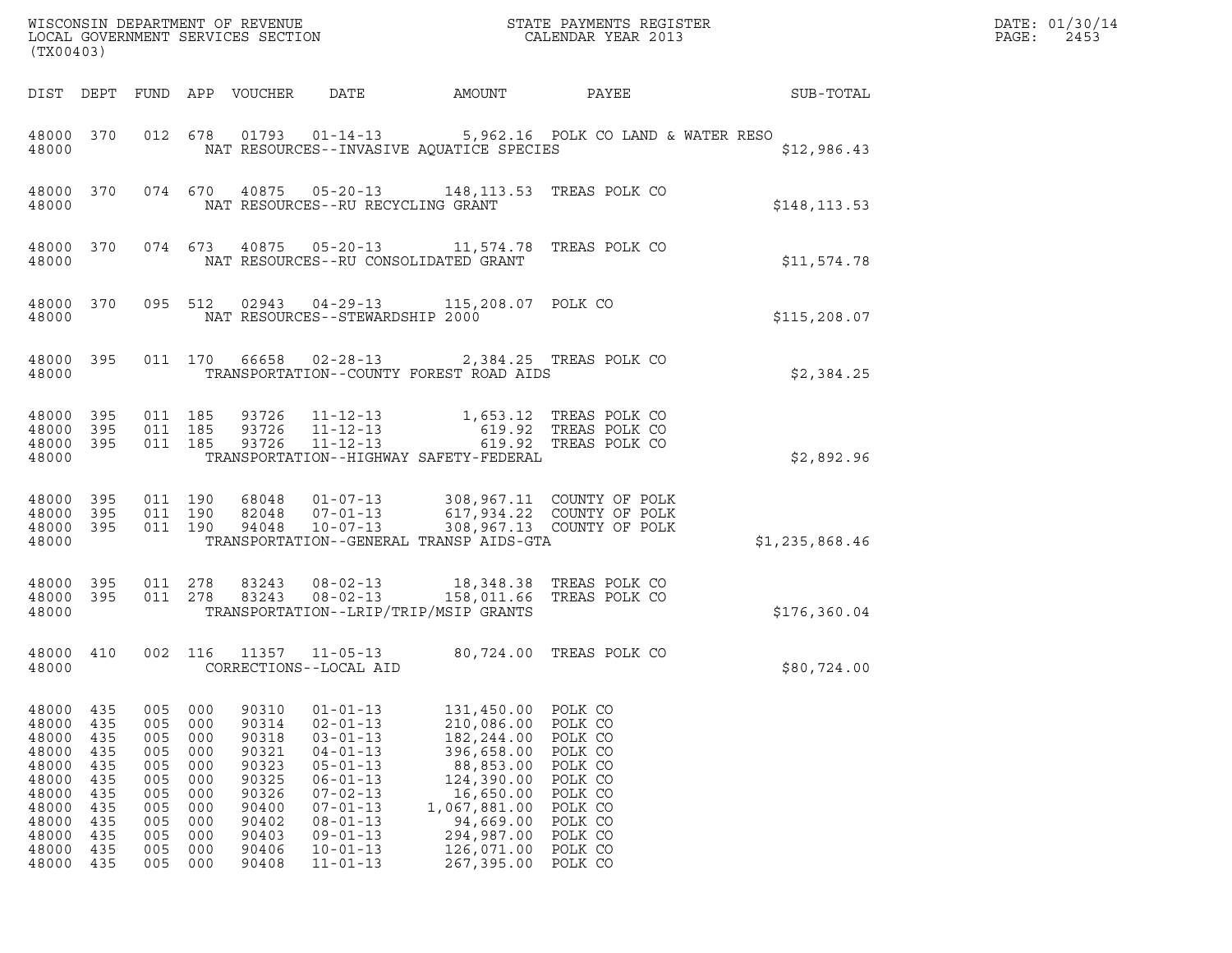| WISCONSIN DEPARTMENT OF REVENUE<br>LOCAL GOVERNMENT SERVICES SECTION<br>(TX00403) |                                               |                                               |                                               |                                                             |                                                                                                                            |                                                                                                                               | STATE PAYMENTS REGISTER<br>CALENDAR YEAR 2013                                    |                | DATE: 01/30/14<br>PAGE:<br>2454 |
|-----------------------------------------------------------------------------------|-----------------------------------------------|-----------------------------------------------|-----------------------------------------------|-------------------------------------------------------------|----------------------------------------------------------------------------------------------------------------------------|-------------------------------------------------------------------------------------------------------------------------------|----------------------------------------------------------------------------------|----------------|---------------------------------|
| DIST                                                                              | DEPT                                          |                                               |                                               | FUND APP VOUCHER                                            | DATE                                                                                                                       | AMOUNT                                                                                                                        | PAYEE                                                                            | SUB-TOTAL      |                                 |
| 48000 435<br>48000                                                                |                                               | 005                                           | 000                                           | 90411                                                       | $12 - 01 - 13$<br>HEALTH SERVICES--STATE/FED AIDS                                                                          | 62,654.00 POLK CO                                                                                                             |                                                                                  | \$3,063,988.00 |                                 |
| 48000<br>48000<br>48000<br>48000<br>48000<br>48000                                | 437<br>437<br>437<br>437<br>437<br>437        | 005<br>005<br>005<br>005<br>005<br>005        | 000<br>000<br>000<br>000<br>000<br>000        | 00000<br>00000<br>00000<br>00000<br>00000<br>00000          | $01 - 19 - 13$<br>$01 - 30 - 13$<br>$02 - 05 - 13$<br>$03 - 06 - 13$<br>$03 - 05 - 13$<br>$03 - 11 - 13$                   | 9,297.90<br>94,969.38<br>20.25<br>169,019.89<br>69.55<br>6,852.84<br>30,942.01                                                | POLK<br>POLK CHILD SUPPORT<br>POLK<br>POLK<br>POLK<br>POLK CHILD SUPPORT         |                |                                 |
| 48000<br>48000<br>48000<br>48000<br>48000<br>48000<br>48000                       | 437<br>437<br>437<br>437<br>437<br>437<br>437 | 005<br>005<br>005<br>005<br>005<br>005<br>005 | 000<br>000<br>000<br>000<br>000<br>000<br>000 | 00000<br>00000<br>00000<br>00000<br>00000<br>00000<br>00000 | $04 - 07 - 13$<br>$04 - 30 - 13$<br>$04 - 31 - 13$<br>$05 - 05 - 13$<br>$06 - 05 - 13$<br>$06 - 04 - 13$<br>$06 - 07 - 13$ | 30,942.01<br>7,761.00<br>99,469.67<br>99,469.67<br>23,422.34<br>23,527.51<br>23,527.51<br>25,182.81<br>261.28                 | POLK<br>POLK<br>POLK CHILD SUPPORT<br>POLK<br>POLK<br>POLK<br>POLK               |                |                                 |
| 48000<br>48000<br>48000<br>48000<br>48000<br>48000<br>48000                       | 437<br>437<br>437<br>437<br>437<br>437<br>437 | 005<br>005<br>005<br>005<br>005<br>005<br>005 | 000<br>000<br>000<br>000<br>000<br>000<br>000 | 00000<br>00000<br>00000<br>00000<br>00000<br>00000<br>00000 | $07 - 30 - 13$<br>$07 - 30 - 13$<br>$07 - 31 - 13$<br>$08 - 05 - 13$<br>$09 - 05 - 13$<br>$09 - 11 - 13$<br>$10 - 29 - 13$ | $16, 718.85$<br>$1, 131.00$<br>$0.07$<br>$97,096.07$<br>$16,997.19$<br>$399,380.84$<br>$42,303.44$<br>19,230.02<br>125,894.66 | POLK<br>POLK CHILD SUPPORT<br>POLK CHILD SUPPORT<br>POLK<br>POLK<br>POLK<br>POLK |                |                                 |
| 48000<br>48000<br>48000<br>48000<br>48000                                         | 437<br>437<br>437<br>437                      | 005<br>005<br>005<br>005                      | 000<br>000<br>000<br>000                      | 00000<br>00000<br>00000<br>00000                            | $10 - 29 - 13$<br>$10 - 05 - 13$<br>$11 - 12 - 13$<br>$12 - 30 - 13$                                                       | 125,894.66<br>20,318.40<br>13,467.10 POLK<br>8,836.13 POLK<br>CHILDREN & FAMILIES--STATE/FEDERAL AIDS                         | POLK CHILD SUPPORT<br>POLK CHILD SUPPORT                                         | \$1,252,170.13 |                                 |
| 48000<br>48000                                                                    | 455                                           | 002                                           | 202                                           | 00036                                                       | $10 - 04 - 13$                                                                                                             | JUSTICE--LAW ENFORCEMENT TRAINING REIMB                                                                                       | 1,504.83 TREAS POLK CO                                                           | \$1,504.83     |                                 |
| 48000 455<br>48000                                                                |                                               |                                               | 002 221                                       | 04856                                                       | $07 - 30 - 13$                                                                                                             | JUSTICE--LAW ENFORCEMENT SERVICES AID                                                                                         | 720.00 TREAS POLK CO                                                             | \$720.00       |                                 |
| 48000 455<br>48000 455<br>48000                                                   |                                               |                                               | 002 231<br>002 231                            | 00036<br>00492                                              | $10 - 04 - 13$<br>$02 - 13 - 13$<br>JUSTICE--LAW ENFORCEMENT TRAINING                                                      | 2,682.85                                                                                                                      | TREAS POLK CO<br>8,640.00 TREAS POLK CO                                          | \$11,322.85    |                                 |
| 48000 455<br>48000                                                                |                                               |                                               |                                               | 002 263 01820                                               | $01 - 08 - 13$<br>JUSTICE--TRIBAL LAW ENFORCEMENT                                                                          |                                                                                                                               | 15,706.00 TREAS POLK CO                                                          | \$15,706.00    |                                 |
| 48000 455<br>48000                                                                |                                               |                                               |                                               | 002 532 04783                                               | $07 - 30 - 13$                                                                                                             | JUSTICE--VICTIM/WITNESS ASSISTANCE SERV                                                                                       | 26,505.79 TREAS POLK CO                                                          | \$26,505.79    |                                 |
| 48000 455                                                                         |                                               |                                               | 002 539                                       | 00049                                                       | $03 - 12 - 13$                                                                                                             |                                                                                                                               | 28,576.56 TREAS POLK CO                                                          |                |                                 |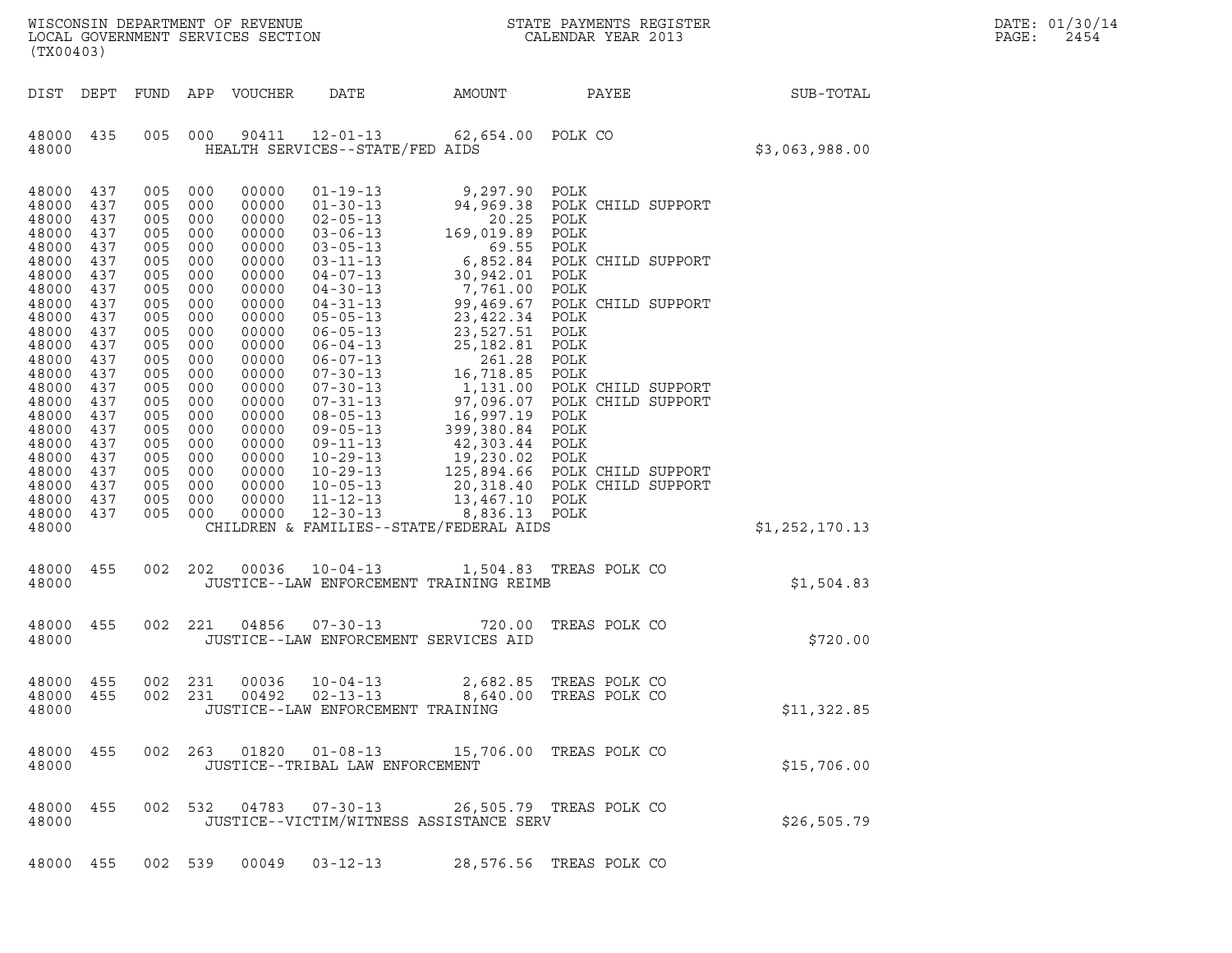| (TX00403)                                                                       |                                                             |                                                             |                                                             |                                                                               |                                                                                                                                                                                                               |                                                                                                        |                                                                                                                                                             |             | DATE: 01/30/14<br>PAGE:<br>2455 |
|---------------------------------------------------------------------------------|-------------------------------------------------------------|-------------------------------------------------------------|-------------------------------------------------------------|-------------------------------------------------------------------------------|---------------------------------------------------------------------------------------------------------------------------------------------------------------------------------------------------------------|--------------------------------------------------------------------------------------------------------|-------------------------------------------------------------------------------------------------------------------------------------------------------------|-------------|---------------------------------|
| DIST DEPT                                                                       |                                                             |                                                             |                                                             | FUND APP VOUCHER                                                              | DATE                                                                                                                                                                                                          | AMOUNT                                                                                                 | PAYEE                                                                                                                                                       | SUB-TOTAL   |                                 |
| 48000                                                                           |                                                             |                                                             |                                                             |                                                                               | JUSTICE--VICTIM/WITNESS SERVICES                                                                                                                                                                              |                                                                                                        |                                                                                                                                                             | \$28,576.56 |                                 |
| 48000                                                                           | 48000 465                                                   |                                                             | 002 308                                                     |                                                                               | 00329  01-23-13  1,567.00 TREAS POLK CO<br>MILITARY AFFAIRS-EMER MGMT-RESPONSE EOMT                                                                                                                           |                                                                                                        |                                                                                                                                                             | \$1,567.00  |                                 |
| 48000                                                                           | 48000 465                                                   |                                                             | 002 337                                                     | 00698                                                                         | 06-28-13 4,698.00 TREAS POLK CO<br>MILITARY AFFAIRS-EMERGENCY MGMT PLANNING                                                                                                                                   |                                                                                                        |                                                                                                                                                             | \$4,698.00  |                                 |
| 48000 465<br>48000 465<br>48000<br>48000 465<br>48000 465<br>48000 465<br>48000 | 465                                                         | 002 342<br>002 342<br>002 342<br>002 342                    | 002 342<br>002 342                                          | 00279                                                                         | $10 - 11 - 13$<br>$0.0326$<br>$10-29-13$<br>$0.0382$<br>$01-30-13$<br>$0.0586$<br>$03-18-13$<br>$0.0769$<br>$08-14-13$<br>$0.1155$<br>$0.06-03-13$<br>$0.06-0.13$<br>MILITARY AFFAIRS-EMERGENCY MGMT-FED FUND |                                                                                                        | 22,540.47 TREAS POLK CO<br>3,250.00 TREAS POLK CO<br>22,043.48 TREAS POLK CO<br>1,720.83 TREAS POLK CO<br>21,450.94 TREAS POLK CO<br>268.46   TREAS POLK CO | \$71,274.18 |                                 |
| 48000                                                                           | 48000 465                                                   |                                                             |                                                             |                                                                               | 072  364  00349  01-23-13  4,822.00 TREAS POLK CO<br>MILITARY AFFAIRS-EMER MGMT-PLANNING AID                                                                                                                  |                                                                                                        |                                                                                                                                                             | \$4,822.00  |                                 |
| 48000 485<br>48000                                                              |                                                             |                                                             |                                                             |                                                                               | 002 127 05205 06-06-13 1,000.00 TREAS POLK CO<br>VETERANS AFFAIRS GRANTS                                                                                                                                      |                                                                                                        |                                                                                                                                                             | \$1,000.00  |                                 |
| 48000                                                                           | 48000 485                                                   |                                                             |                                                             |                                                                               | 082  267  05205  06-06-13  4,500.00 TREAS POLK CO<br>VETERANS AFFAIRS--GRANTS TO COUNTIES                                                                                                                     |                                                                                                        |                                                                                                                                                             | \$4,500.00  |                                 |
| 48000 485<br>48000                                                              |                                                             |                                                             | 082 280                                                     |                                                                               | $02498$ $01-02-13$<br>VETERANS AFFAIRS--GRANTS                                                                                                                                                                |                                                                                                        | 5,035.98 TREAS POLK CO                                                                                                                                      | \$5,035.98  |                                 |
| 48000<br>48000                                                                  | 485                                                         |                                                             |                                                             |                                                                               | 083 370 05205 06-06-13<br>VETERANS AFFAIRS--GRANTS TO COUNTIES                                                                                                                                                |                                                                                                        | 4,500.00 TREAS POLK CO                                                                                                                                      | \$4,500.00  |                                 |
| 48000<br>48000                                                                  | 505                                                         | 002                                                         | 116                                                         | 01370                                                                         | $09 - 10 - 13$<br>DOA--LAND INFORMATION BOARD GRANTS                                                                                                                                                          | 300.00                                                                                                 | TREAS POLK CO                                                                                                                                               | \$300.00    |                                 |
| 48000<br>48000<br>48000<br>48000<br>48000<br>48000<br>48000<br>48000<br>48000   | 505<br>505<br>505<br>505<br>505<br>505<br>505<br>505<br>505 | 002<br>002<br>002<br>002<br>002<br>002<br>002<br>002<br>002 | 155<br>155<br>155<br>155<br>155<br>155<br>155<br>155<br>155 | 60007<br>60007<br>60065<br>60065<br>60126<br>60194<br>60340<br>60340<br>60415 | $07 - 23 - 13$<br>$07 - 23 - 13$<br>$08 - 23 - 13$<br>$08 - 23 - 13$<br>$09 - 24 - 13$<br>$10 - 23 - 13$<br>$12 - 26 - 13$<br>$12 - 26 - 13$<br>$01 - 29 - 13$                                                | 2,670.75<br>4,768.56<br>209.33<br>1,913.25<br>2,505.11<br>2,059.55<br>1,442.81<br>3,055.52<br>2,692.13 | TREAS POLK CO<br>TREAS POLK CO<br>TREAS POLK CO<br>TREAS POLK CO<br>TREAS POLK CO<br>TREAS POLK CO<br>TREAS POLK CO<br>TREAS POLK CO<br>TREAS POLK CO       |             |                                 |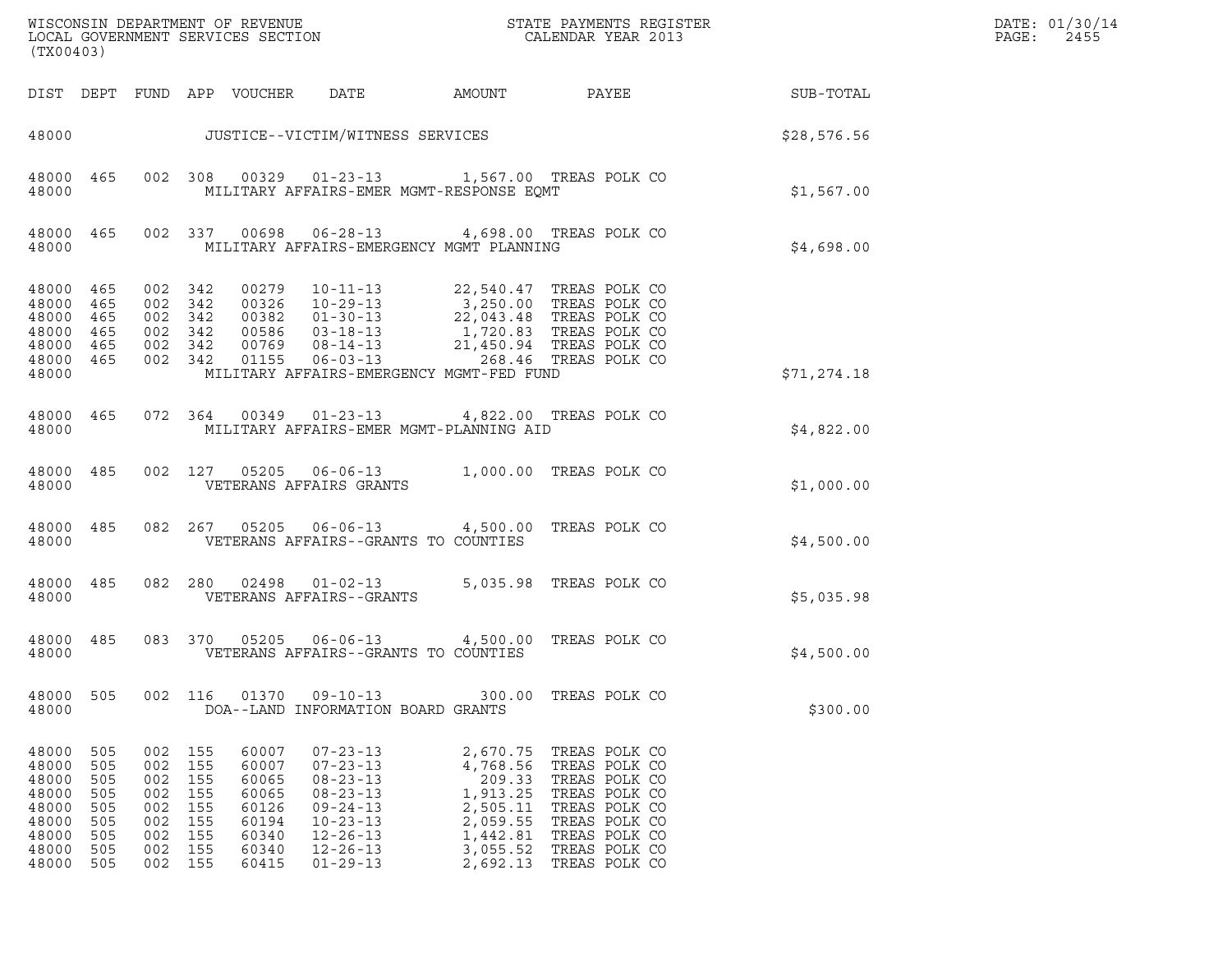| (TX00403)                                                                                                                                                                                                                                                                  |                                                                                                                                                                                                         |                                                                                                                                                                                                         |                                                                                                                                                                                                         |                                                                                                                                                                                                                                                                   |                                                                                 |                                          |                                                 |              |
|----------------------------------------------------------------------------------------------------------------------------------------------------------------------------------------------------------------------------------------------------------------------------|---------------------------------------------------------------------------------------------------------------------------------------------------------------------------------------------------------|---------------------------------------------------------------------------------------------------------------------------------------------------------------------------------------------------------|---------------------------------------------------------------------------------------------------------------------------------------------------------------------------------------------------------|-------------------------------------------------------------------------------------------------------------------------------------------------------------------------------------------------------------------------------------------------------------------|---------------------------------------------------------------------------------|------------------------------------------|-------------------------------------------------|--------------|
| DIST                                                                                                                                                                                                                                                                       | DEPT                                                                                                                                                                                                    | FUND                                                                                                                                                                                                    | APP                                                                                                                                                                                                     | VOUCHER                                                                                                                                                                                                                                                           | DATE                                                                            | AMOUNT PAYEE                             |                                                 | SUB-TOTAL    |
| 48000<br>48000<br>48000<br>48000<br>48000<br>48000<br>48000<br>48000<br>48000<br>48000<br>48000<br>48000                                                                                                                                                                   | 505<br>505<br>505<br>505<br>505<br>505<br>505<br>505<br>505<br>505<br>505                                                                                                                               | 002<br>002<br>002<br>002<br>002<br>002<br>002<br>002<br>002<br>002<br>002                                                                                                                               | 155<br>155<br>155<br>155<br>155<br>155<br>155<br>155<br>155<br>155<br>155                                                                                                                               |                                                                                                                                                                                                                                                                   |                                                                                 | DOA-HOUSING ASSISTANCE-FEDERAL FUNDS     |                                                 | \$45,399.39  |
| 48000<br>48000                                                                                                                                                                                                                                                             | 505                                                                                                                                                                                                     |                                                                                                                                                                                                         |                                                                                                                                                                                                         |                                                                                                                                                                                                                                                                   | 002 645 11212 07-05-13                                                          | DOA-JUSTICE ASSISTANCE-AID TO NON-PROFIT | 1,883.25 TREAS POLK CO                          | \$1,883.25   |
| 48000<br>48000<br>48000<br>48000<br>48000<br>48000<br>48000<br>48000<br>48000<br>48000<br>48000<br>48000<br>48000<br>48000<br>48000<br>48000<br>48000<br>48000<br>48000<br>48000<br>48000<br>48000<br>48000<br>48000<br>48000<br>48000<br>48000<br>48000<br>48000<br>48000 | 505<br>505<br>505<br>505<br>505<br>505<br>505<br>505<br>505<br>505<br>505<br>505<br>505<br>505<br>505<br>505<br>505<br>505<br>505<br>505<br>505<br>505<br>505<br>505<br>505<br>505<br>505<br>505<br>505 | 035<br>035<br>035<br>035<br>035<br>035<br>035<br>035<br>035<br>035<br>035<br>035<br>035<br>035<br>035<br>035<br>035<br>035<br>035<br>035<br>035<br>035<br>035<br>035<br>035<br>035<br>035<br>035<br>035 | 371<br>371<br>371<br>371<br>371<br>371<br>371<br>371<br>371<br>371<br>371<br>371<br>371<br>371<br>371<br>371<br>371<br>371<br>371<br>371<br>371<br>371<br>371<br>371<br>371<br>371<br>371<br>371<br>371 | 60007<br>60007<br>60007<br>60065<br>60065<br>60126<br>60194<br>60255<br>60340<br>60340<br>60340<br>60415<br>60415<br>60415<br>60477<br>60477<br>60477<br>60549<br>60549<br>60549<br>60628<br>60628<br>60628<br>60707<br>60707<br>60707<br>60768<br>60768<br>60768 | $06 - 25 - 13$<br>$06 - 25 - 13$<br>$06 - 25 - 13$<br>DOA--PUBLIC BENEFITS FUND | 633.65<br>380.19<br>633.65               | TREAS POLK CO<br>TREAS POLK CO<br>TREAS POLK CO | \$36,241.34  |
| 48000<br>48000<br>48000                                                                                                                                                                                                                                                    | 835<br>835                                                                                                                                                                                              | 002<br>002                                                                                                                                                                                              | 105<br>105                                                                                                                                                                                              | 44166<br>81269                                                                                                                                                                                                                                                    | $07 - 22 - 13$<br>$11 - 18 - 13$<br>REVENUE--STATE SHARED REVENUES              | 86,823.34<br>501,140.63                  | TREAS POLK CO<br>TREAS POLK CO                  | \$587,963.97 |

| \$587,963.97 |  |
|--------------|--|
|              |  |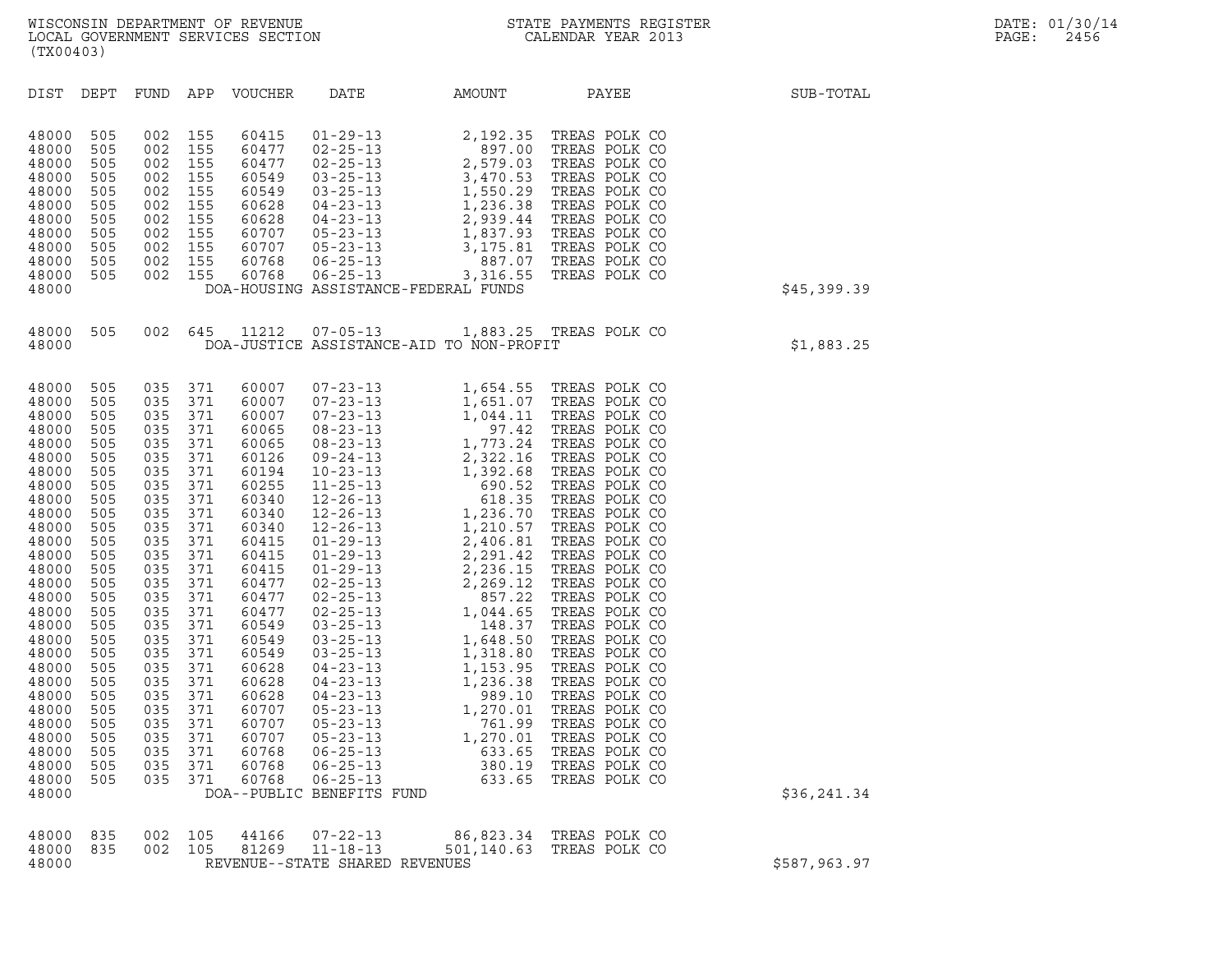| WISCONSIN DEPARTMENT OF REVENUE<br>LOCAL GOVERNMENT SERVICES SECTION<br>(TX00403) |                          |                |                                                | STATE PAYMENTS REGISTER<br>CALENDAR YEAR 2013                                          |               |                 | DATE: 01/30/14<br>PAGE:<br>2457 |
|-----------------------------------------------------------------------------------|--------------------------|----------------|------------------------------------------------|----------------------------------------------------------------------------------------|---------------|-----------------|---------------------------------|
| FUND<br>DIST<br>DEPT                                                              | APP                      | <b>VOUCHER</b> | DATE                                           | AMOUNT                                                                                 | PAYEE         | SUB-TOTAL       |                                 |
| 48000<br>835<br>48000                                                             | 002<br>109               | 01048          | $07 - 22 - 13$<br>REVENUE--EXEMPT COMPUTER AID | 12,869.00                                                                              | TREAS POLK CO | \$12,869.00     |                                 |
| 48000<br>835<br>48000<br>835<br>48000                                             | 302<br>002<br>002<br>302 | 10091<br>11091 | 07-22-13<br>$07 - 22 - 13$                     | 7,221,258.80<br>1,629,709.41 TREAS POLK CO<br>REVENUE-FIRST DOLLAR/SCHOOL LEVY CREDITS | TREAS POLK CO | \$8,850,968.21  |                                 |
| 48000<br>835<br>48000                                                             | 021<br>363               | 37230          | $03 - 25 - 13$<br>REVENUE--LOTTERY CREDIT -    | 1,163,647.03                                                                           | TREAS POLK CO | \$1,163,647.03  |                                 |
| 48000                                                                             |                          |                | DISTRICT TOTAL APPROPRIATIONS                  |                                                                                        |               | \$17,497,426.77 |                                 |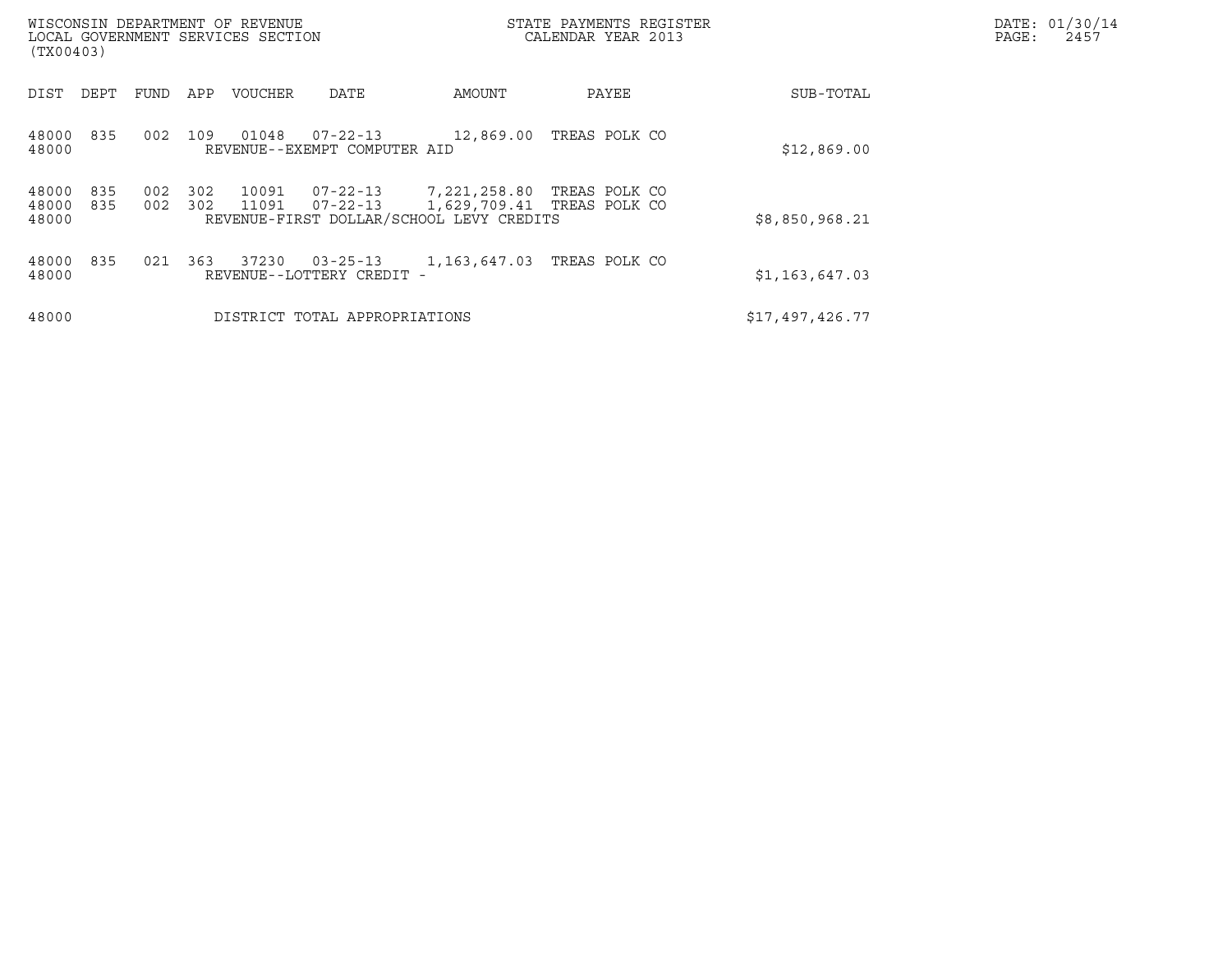| (TX00403)                                                                 |  |                   |         |  |                                |                                                                                                                                                                                                                          |                                                                                                                                                                                                                                                                                                   |               | DATE: 01/30/14<br>$\mathtt{PAGE:}$<br>2458 |
|---------------------------------------------------------------------------|--|-------------------|---------|--|--------------------------------|--------------------------------------------------------------------------------------------------------------------------------------------------------------------------------------------------------------------------|---------------------------------------------------------------------------------------------------------------------------------------------------------------------------------------------------------------------------------------------------------------------------------------------------|---------------|--------------------------------------------|
|                                                                           |  |                   |         |  |                                |                                                                                                                                                                                                                          | DIST DEPT FUND APP VOUCHER DATE AMOUNT PAYEE PATE SUB-TOTAL                                                                                                                                                                                                                                       |               |                                            |
| 48002                                                                     |  |                   |         |  |                                | 48002 165 002 225 01187 07-03-13 9,342.64 TREAS TN ALDEN<br>SAFETY/PROF SERV--FIRE INSURANCE DUES                                                                                                                        |                                                                                                                                                                                                                                                                                                   | \$9,342.64    |                                            |
|                                                                           |  |                   |         |  |                                | 48002 NAT RESOURCES-SEVERANCE/YIELD/WITHDRAWAL                                                                                                                                                                           | 48002 370 000 001 04DNR 10-23-13 , 848.25 TOWN ALDEN                                                                                                                                                                                                                                              | \$848.25      |                                            |
|                                                                           |  |                   |         |  |                                | 48002 370 002 503 15956 02-06-13 636.35 TREAS TN ALDEN<br>48002 370 002 503 15956 02-06-13 21,463.27 TREAS TN ALDEN                                                                                                      | <b>TOWN SHARE 2856.88</b>                                                                                                                                                                                                                                                                         |               |                                            |
| 48002                                                                     |  |                   |         |  |                                | NAT RESOURCES--AIDS IN LIEU OF TAXES                                                                                                                                                                                     |                                                                                                                                                                                                                                                                                                   | \$22,099.62   |                                            |
| 48002 370<br>48002                                                        |  |                   |         |  |                                | 012 571 36649 06-10-13 376.80 TREAS TN ALDEN<br>NAT RESOURCES--FOREST CROP/MFL/CO FOREST                                                                                                                                 |                                                                                                                                                                                                                                                                                                   | \$376.80      |                                            |
| 48002                                                                     |  |                   |         |  |                                | NAT RESOURCES--AIDS IN LIEU OF TAXES                                                                                                                                                                                     | $\begin{array}{cccccccc} 4\,8\,0\,0\,2 & 3\,7\,0 & 0\,1\,2 & 5\,7\,9 & 1\,8\,7\,1\,4 & 0\,4\,-1\,5\,-1\,3 & 8\,9\,.4\,0 & \text{TREAS TN ALDEN} \\ 4\,8\,0\,0\,2 & 3\,7\,0 & 0\,1\,2 & 5\,7\,9 & 1\,8\,7\,1\,4 & 0\,4\,-1\,5\,-1\,3 & 4\,2\,.0 & \text{TREAS TOWN ALDEN} \\ 4\,8\,0\,0\,2 & 3\,7$ | \$206.38      |                                            |
| 48002 395 011 191<br>48002 395<br>48002 395 011 191<br>48002 395<br>48002 |  | 011 191           | 011 191 |  |                                | 71188  01-07-13  51,543.65  TOWN OF ALDEN<br>77188  04-01-13  51,543.65  TOWN OF ALDEN<br>85188  07-01-13  51,543.65  TOWN OF ALDEN<br>97188  10-07-13  543.68  TOWN OF ALDEN<br>TRANSPORTATION--GENERAL TRANSP AIDS-GTA |                                                                                                                                                                                                                                                                                                   | \$206, 174.63 |                                            |
| 48002 395                                                                 |  |                   |         |  |                                | 011 278 76778 06-04-13 18,831.62 TREAS TN ALDEN<br>48002 TRANSPORTATION--LRIP/TRIP/MSIP GRANTS                                                                                                                           |                                                                                                                                                                                                                                                                                                   | \$18,831.62   |                                            |
| 48002 835<br>48002                                                        |  | 48002 835 002 105 | 002 105 |  | REVENUE--STATE SHARED REVENUES | $\begin{array}{cccc} 44131 & 07\text{-}22\text{-}13 & 5\text{,}517.62 & \text{TREAS TN ALDEN} \\ 81234 & 11\text{-}18\text{-}13 & 31\text{,}275.27 & \text{TREAS TN ALDEN} \end{array}$                                  |                                                                                                                                                                                                                                                                                                   | \$36,792.89   |                                            |
| 48002 and $\sim$                                                          |  |                   |         |  | REVENUE--EXEMPT COMPUTER AID   | 48002 835 002 109 03076 07-22-13 2.00 TREAS TN ALDEN                                                                                                                                                                     |                                                                                                                                                                                                                                                                                                   | \$2.00        |                                            |
| 48002                                                                     |  |                   |         |  | DISTRICT TOTAL APPROPRIATIONS  |                                                                                                                                                                                                                          |                                                                                                                                                                                                                                                                                                   | \$294,674.83  |                                            |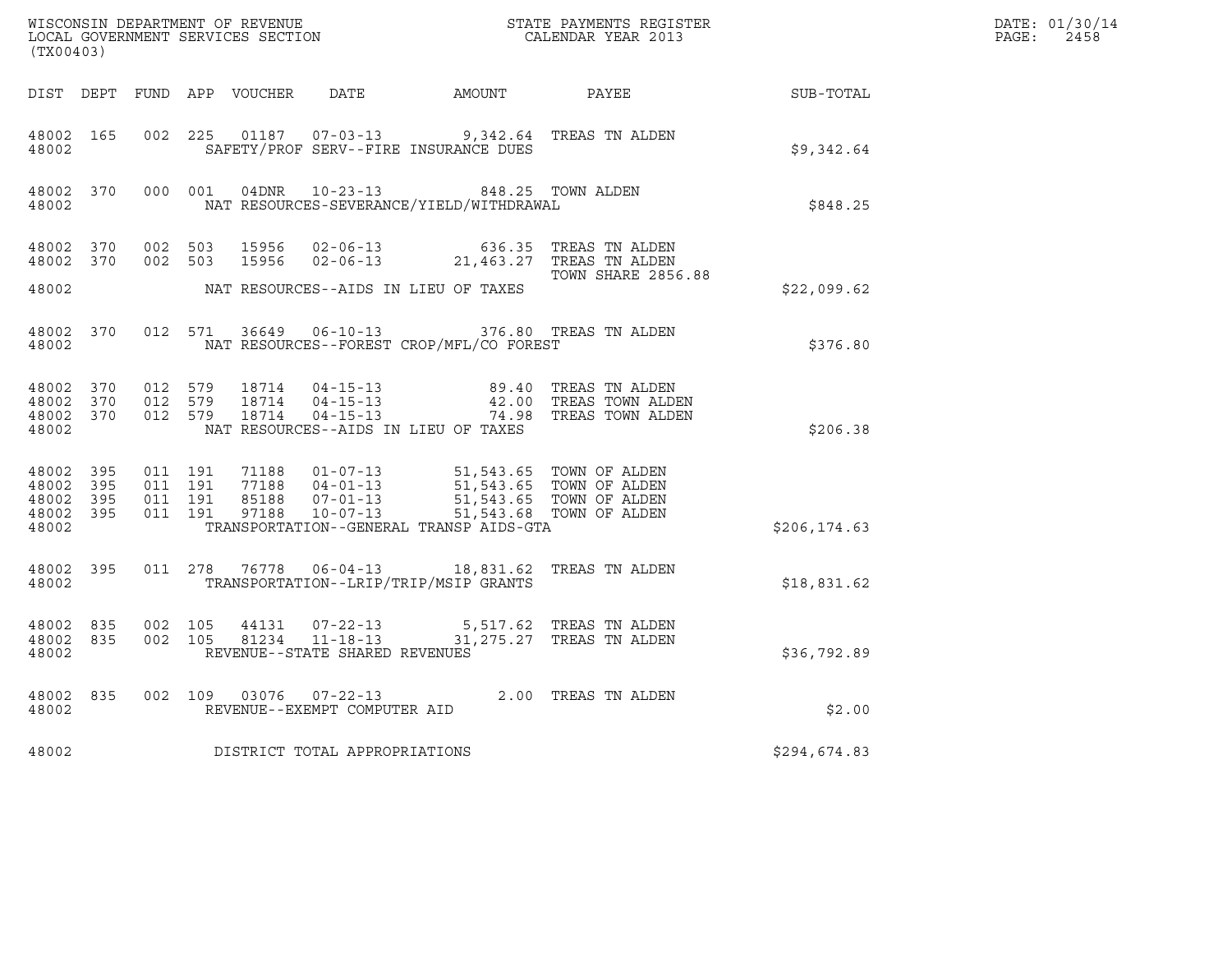| (TX00403)                                 |                            |                                          | WISCONSIN DEPARTMENT OF REVENUE<br>LOCAL GOVERNMENT SERVICES SECTION |                                                  |                                                              | STATE PAYMENTS REGISTER<br>CALENDAR YEAR 2013                                                                                                                                                         |               | DATE: 01/30/14<br>PAGE:<br>2459 |
|-------------------------------------------|----------------------------|------------------------------------------|----------------------------------------------------------------------|--------------------------------------------------|--------------------------------------------------------------|-------------------------------------------------------------------------------------------------------------------------------------------------------------------------------------------------------|---------------|---------------------------------|
|                                           |                            |                                          | DIST DEPT FUND APP VOUCHER                                           | DATE                                             | AMOUNT                                                       | PAYEE                                                                                                                                                                                                 | SUB-TOTAL     |                                 |
| 48004 165<br>48004                        |                            | 002 225                                  | 01188                                                                |                                                  | SAFETY/PROF SERV--FIRE INSURANCE DUES                        | 07-03-13 3,720.72 TREAS TN APPLE RIVER                                                                                                                                                                | \$3,720.72    |                                 |
| 48004 370<br>48004 370<br>48004           |                            | 012 571<br>012 571                       | 36650<br>36650                                                       | $06 - 10 - 13$<br>$06 - 10 - 13$                 | NAT RESOURCES--FOREST CROP/MFL/CO FOREST                     | 5.70 TREAS TN APPLE RIVER<br>452.37 TREAS TN APPLE RIVER                                                                                                                                              | \$458.07      |                                 |
| 48004 370<br>48004<br>48004<br>48004      | 370<br>370                 | 012 579<br>012 579<br>012 579            | 18715<br>18715<br>18715                                              | $04 - 15 - 13$                                   | $04 - 15 - 13$ 42.66<br>NAT RESOURCES--AIDS IN LIEU OF TAXES | TREAS TN APPLE RIVER<br>04-15-13 35.20 TREAS TN APPLE RIVER<br>29.84 TREAS TOWN APPLE RIVER                                                                                                           | \$107.70      |                                 |
| 48004<br>48004<br>48004<br>48004<br>48004 | - 395<br>395<br>395<br>395 | 011 191<br>011 191<br>011 191<br>011 191 | 97189                                                                |                                                  | TRANSPORTATION--GENERAL TRANSP AIDS-GTA                      | 71189   01-07-13   26,642.44   TOWN OF APPLE RIVER<br>77189   04-01-13   26,642.44   TOWN OF APPLE RIVER<br>85189  07-01-13  26,642.44  TOWN OF APPLE RIVER<br>10-07-13 26,642.46 TOWN OF APPLE RIVER | \$106, 569.78 |                                 |
| 48004 835<br>48004 835<br>48004           |                            | 002 105<br>002 105                       | 44132<br>81235                                                       | $11 - 18 - 13$<br>REVENUE--STATE SHARED REVENUES |                                                              | 07-22-13 1,745.69 TREAS TN APPLE RIVER<br>9,910.52 TREAS TN APPLE RIVER                                                                                                                               | \$11,656.21   |                                 |
| 48004 835<br>48004                        |                            | 002 109                                  |                                                                      | REVENUE--EXEMPT COMPUTER AID                     |                                                              |                                                                                                                                                                                                       | \$1.00        |                                 |
| 48004                                     |                            |                                          |                                                                      | DISTRICT TOTAL APPROPRIATIONS                    |                                                              |                                                                                                                                                                                                       | \$122,513.48  |                                 |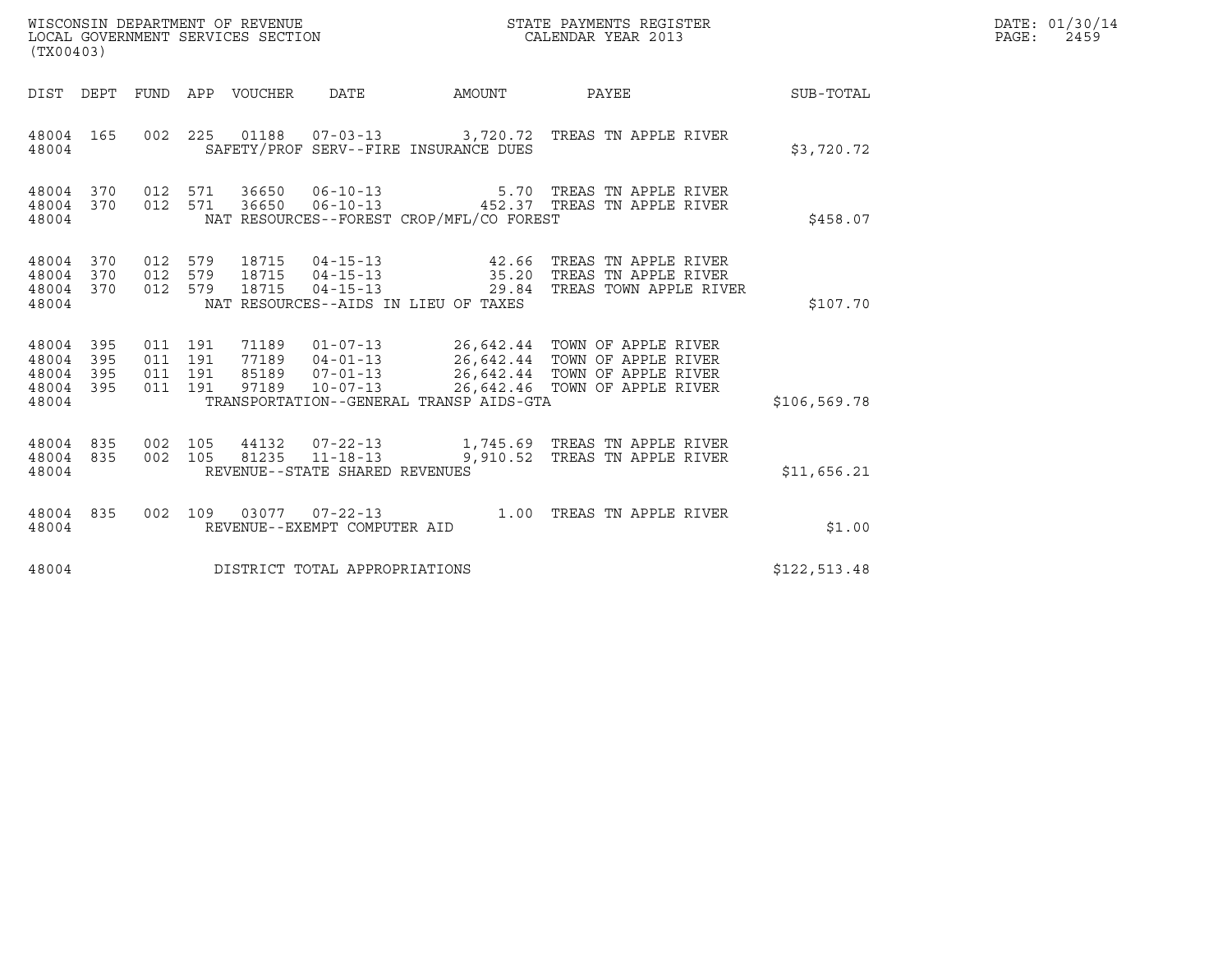| (TX00403)                                                       |                                          | WISCONSIN DEPARTMENT OF REVENUE<br>LOCAL GOVERNMENT SERVICES SECTION |                                          | STATE PAYMENTS REGISTER<br>CALENDAR YEAR 2013                                                                                                                                                                        |              | DATE: 01/30/14<br>$\mathtt{PAGE:}$<br>2460 |
|-----------------------------------------------------------------|------------------------------------------|----------------------------------------------------------------------|------------------------------------------|----------------------------------------------------------------------------------------------------------------------------------------------------------------------------------------------------------------------|--------------|--------------------------------------------|
| DIST DEPT FUND APP VOUCHER DATE                                 |                                          |                                                                      |                                          | AMOUNT PAYEE SUB-TOTAL                                                                                                                                                                                               |              |                                            |
| 48006 165<br>48006                                              |                                          |                                                                      | SAFETY/PROF SERV--FIRE INSURANCE DUES    | 002 225 01189 07-03-13 6,221.70 TREAS TN BALSAM LAKE                                                                                                                                                                 | \$6,221.70   |                                            |
| 48006 370<br>48006                                              |                                          |                                                                      | NAT RESOURCES--FOREST CROP/MFL/CO FOREST | 012 571 36651 06-10-13 142.10 TREAS TN BALSAM LAKE                                                                                                                                                                   | \$142.10     |                                            |
| 48006                                                           |                                          | NAT RESOURCES--AIDS IN LIEU OF TAXES                                 |                                          | 48006 370 012 579 18716 04-15-13 4.31 TREAS TN BALSAM LAKE                                                                                                                                                           | \$4.31       |                                            |
| 48006 395<br>48006<br>395<br>48006<br>395<br>48006 395<br>48006 | 011 191<br>011 191<br>011 191<br>011 191 |                                                                      | TRANSPORTATION--GENERAL TRANSP AIDS-GTA  | 71190   01-07-13   27,769.74   TOWN OF BALSAM LAKE<br>77190   04-01-13   27,769.74   TOWN OF BALSAM LAKE<br>85190   07-01-13   27,769.74   TOWN OF BALSAM LAKE<br>97190   10-07-13   27,769.77   TOWN OF BALSAM LAKE | \$111,078.99 |                                            |
| 48006 835 002 105<br>48006 835<br>48006                         |                                          | REVENUE--STATE SHARED REVENUES                                       |                                          | 44133  07-22-13  2,624.62  TREAS TN BALSAM LAKE<br>002 105 81236 11-18-13 11,915.44 TREAS TN BALSAM LAKE                                                                                                             | \$14,540.06  |                                            |
| 48006                                                           |                                          | REVENUE--EXEMPT COMPUTER AID                                         |                                          | 48006 835 002 109 03078 07-22-13 1.00 TREAS TN BALSAM LAKE                                                                                                                                                           | \$1.00       |                                            |
| 48006                                                           |                                          | DISTRICT TOTAL APPROPRIATIONS                                        |                                          |                                                                                                                                                                                                                      | \$131,988.16 |                                            |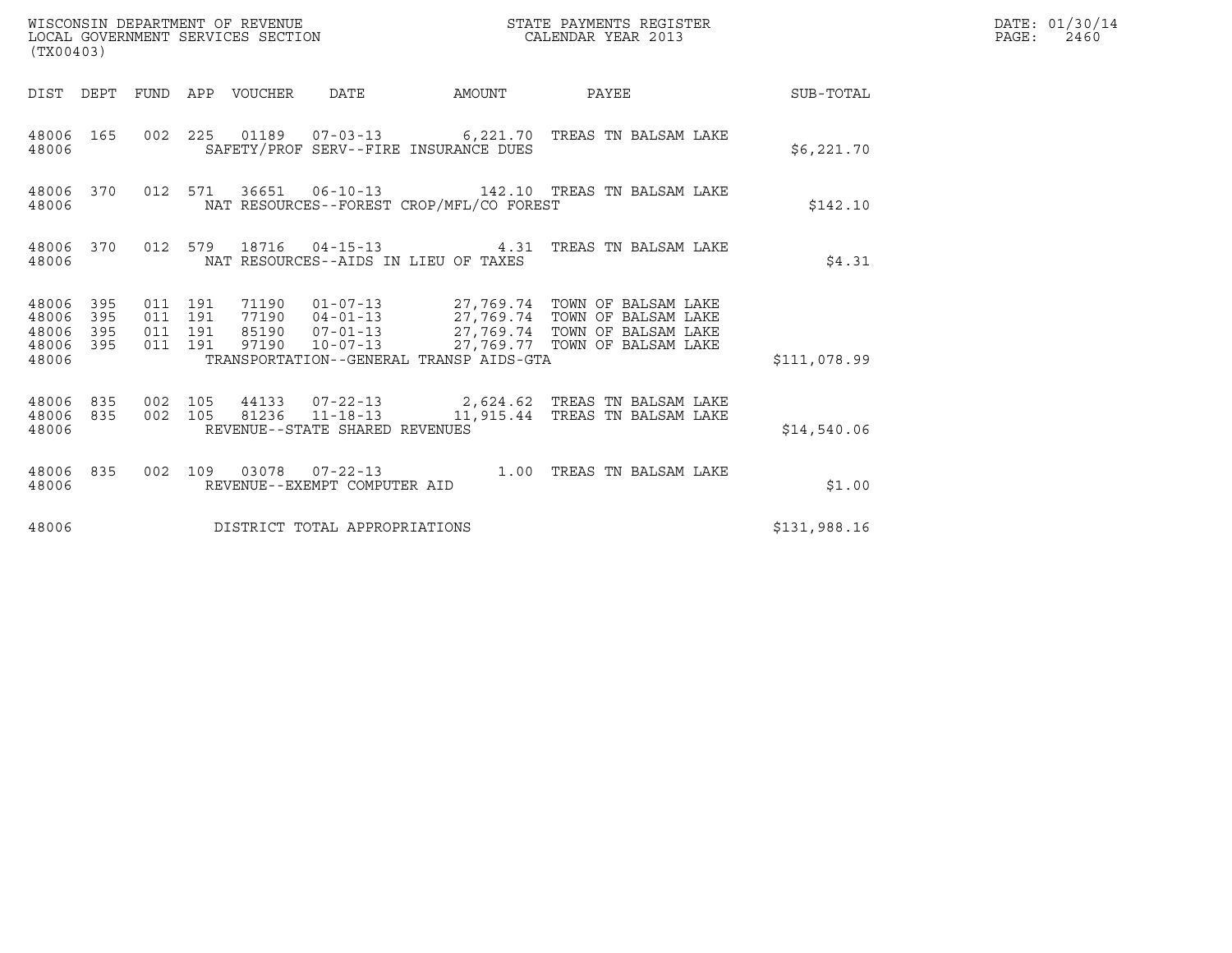| (TX00403)                                             |     |                              |                    |                            |                                                        |                                          | WISCONSIN DEPARTMENT OF REVENUE<br>LOCAL GOVERNMENT SERVICES SECTION<br>CALENDAR YEAR 2013                                                                                                                                             |              | DATE: 01/30/14<br>$\mathtt{PAGE:}$<br>2461 |
|-------------------------------------------------------|-----|------------------------------|--------------------|----------------------------|--------------------------------------------------------|------------------------------------------|----------------------------------------------------------------------------------------------------------------------------------------------------------------------------------------------------------------------------------------|--------------|--------------------------------------------|
|                                                       |     |                              |                    | DIST DEPT FUND APP VOUCHER | DATE                                                   | AMOUNT                                   | PAYEE                                                                                                                                                                                                                                  | SUB-TOTAL    |                                            |
| 48008 165<br>48008                                    |     |                              |                    |                            |                                                        | SAFETY/PROF SERV--FIRE INSURANCE DUES    | 002 225 01190 07-03-13 2,695.47 TREAS TN BEAVER                                                                                                                                                                                        | \$2,695.47   |                                            |
| 48008 370<br>48008                                    |     | 48008 370 000 001<br>000 001 |                    |                            |                                                        | NAT RESOURCES-SEVERANCE/YIELD/WITHDRAWAL | $\begin{tabular}{llllll} 02DNR & 07-03-13 & 640.34 TREAS TOWN BEAVER \\ 05DNR & 11-21-13 & 302.74 TREAS TOWN BEAVER \end{tabular}$                                                                                                     | \$943.08     |                                            |
| 48008 370<br>48008 370                                |     | 002 503<br>002 503           |                    |                            |                                                        |                                          |                                                                                                                                                                                                                                        |              |                                            |
| 48008                                                 |     |                              |                    |                            |                                                        | NAT RESOURCES--AIDS IN LIEU OF TAXES     | TOWN SHARE 1054.44                                                                                                                                                                                                                     | \$13, 120.70 |                                            |
| 48008 370<br>48008                                    |     |                              |                    |                            | NAT RESOURCES--FOREST ROAD PAYMENT                     |                                          | 002 785 00016 08-15-13 7,000.00 TREAS TN BEAVER                                                                                                                                                                                        | \$7,000.00   |                                            |
| 48008 370<br>48008                                    |     |                              | 012 571            |                            |                                                        | NAT RESOURCES--FOREST CROP/MFL/CO FOREST | 36652  06-10-13  407.16  TREAS TN BEAVER                                                                                                                                                                                               | \$407.16     |                                            |
| 48008 370<br>48008 370<br>48008 370<br>48008          |     | 012 579<br>012 579           | 012 579            |                            |                                                        | NAT RESOURCES--AIDS IN LIEU OF TAXES     | 18717   04-15-13   382.92 TREAS TN BEAVER<br>18717   04-15-13   5.63 TREAS TN BEAVER<br>18717   04-15-13   567.46 TREAS TOWN BEAVER                                                                                                    | \$956.01     |                                            |
| 48008 395<br>48008 395<br>48008<br>48008 395<br>48008 | 395 | 011 191<br>011 191           | 011 191<br>011 191 |                            |                                                        | TRANSPORTATION--GENERAL TRANSP AIDS-GTA  | $\begin{tabular}{cccc} 71191 & 01-07-13 & 24,313.74 & TOWN OF BEAVER \\ 77191 & 04-01-13 & 24,313.74 & TOWN OF BEAVER \\ 85191 & 07-01-13 & 24,313.74 & TOWN OF BEAVER \\ 97191 & 10-07-13 & 24,313.76 & TOWN OF BEAVER \end{tabular}$ | \$97,254.98  |                                            |
| 48008 395<br>48008                                    |     |                              |                    |                            |                                                        | TRANSPORTATION--LRIP/TRIP/MSIP GRANTS    | 011 278 64412 02-06-13 14,785.40 TREAS TN BEAVER                                                                                                                                                                                       | \$14,785.40  |                                            |
| 48008 835<br>48008<br>48008                           | 835 | 002 105<br>002 105           |                    | 44134<br>81237             | 07-22-13<br>11-18-13<br>REVENUE--STATE SHARED REVENUES |                                          | 1,915.66 TREAS TN BEAVER<br>10,855.40 TREAS TN BEAVER                                                                                                                                                                                  | \$12,771.06  |                                            |
| 48008 835<br>48008                                    |     | 002 109                      |                    |                            | REVENUE--EXEMPT COMPUTER AID                           |                                          | 13.00 TREAS TN BEAVER                                                                                                                                                                                                                  | \$13.00      |                                            |
| 48008                                                 |     |                              |                    |                            | DISTRICT TOTAL APPROPRIATIONS                          |                                          |                                                                                                                                                                                                                                        | \$149,946.86 |                                            |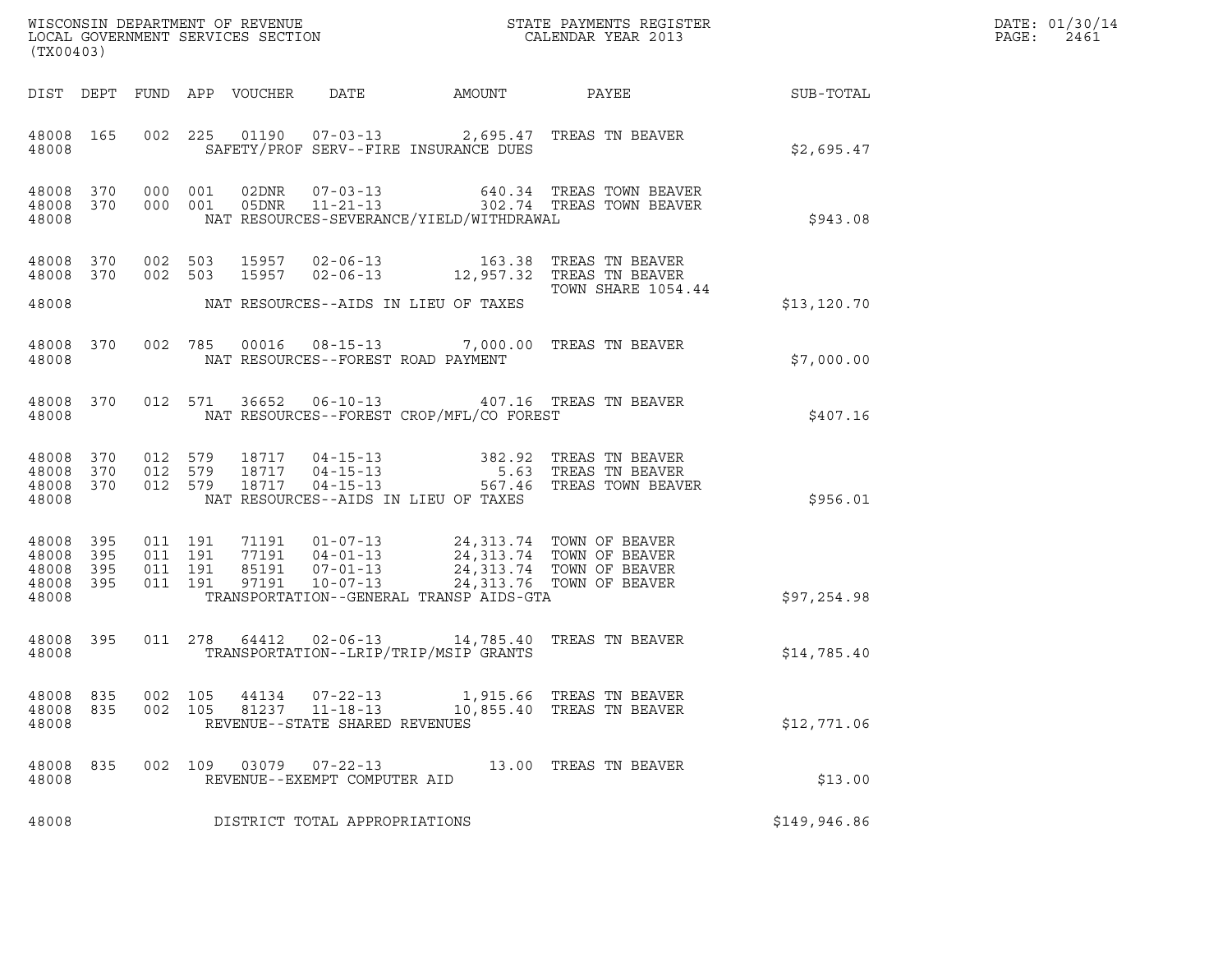| (TX00403)                                     |                        |                               |         |                                |                                          | $\tt WISCONSIM DEPARTMENT OF REVENUE$ $\tt WISCONSIMENT$ SERVICES SECTION $\tt CALENDAR$ YEAR 2013                    |              | DATE: 01/30/14<br>$\mathtt{PAGE}$ :<br>2462 |
|-----------------------------------------------|------------------------|-------------------------------|---------|--------------------------------|------------------------------------------|-----------------------------------------------------------------------------------------------------------------------|--------------|---------------------------------------------|
|                                               |                        |                               |         |                                |                                          | DIST DEPT FUND APP VOUCHER DATE AMOUNT PAYEE SUB-TOTAL                                                                |              |                                             |
| 48010 165<br>48010                            |                        |                               |         |                                | SAFETY/PROF SERV--FIRE INSURANCE DUES    | 002 225 01191 07-03-13 3,353.08 TREAS TN BLACK BROOK                                                                  | \$3,353.08   |                                             |
| 48010 370<br>48010                            | 48010 370 000 001      | 000 001                       |         |                                | NAT RESOURCES-SEVERANCE/YIELD/WITHDRAWAL | 04DNR  10-23-13  948.54 TOWN BLACK BROOK<br>05DNR  11-21-13  309.95 TREAS TOWN BLACK<br>309.95 TREAS TOWN BLACK BROOK | \$1,258.49   |                                             |
| 48010                                         |                        |                               |         |                                | NAT RESOURCES--FOREST CROP/MFL/CO FOREST | 48010 370 012 571 36653 06-10-13 198.76 TREAS TN BLACK BROOK                                                          | \$198.76     |                                             |
| 48010 370<br>48010<br>48010<br>48010          | 370<br>370             | 012 579<br>012 579<br>012 579 |         |                                | NAT RESOURCES--AIDS IN LIEU OF TAXES     |                                                                                                                       | \$376.38     |                                             |
| 48010 395<br>48010<br>48010<br>48010<br>48010 | 395<br>395<br>395      | 011 191<br>011 191<br>011 191 | 011 191 |                                | TRANSPORTATION--GENERAL TRANSP AIDS-GTA  |                                                                                                                       | \$114,931.93 |                                             |
| 48010                                         | 48010 835<br>48010 835 |                               |         | REVENUE--STATE SHARED REVENUES |                                          | 002 105 44135 07-22-13 6,423.22 TREAS TN BLACK BROOK<br>002 105 81238 11-18-13 36,397.11 TREAS TN BLACK BROOK         | \$42,820.33  |                                             |
| 48010 835<br>48010                            |                        |                               |         | REVENUE--EXEMPT COMPUTER AID   |                                          | 002 109 03080 07-22-13 139.00 TREAS TN BLACK BROOK                                                                    | \$139.00     |                                             |
| 48010                                         |                        |                               |         | DISTRICT TOTAL APPROPRIATIONS  |                                          |                                                                                                                       | \$163,077.97 |                                             |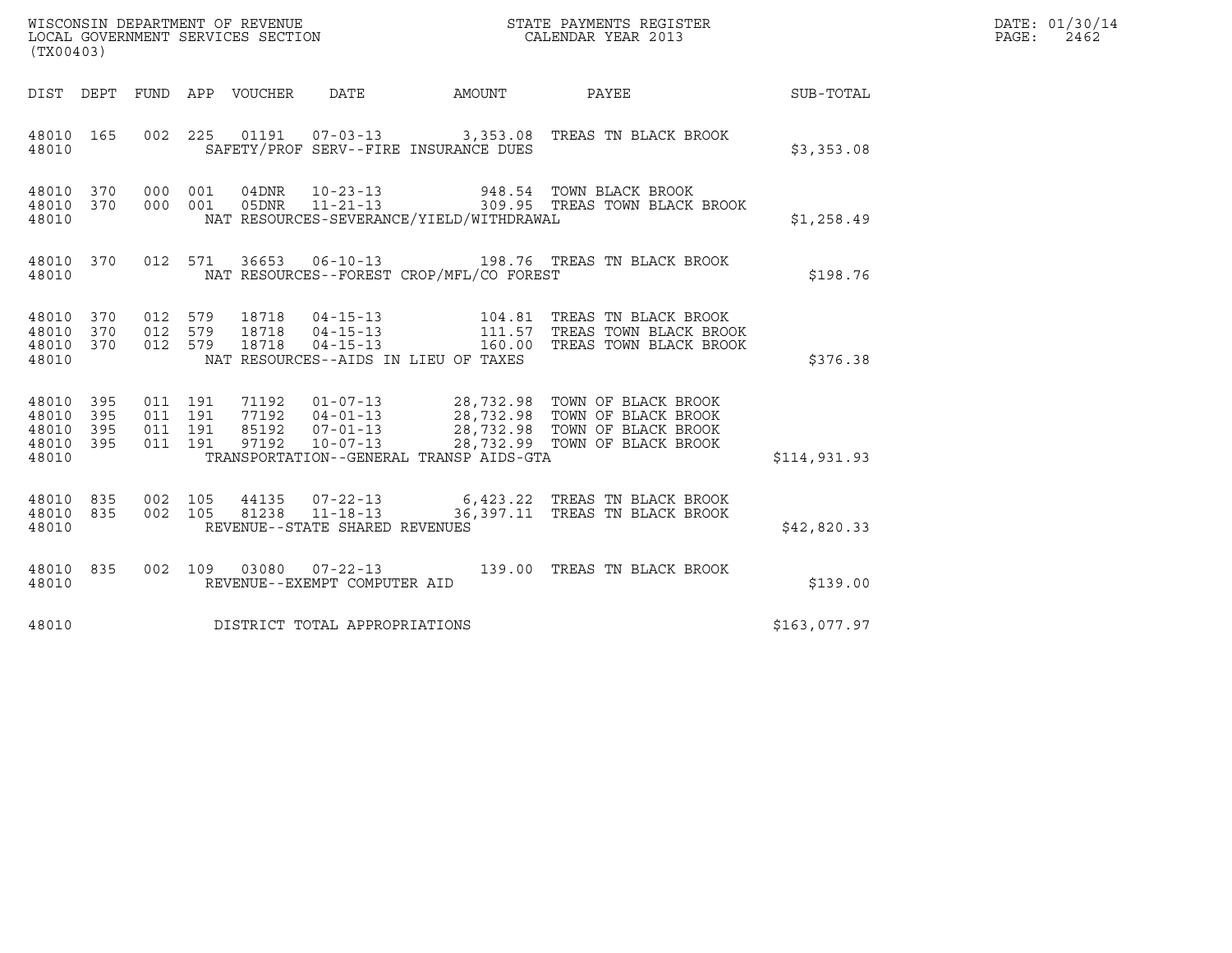| DATE: | 01/30/14 |
|-------|----------|
| PAGE: | 2463     |

| (TX00403)                                                          |     |                                                     |                               |                            | % WISCONSIN DEPARTMENT OF REVENUE $$\tt STATE~PAYMEMTS~REGISTER~LOCAL~GOVERNMENT~SERVICES~SECTION~CALENDAR~YEAR~2013$ |                                          | DATE: 01/30/14<br>$\mathtt{PAGE:}$<br>2463                                                                                                                                                                                                 |                  |  |
|--------------------------------------------------------------------|-----|-----------------------------------------------------|-------------------------------|----------------------------|-----------------------------------------------------------------------------------------------------------------------|------------------------------------------|--------------------------------------------------------------------------------------------------------------------------------------------------------------------------------------------------------------------------------------------|------------------|--|
|                                                                    |     |                                                     |                               | DIST DEPT FUND APP VOUCHER | DATE                                                                                                                  | AMOUNT                                   | PAYEE                                                                                                                                                                                                                                      | <b>SUB-TOTAL</b> |  |
| 48012 165<br>48012                                                 |     |                                                     |                               |                            |                                                                                                                       | SAFETY/PROF SERV--FIRE INSURANCE DUES    | 002 225 01192 07-03-13 2,791.11 TREAS TN BONE LAKE                                                                                                                                                                                         | \$2,791.11       |  |
| 48012 370<br>48012                                                 |     |                                                     |                               |                            |                                                                                                                       | NAT RESOURCES-SEVERANCE/YIELD/WITHDRAWAL | 000 001 02DNR 07-03-13 40.75 TREAS TOWN BONE LAKE                                                                                                                                                                                          | \$40.75          |  |
| 48012 370<br>48012 370                                             |     | 002 503                                             | 002 503                       | 15958                      |                                                                                                                       |                                          | 15958  02-06-13  70,630.89  TREAS TN BONE LAKE<br>02-06-13 56,130.63 TREAS TN BONE LAKE                                                                                                                                                    |                  |  |
| 48012                                                              |     |                                                     |                               |                            |                                                                                                                       | NAT RESOURCES--AIDS IN LIEU OF TAXES     | TOWN SHARE 10322.49                                                                                                                                                                                                                        | \$126,761.52     |  |
| 48012 370<br>48012 370<br>48012                                    |     |                                                     | 012 571<br>012 571            |                            |                                                                                                                       | NAT RESOURCES--FOREST CROP/MFL/CO FOREST |                                                                                                                                                                                                                                            | \$219.00         |  |
| 48012 370<br>48012 370<br>48012<br>48012 370<br>48012 370<br>48012 | 370 | 012 579<br>012 579<br>012 579<br>012 579<br>012 579 |                               |                            |                                                                                                                       | NAT RESOURCES--AIDS IN LIEU OF TAXES     | 18719    04-15-13    9.88    TREAS TN BONE LAKE<br>18719    04-15-13    .35    TREAS TN BONE LAKE<br>18719    04-15-13    1,012.53    TREAS TN BONE LAKE<br>18719    04-15-13    .530.10    TREAS TOWN BONE LAKE<br>18719    04-15-13    . | \$1,596.74       |  |
| 48012 395<br>48012 395<br>48012 395<br>48012 395<br>48012          |     | 011 191                                             | 011 191<br>011 191<br>011 191 |                            |                                                                                                                       | TRANSPORTATION--GENERAL TRANSP AIDS-GTA  | 71193  01-07-13  21,122.36  TOWN OF BONE LAKE<br>77193  04-01-13  21,122.36  TOWN OF BONE LAKE<br>85193  07-01-13  21,122.36  TOWN OF BONE LAKE<br>97193  10-07-13  21,122.39  TOWN OF BONE LAKE                                           | \$84,489.47      |  |
| 48012 395<br>48012                                                 |     |                                                     |                               |                            |                                                                                                                       | TRANSPORTATION--LRIP/TRIP/MSIP GRANTS    | 011  278  93889  11-08-13  16,452.07  TREAS TN BONE LAKE                                                                                                                                                                                   | \$16,452.07      |  |
| 48012 835<br>48012 835<br>48012                                    |     | 002 105                                             |                               |                            | 002 105 44136 07-22-13<br>81239 11-18-13<br>REVENUE--STATE SHARED REVENUES                                            |                                          | 1,045.67 TREAS TN BONE LAKE<br>5,925.44 TREAS TN BONE LAKE                                                                                                                                                                                 | \$6,971.11       |  |
| 48012<br>48012                                                     | 835 |                                                     | 002 109                       |                            | 03081 07-22-13<br>REVENUE--EXEMPT COMPUTER AID                                                                        |                                          | 9.00 TREAS TN BONE LAKE                                                                                                                                                                                                                    | \$9.00           |  |
| 48012                                                              |     |                                                     |                               |                            | DISTRICT TOTAL APPROPRIATIONS                                                                                         |                                          |                                                                                                                                                                                                                                            | \$239,330.77     |  |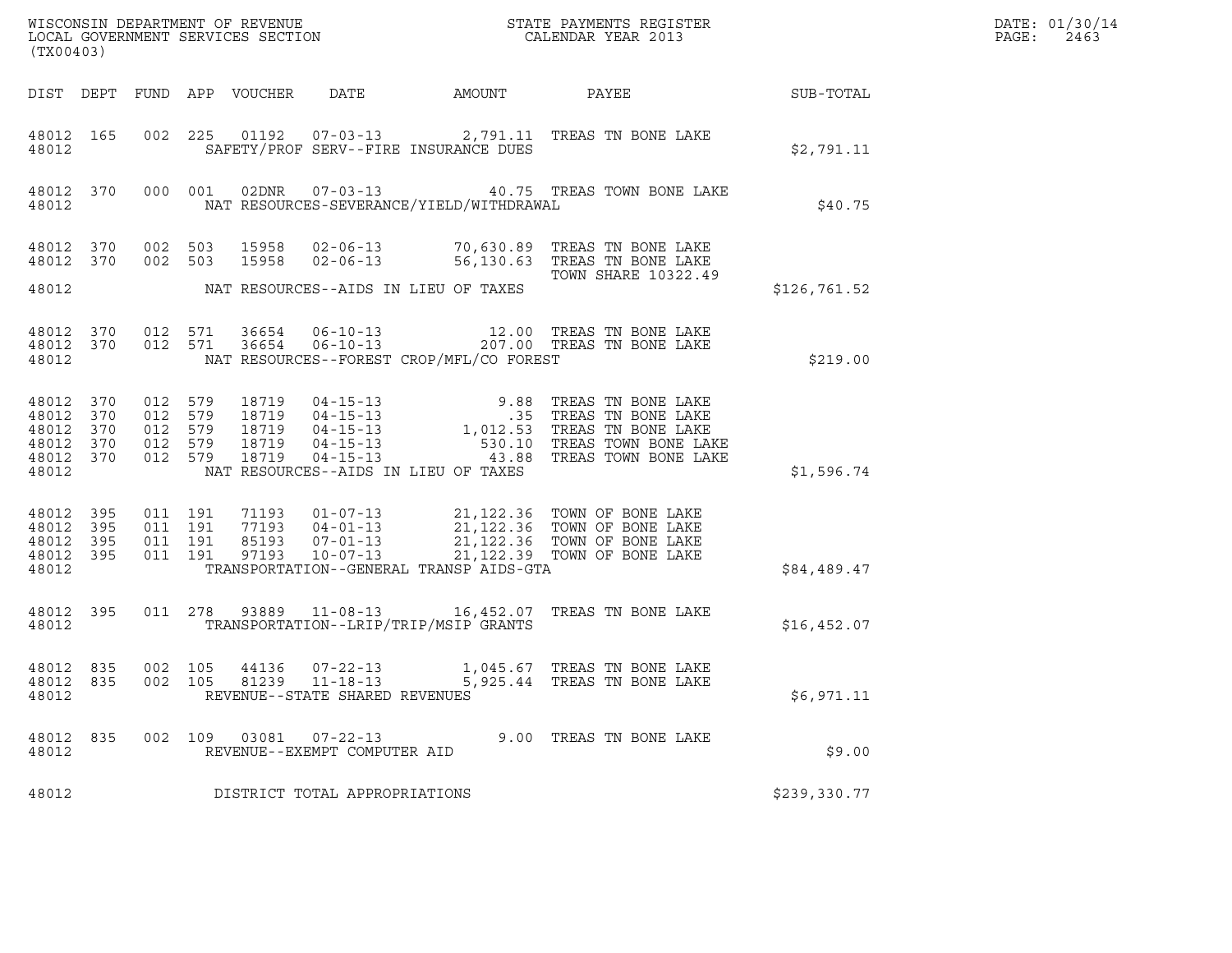| (TX00403)                                                 |                               |         |                        |                                                  |                                          |                                                                                                                                                                                                                                                                                                      |                  | DATE: 01/30/14<br>PAGE:<br>2464 |
|-----------------------------------------------------------|-------------------------------|---------|------------------------|--------------------------------------------------|------------------------------------------|------------------------------------------------------------------------------------------------------------------------------------------------------------------------------------------------------------------------------------------------------------------------------------------------------|------------------|---------------------------------|
|                                                           |                               |         |                        |                                                  | DIST DEPT FUND APP VOUCHER DATE AMOUNT   | PAYEE                                                                                                                                                                                                                                                                                                | <b>SUB-TOTAL</b> |                                 |
| 48014 165<br>48014                                        |                               |         |                        |                                                  | SAFETY/PROF SERV--FIRE INSURANCE DUES    | 002 225 01193 07-03-13 1,278.80 TREAS TN CLAM FALLS                                                                                                                                                                                                                                                  | \$1,278.80       |                                 |
| 48014                                                     |                               |         |                        |                                                  | NAT RESOURCES-SEVERANCE/YIELD/WITHDRAWAL | 48014 370 000 001 02DNR 07-03-13 26,656.60 TREAS TOWN CLAM FALLS                                                                                                                                                                                                                                     | \$26,656.60      |                                 |
| 48014                                                     |                               |         |                        |                                                  | NAT RESOURCES--FOREST ROAD PAYMENT       | 48014 370 002 785 00129 04-30-13 25,000.00 TREAS TN CLAM FALLS                                                                                                                                                                                                                                       | \$25,000.00      |                                 |
| 48014                                                     |                               |         |                        |                                                  | NAT RESOURCES--FOREST CROP/MFL/CO FOREST | $\begin{array}{cccccccc} 4\,8\,0\,14 & 3\,7\,0 & 0\,12 & 5\,7\,1 & 3\,6\,6\,5\,5 & 0\,6\, -\,1\,0\, -\,1\,3 & & & & & 3\,8\,.5\,9 & \text{TREAS TN CLAM FALLS} \\ 4\,8\,0\,1\,4 & 3\,7\,0 & 0\,1\,2 & 5\,7\,1 & 3\,6\,6\,5\,5 & 0\,6\, -\,1\,0\, -\,1\,3 & & & & 4\,8\,3\,.2\,9 & \text{TREAS TN CL$ | \$521.88         |                                 |
| 48014 370 012 579<br>48014 370<br>48014                   |                               |         | 18720<br>012 579 18720 |                                                  | NAT RESOURCES--AIDS IN LIEU OF TAXES     | 04-15-13 1,443.20 TREAS TN CLAM FALLS<br>04-15-13 176.56 TREAS TOWN CLAM FALLS                                                                                                                                                                                                                       | \$1,619.76       |                                 |
| 48014 395<br>48014 395<br>48014 395<br>48014 395<br>48014 | 011 191<br>011 191<br>011 191 | 011 191 |                        |                                                  | TRANSPORTATION--GENERAL TRANSP AIDS-GTA  | 71194   01-07-13   23,609.84   TOWN OF CLAM FALLS<br>77194   04-01-13   23,609.84   TOWN OF CLAM FALLS<br>85194   07-01-13   23,609.84   TOWN OF CLAM FALLS<br>97194   10-07-13   23,609.85   TOWN OF CLAM FALLS                                                                                     | \$94,439.37      |                                 |
| 48014 835<br>48014 835<br>48014                           | 002 105<br>002 105            |         | 81240                  | $11 - 18 - 13$<br>REVENUE--STATE SHARED REVENUES |                                          | 44137 07-22-13 5,347.35 TREAS TN CLAM FALLS<br>31,702.62 TREAS TN CLAM FALLS                                                                                                                                                                                                                         | \$37,049.97      |                                 |
| 48014                                                     |                               |         |                        | REVENUE--EXEMPT COMPUTER AID                     |                                          | 48014 835 002 109 03082 07-22-13 3.00 TREAS TN CLAM FALLS                                                                                                                                                                                                                                            | \$3.00           |                                 |
| 48014                                                     |                               |         |                        | DISTRICT TOTAL APPROPRIATIONS                    |                                          |                                                                                                                                                                                                                                                                                                      | \$186,569.38     |                                 |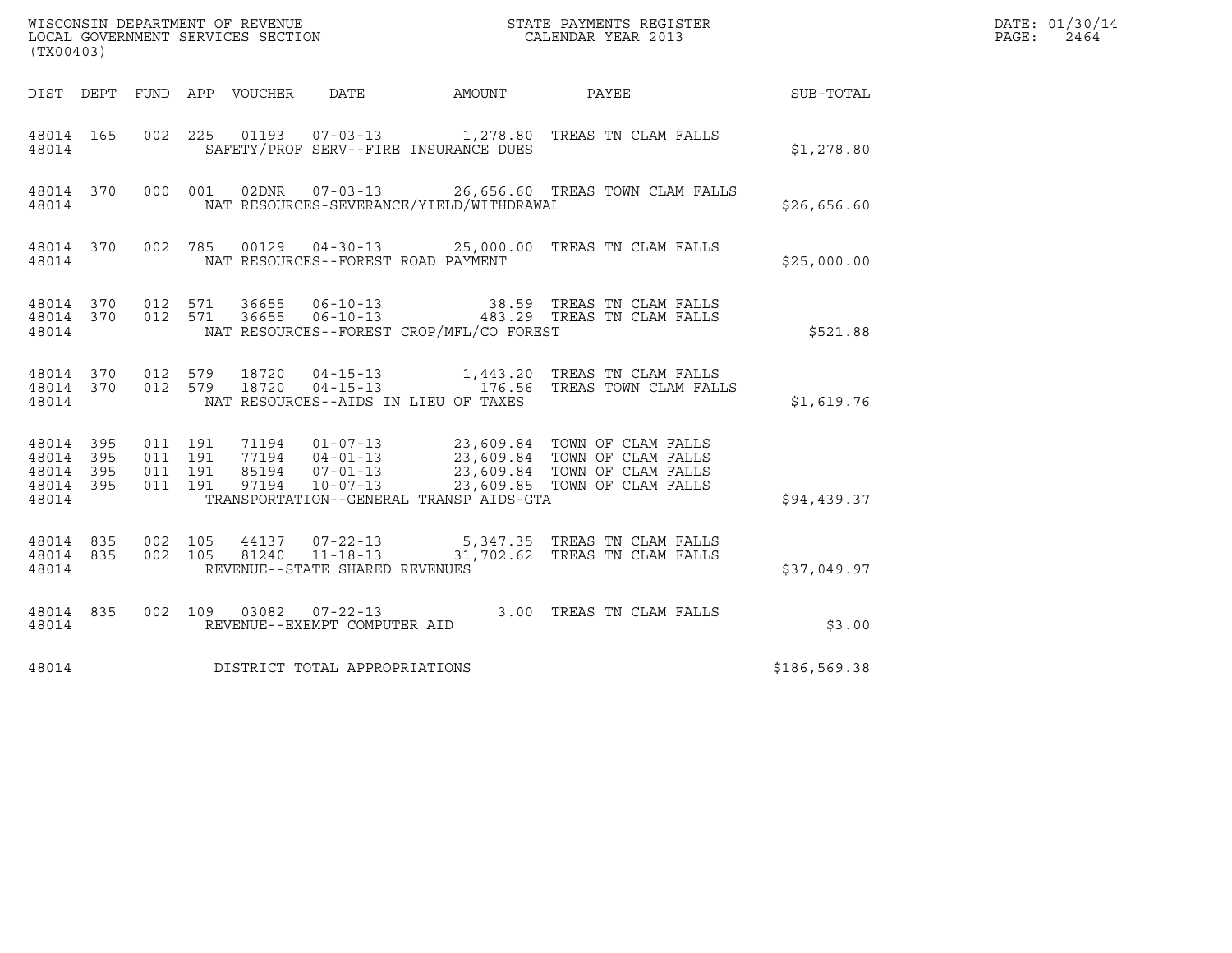| WISCONSIN DEPARTMENT OF REVENUE   | STATE PAYMENTS REGISTER | DATE: 01/30/14 |
|-----------------------------------|-------------------------|----------------|
| LOCAL GOVERNMENT SERVICES SECTION | CALENDAR YEAR 2013      | PAGE:<br>2465  |

| (TX00403)                                        |  |  |                                     |                                                | WISCONSIN DEPARTMENT OF REVENUE<br>LOCAL GOVERNMENT SERVICES SECTION<br>(TYO0402)                                                                                                                                                                                                                                                                     |              | DATE: 01/30/14<br>PAGE:<br>2465 |
|--------------------------------------------------|--|--|-------------------------------------|------------------------------------------------|-------------------------------------------------------------------------------------------------------------------------------------------------------------------------------------------------------------------------------------------------------------------------------------------------------------------------------------------------------|--------------|---------------------------------|
|                                                  |  |  |                                     |                                                | DIST DEPT FUND APP VOUCHER DATE AMOUNT PAYEE SUB-TOTAL                                                                                                                                                                                                                                                                                                |              |                                 |
| 48016                                            |  |  |                                     | SAFETY/PROF SERV--FIRE INSURANCE DUES          | 48016 165 002 225 01194 07-03-13 2,260.31 TREAS TN CLAYTON                                                                                                                                                                                                                                                                                            | \$2,260.31   |                                 |
| 48016 370<br>48016 370                           |  |  |                                     | 48016 MAT RESOURCES--AIDS IN LIEU OF TAXES     | 002 503 16297 03-06-13 446.65 TREAS TN CLAYTON<br>002 503 16297 03-06-13 993.08 TREAS TN CLAYTON<br>TOWN SHARE 251.12                                                                                                                                                                                                                                 | \$1,439.73   |                                 |
|                                                  |  |  |                                     | 48016 MAT RESOURCES--FOREST CROP/MFL/CO FOREST | 48016 370 012 571 36656 06-10-13 186.86 TREAS TN CLAYTON                                                                                                                                                                                                                                                                                              | \$186.86     |                                 |
| 48016                                            |  |  |                                     | NAT RESOURCES--AIDS IN LIEU OF TAXES           | $\begin{array}{cccccc} 4\,8\,0\,16 & 3\,70 & 0\,12 & 5\,79 & 18\,721 & 04\, -15\, -13 & & & .44 & \text{TREAS TN CLAYTON} \\ 4\,8\,0\,16 & 3\,70 & 0\,12 & 5\,79 & 18\,721 & 04\, -15\, -13 & & & 14\,7\, .\,08 & \text{TREAS TOWN CLAYTON} \end{array}$                                                                                              | \$147.52     |                                 |
| 48016 395<br>48016 395<br>48016 395<br>48016 395 |  |  |                                     | 48016 TRANSPORTATION--GENERAL TRANSP AIDS-GTA  | $\begin{array}{cccccc} 011 & 191 & 71195 & 01\text{--}07\text{--}13 & 26\text{,}769.46 & \text{TOWN OF CLAYTON} \\ 011 & 191 & 77195 & 04\text{--}01\text{--}13 & 26\text{,}769.46 & \text{TOWN OF CLAYTON} \\ 011 & 191 & 85195 & 07\text{--}01\text{--}13 & 26\text{,}769.46 & \text{TOWN OF CLAYTON} \\ 011 & 191 & 97195 & 10\text{--}07\text{--$ | \$107,077.86 |                                 |
| 48016                                            |  |  |                                     | TRANSPORTATION--LRIP/TRIP/MSIP GRANTS          | 48016 395 011 278 92575 10-29-13 14,785.40 TREAS TN CLAYTON                                                                                                                                                                                                                                                                                           | \$14,785.40  |                                 |
| 48016 835<br>48016 835<br>48016                  |  |  | REVENUE--STATE SHARED REVENUES      |                                                | 002 105 44138 07-22-13 3,971.47 TREAS TN CLAYTON 002 105 81241 11-18-13 22,516.25 TREAS TN CLAYTON                                                                                                                                                                                                                                                    | \$26,487.72  |                                 |
|                                                  |  |  |                                     |                                                | $\begin{array}{cccc} 4\,8\,016 & 83\,5 & 002 & 109 & 030\,83 & 07-22-13 & 74.00 & \text{TREAS TN CLAYTON}\\ 4\,8\,016 & \text{REVENUE--EXEMENT COMPUTER ALD \end{array}$                                                                                                                                                                              | \$74.00      |                                 |
|                                                  |  |  | 48016 DISTRICT TOTAL APPROPRIATIONS |                                                |                                                                                                                                                                                                                                                                                                                                                       | \$152,459.40 |                                 |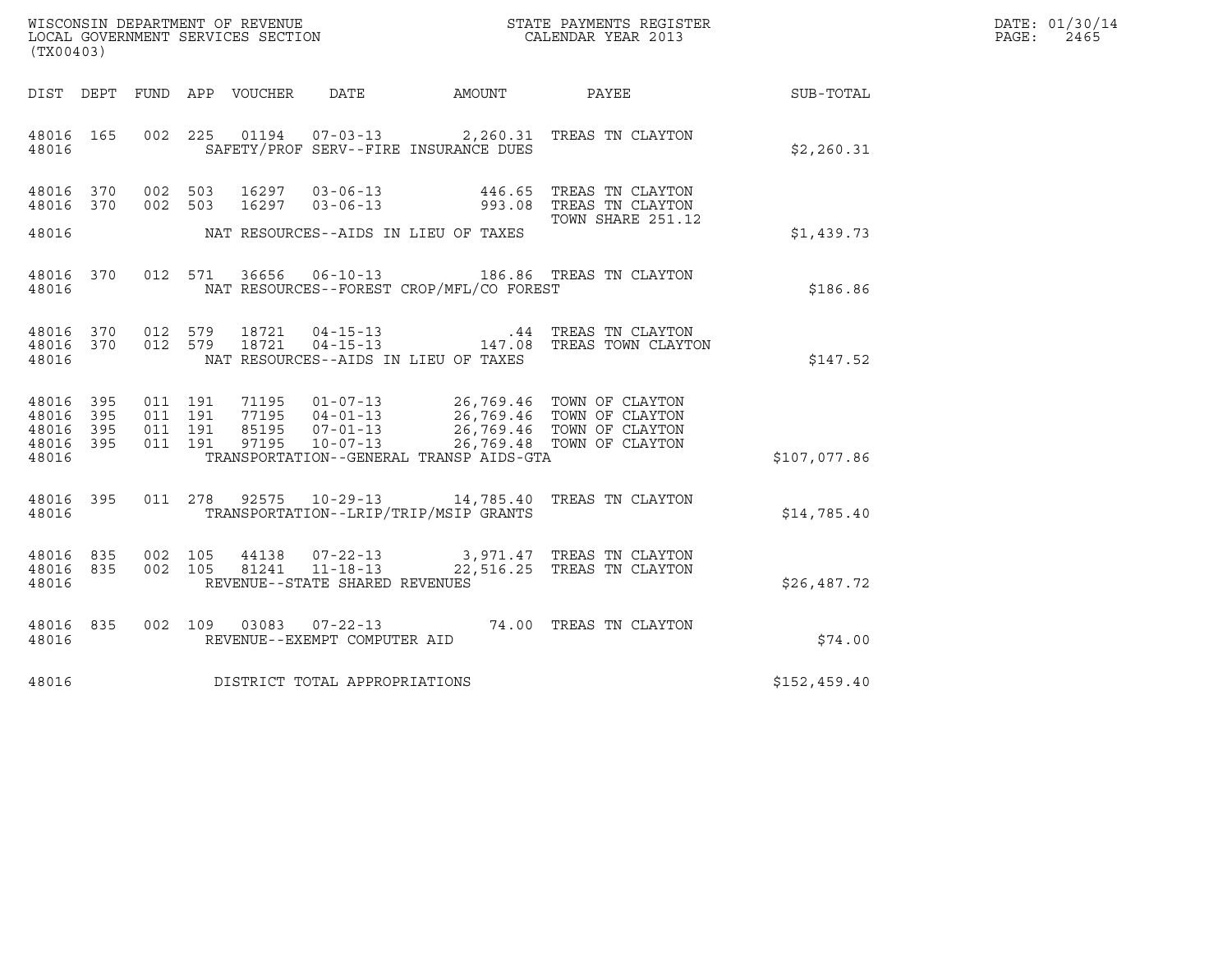| WISCONSIN DEPARTMENT OF REVENUE<br>LOCAL GOVERNMENT SERVICES SECTION<br>(TX00403) |                                          |                                |                                          | STATE PAYMENTS REGISTER<br>CALENDAR YEAR 2013                                                                                                                                      | DATE: 01/30/14<br>$\mathtt{PAGE:}$<br>2466 |  |
|-----------------------------------------------------------------------------------|------------------------------------------|--------------------------------|------------------------------------------|------------------------------------------------------------------------------------------------------------------------------------------------------------------------------------|--------------------------------------------|--|
| DIST<br>DEPT                                                                      | FUND APP VOUCHER                         | DATE                           | AMOUNT                                   | PAYEE                                                                                                                                                                              | SUB-TOTAL                                  |  |
| 48018 165<br>48018                                                                |                                          |                                | SAFETY/PROF SERV--FIRE INSURANCE DUES    | 002 225 01195 07-03-13 1,816.54 TREAS TN CLEAR LAKE                                                                                                                                | \$1,816.54                                 |  |
| 48018 370<br>48018                                                                |                                          |                                | NAT RESOURCES--FOREST CROP/MFL/CO FOREST | 012 571 36657 06-10-13 110.38 TREAS TN CLEAR LAKE                                                                                                                                  | \$110.38                                   |  |
| 48018 370<br>48018                                                                |                                          |                                | NAT RESOURCES--AIDS IN LIEU OF TAXES     | 012 579 18722 04-15-13 11.40 TREAS TOWN CLEAR LAKE                                                                                                                                 | \$11.40                                    |  |
| 48018<br>395<br>48018<br>395<br>48018<br>395<br>48018<br>395<br>48018             | 011 191<br>011 191<br>011 191<br>011 191 | 97196 10-07-13                 | TRANSPORTATION--GENERAL TRANSP AIDS-GTA  | 71196  01-07-13  31,421.57  TOWN OF CLEAR LAKE<br>77196  04-01-13  31,421.57  TOWN OF CLEAR LAKE<br>85196  07-01-13  31,421.57  TOWN OF CLEAR LAKE<br>31,421.58 TOWN OF CLEAR LAKE | \$125,686.29                               |  |
| 48018<br>835<br>48018<br>835<br>48018                                             | 002 105<br>002 105                       | REVENUE--STATE SHARED REVENUES |                                          | 81242   11-18-13   66,458.98   TREAS TN CLEAR LAKE                                                                                                                                 | \$78,798.75                                |  |
| 48018                                                                             |                                          | DISTRICT TOTAL APPROPRIATIONS  |                                          |                                                                                                                                                                                    | \$206, 423.36                              |  |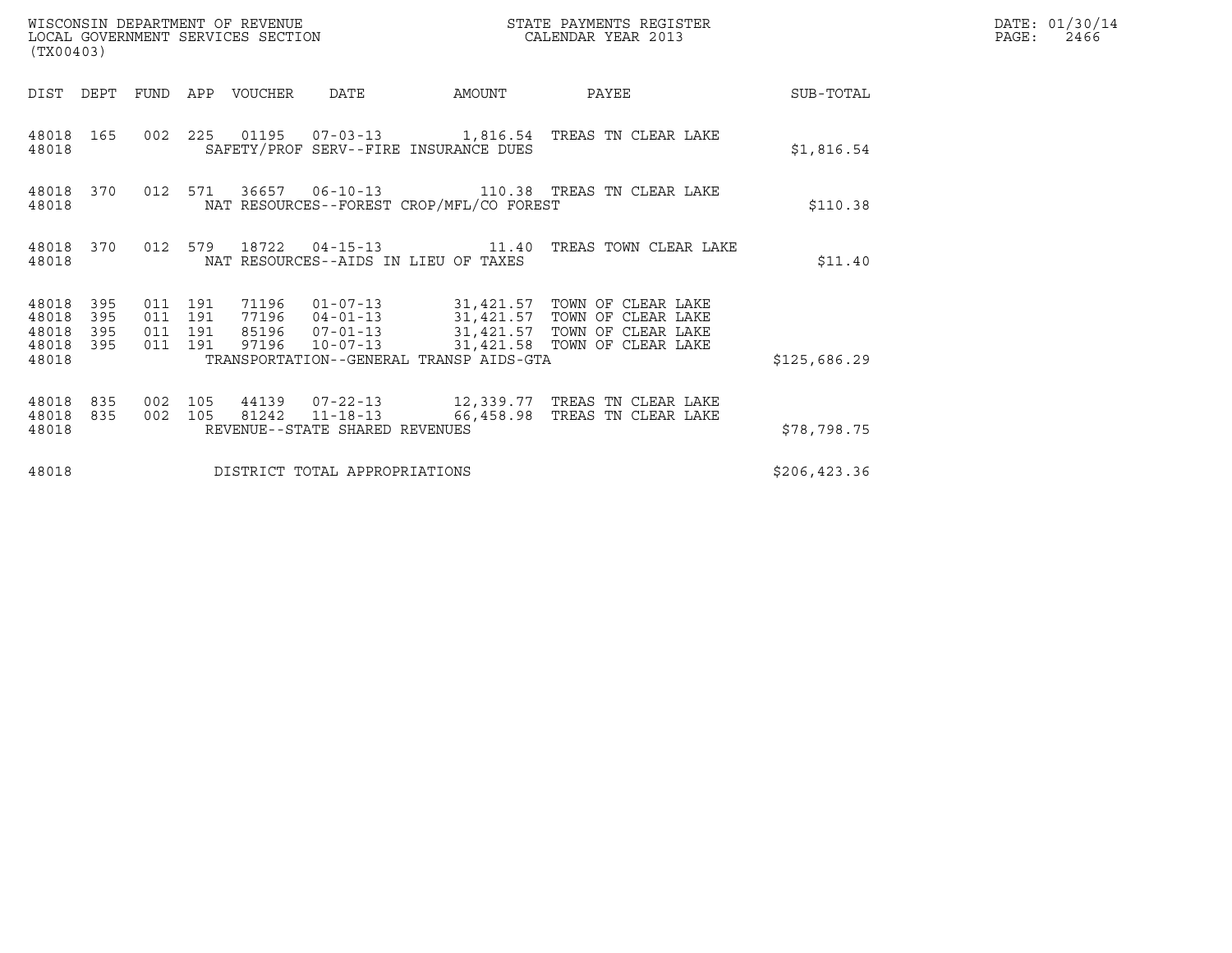| WISCONSIN DEPARTMENT OF REVENUE<br>LOCAL GOVERNMENT SERVICES SECTION<br>STATE PAYMENTS REGISTER<br>CALENDAR YEAR 2013<br>(TX00403)<br>DIST DEPT FUND APP VOUCHER DATE<br>AMOUNT<br><b>SUB-TOTAL</b><br>PAYEE<br>002  225  01196  07-03-13  3,905.35  TREAS TN EUREKA<br>48020 165<br>SAFETY/PROF SERV--FIRE INSURANCE DUES<br>\$3,905.35                                                                                                                                                           | DATE: 01/30/14<br>PAGE: 2467 |
|----------------------------------------------------------------------------------------------------------------------------------------------------------------------------------------------------------------------------------------------------------------------------------------------------------------------------------------------------------------------------------------------------------------------------------------------------------------------------------------------------|------------------------------|
|                                                                                                                                                                                                                                                                                                                                                                                                                                                                                                    |                              |
|                                                                                                                                                                                                                                                                                                                                                                                                                                                                                                    |                              |
| 48020                                                                                                                                                                                                                                                                                                                                                                                                                                                                                              |                              |
| 370 000 001<br>01DNR        03-13-13<br>833.13 TREAS TOWN EUREKA<br>48020<br>370 000 001 03DNR  07-03-13  781.64 TREAS TOWN EUREKA<br>48020<br>NAT RESOURCES-SEVERANCE/YIELD/WITHDRAWAL<br>48020<br>\$1,614.77                                                                                                                                                                                                                                                                                     |                              |
| 36658  06-10-13  490.51  TREAS TN EUREKA<br>48020 370 012 571<br>NAT RESOURCES--FOREST CROP/MFL/CO FOREST<br>48020<br>\$490.51                                                                                                                                                                                                                                                                                                                                                                     |                              |
| 48020 370 012 579 18723 04-15-13 .75 TREAS TN EUREKA<br>48020 370 012 579 18723 04-15-13 .125.05 TREAS TN EUREKA<br>48020<br>NAT RESOURCES--AIDS IN LIEU OF TAXES<br>\$125.80                                                                                                                                                                                                                                                                                                                      |                              |
| $\begin{array}{cccccc} 011 & 191 & 71197 & 01\texttt{-}07\texttt{-}13 & & 44\texttt{,}007.13 & \texttt{TOWN OF EURO} \\ 011 & 191 & 77197 & 04\texttt{-}01\texttt{-}13 & & 44\texttt{,}007.13 & \texttt{TOWN OF EURO} \\ 011 & 191 & 85197 & 07\texttt{-}01\texttt{-}13 & & 44\texttt{,}007.13 & \texttt{TOWN OF EURO} \\ 011 & 191 & 97197 & 10\texttt{-}07\$<br>48020<br>395<br>48020<br>395<br>395<br>48020<br>48020<br>395<br>TRANSPORTATION--GENERAL TRANSP AIDS-GTA<br>\$176,028.55<br>48020 |                              |
| 002 105 44140 07-22-13 7,755.63 TREAS TN EUREKA<br>48020<br>835<br>835<br>002 105 81243 11-18-13 43,971.57 TREAS TN EUREKA<br>48020<br>REVENUE--STATE SHARED REVENUES<br>48020<br>\$51,727.20                                                                                                                                                                                                                                                                                                      |                              |
| 002 109 03084 07-22-13 4.00 TREAS TN EUREKA<br>48020 835<br>\$4.00<br>48020<br>REVENUE--EXEMPT COMPUTER AID                                                                                                                                                                                                                                                                                                                                                                                        |                              |
| DISTRICT TOTAL APPROPRIATIONS<br>48020<br>\$233,896.18                                                                                                                                                                                                                                                                                                                                                                                                                                             |                              |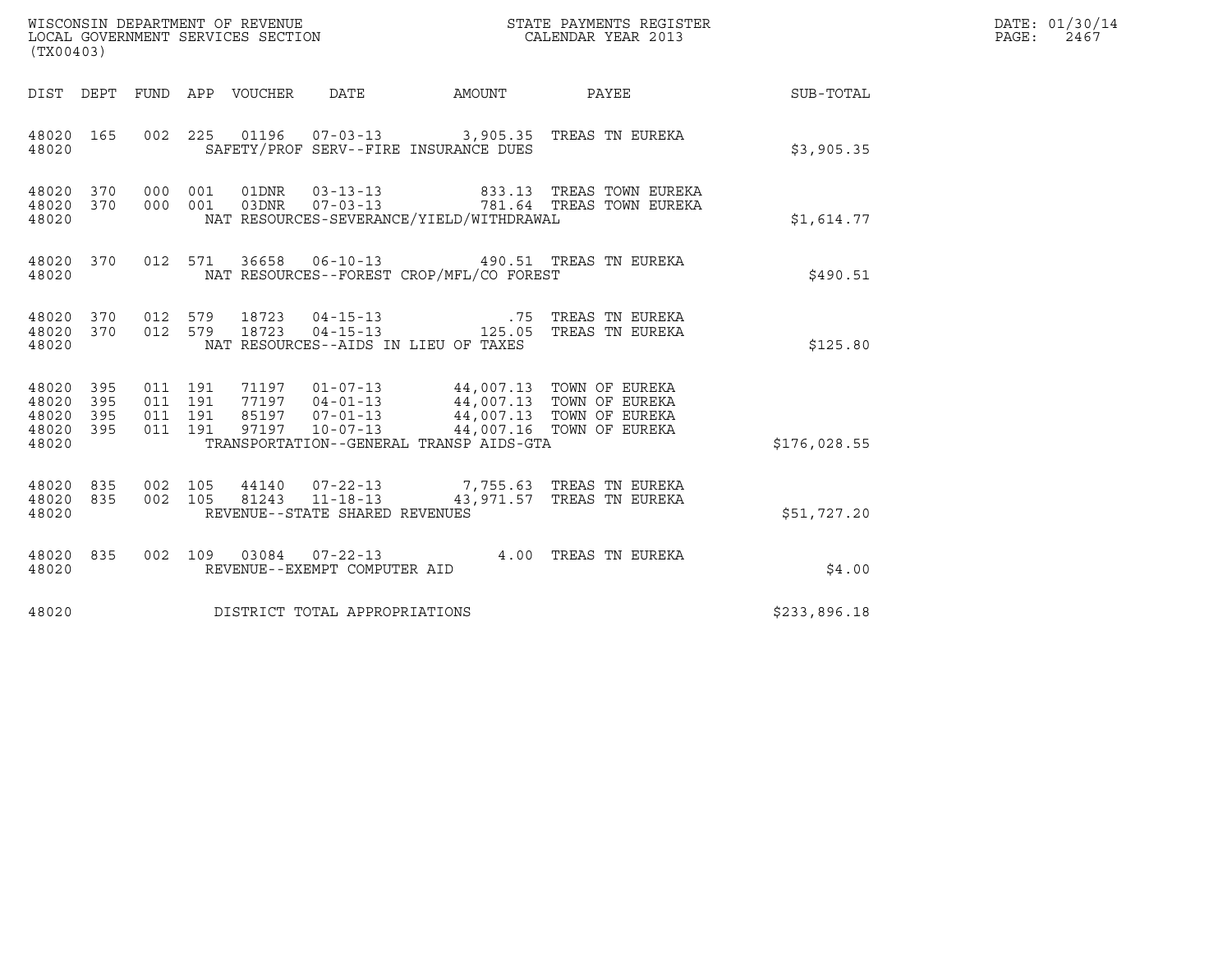| (TX00403)                                 |                          |                                      |     | WISCONSIN DEPARTMENT OF REVENUE<br>LOCAL GOVERNMENT SERVICES SECTION |                                                  |                                          | STATE PAYMENTS REGISTER<br>CALENDAR YEAR 2013                                                                                                                             | DATE: 01/30/14<br>$\mathtt{PAGE:}$<br>2468 |  |
|-------------------------------------------|--------------------------|--------------------------------------|-----|----------------------------------------------------------------------|--------------------------------------------------|------------------------------------------|---------------------------------------------------------------------------------------------------------------------------------------------------------------------------|--------------------------------------------|--|
| DIST                                      | DEPT                     | FUND                                 |     | APP VOUCHER                                                          | DATE                                             | AMOUNT                                   | PAYEE                                                                                                                                                                     | SUB-TOTAL                                  |  |
| 48022                                     | 48022 165                |                                      |     |                                                                      |                                                  | SAFETY/PROF SERV--FIRE INSURANCE DUES    | 002 225 01197 07-03-13 4,415.52 TREAS TN FARMINGTON                                                                                                                       | \$4,415.52                                 |  |
| 48022                                     | 48022 370                | 012 571                              |     |                                                                      |                                                  | NAT RESOURCES--FOREST CROP/MFL/CO FOREST |                                                                                                                                                                           | \$157.57                                   |  |
| 48022<br>48022<br>48022<br>48022<br>48022 | 395<br>395<br>395<br>395 | 011 191<br>011<br>011 191<br>011 191 | 191 | 71198<br>97198                                                       | $10 - 07 - 13$                                   | TRANSPORTATION--GENERAL TRANSP AIDS-GTA  | 01-07-13 39,603.77 TOWN OF FARMINGTON<br>77198  04-01-13  39,603.77  TOWN OF FARMINGTON<br>85198  07-01-13  39,603.77  TOWN OF FARMINGTON<br>39,603.80 TOWN OF FARMINGTON | \$158,415.11                               |  |
| 48022 835<br>48022<br>48022               | 835                      | 002 105<br>002 105                   |     |                                                                      | 81244 11-18-13<br>REVENUE--STATE SHARED REVENUES |                                          | 44141  07-22-13  3,961.66 TREAS TN FARMINGTON<br>22,483.86 TREAS TN FARMINGTON                                                                                            | \$26,445.52                                |  |
| 48022 835<br>48022                        |                          | 002                                  | 109 |                                                                      | 03085  07-22-13<br>REVENUE--EXEMPT COMPUTER AID  | 30.00                                    | TREAS TN FARMINGTON                                                                                                                                                       | \$30.00                                    |  |
| 48022                                     |                          |                                      |     |                                                                      | DISTRICT TOTAL APPROPRIATIONS                    |                                          |                                                                                                                                                                           | \$189,463.72                               |  |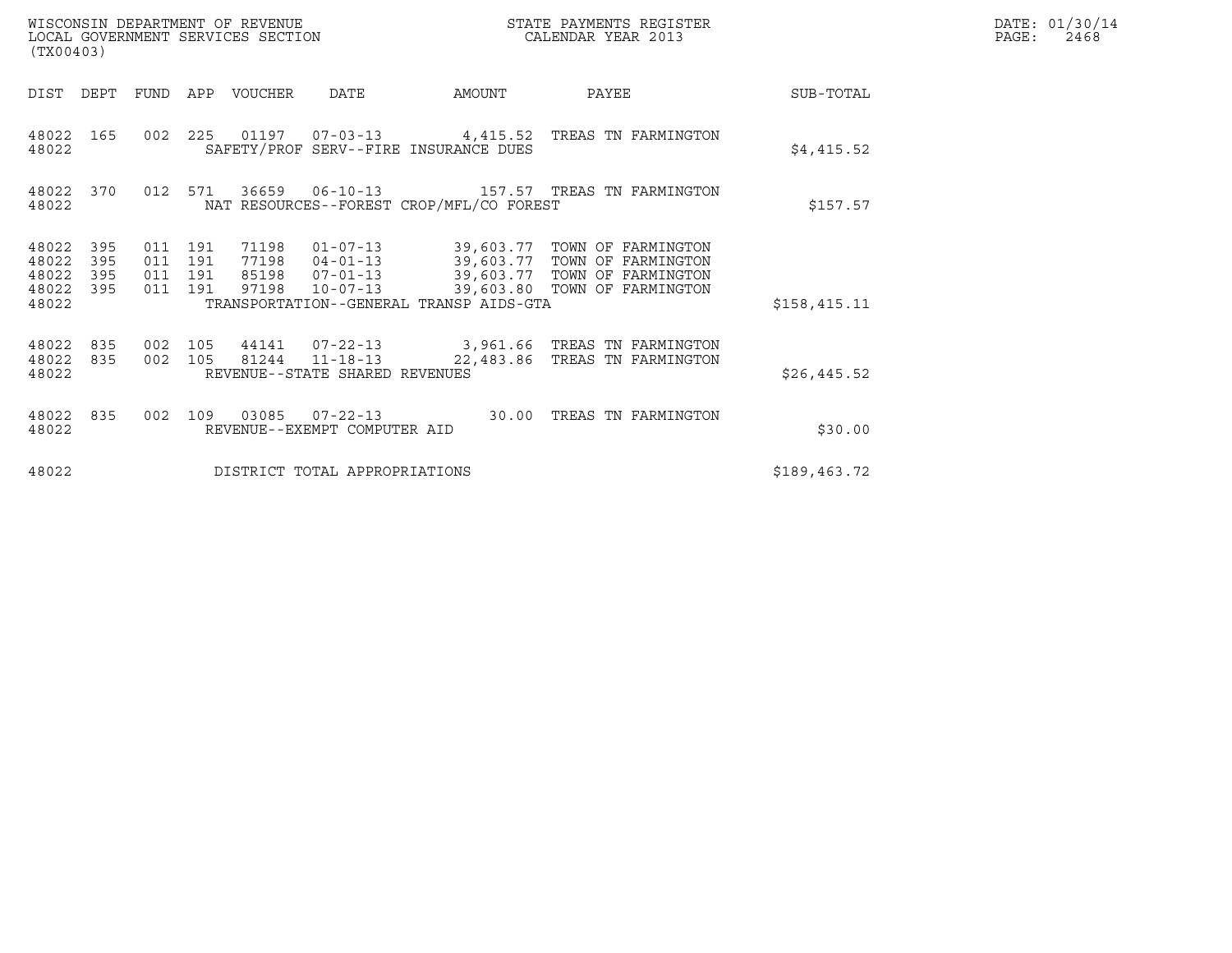|                                 |           |                                                   |  |                                | DATE: 01/30/14                                                                                   |                                                                                                                                                                                              |              |                           |
|---------------------------------|-----------|---------------------------------------------------|--|--------------------------------|--------------------------------------------------------------------------------------------------|----------------------------------------------------------------------------------------------------------------------------------------------------------------------------------------------|--------------|---------------------------|
| (TX00403)                       |           |                                                   |  |                                |                                                                                                  |                                                                                                                                                                                              |              | $\mathtt{PAGE}$ :<br>2469 |
|                                 |           |                                                   |  |                                |                                                                                                  | DIST DEPT FUND APP VOUCHER DATE AMOUNT PAYEE                                                                                                                                                 | SUB-TOTAL    |                           |
| 48024                           | 48024 165 |                                                   |  |                                | SAFETY/PROF SERV--FIRE INSURANCE DUES                                                            | 002  225  01198  07-03-13  5,689.14 TREAS TN GARFIELD                                                                                                                                        | \$5,689.14   |                           |
| 48024                           |           |                                                   |  |                                | 48024 370 000 001 04DNR 10-23-13 17.35 TOWN GARFIELD<br>NAT RESOURCES-SEVERANCE/YIELD/WITHDRAWAL |                                                                                                                                                                                              | \$17.35      |                           |
|                                 |           |                                                   |  |                                |                                                                                                  | 48024 370 002 503 16298 03-06-13 6,319.09 TREAS TN GARFIELD<br>TOWN SHARE 725.84                                                                                                             |              |                           |
|                                 |           |                                                   |  |                                | 48024 NAT RESOURCES--AIDS IN LIEU OF TAXES                                                       |                                                                                                                                                                                              | \$6,319.09   |                           |
| 48024                           |           |                                                   |  |                                | NAT RESOURCES--FOREST CROP/MFL/CO FOREST                                                         | 48024 370 012 571 36660 06-10-13 101.15 TREAS TN GARFIELD                                                                                                                                    | \$101.15     |                           |
| 48024 370<br>48024              |           | 48024 370 012 579<br>012 579<br>48024 370 012 579 |  |                                | NAT RESOURCES--AIDS IN LIEU OF TAXES                                                             | 18724   04-15-13   157.85   TREAS TN GARFIELD<br>18724   04-15-13   160   TREAS TOWN GARFIELD<br>18724   04-15-13   18724   16724   1691                                                     | \$159.20     |                           |
|                                 |           |                                                   |  |                                |                                                                                                  |                                                                                                                                                                                              |              |                           |
| 48024 395<br>48024<br>48024 395 | 395       | 011 191<br>011 191<br>011 191                     |  |                                |                                                                                                  | 71199  01-07-13  28,376.26  TOWN OF GARFIELD<br>77199  04-01-13  28,376.26  TOWN OF GARFIELD<br>85199  07-01-13  28,376.26  TOWN OF GARFIELD<br>97199  10-07-13  28,376.29  TOWN OF GARFIELD |              |                           |
| 48024                           | 48024 395 | 011 191                                           |  |                                | TRANSPORTATION--GENERAL TRANSP AIDS-GTA                                                          |                                                                                                                                                                                              | \$113,505.07 |                           |
| 48024 835<br>48024              |           | 48024 835 002 105<br>002 105                      |  | REVENUE--STATE SHARED REVENUES |                                                                                                  | 44142  07-22-13  2,413.29  TREAS TN GARFIELD<br>81245  11-18-13   13,698.27  TREAS TN GARFIELD                                                                                               | \$16, 111.56 |                           |
| 48024                           |           |                                                   |  | REVENUE--EXEMPT COMPUTER AID   |                                                                                                  | 48024 835 002 109 03086 07-22-13 9.00 TREAS TN GARFIELD<br>48024 PEVENUE--EXEMPT COMPUTER AID                                                                                                | \$9.00       |                           |
| 48024                           |           |                                                   |  | DISTRICT TOTAL APPROPRIATIONS  |                                                                                                  |                                                                                                                                                                                              | \$141,911.56 |                           |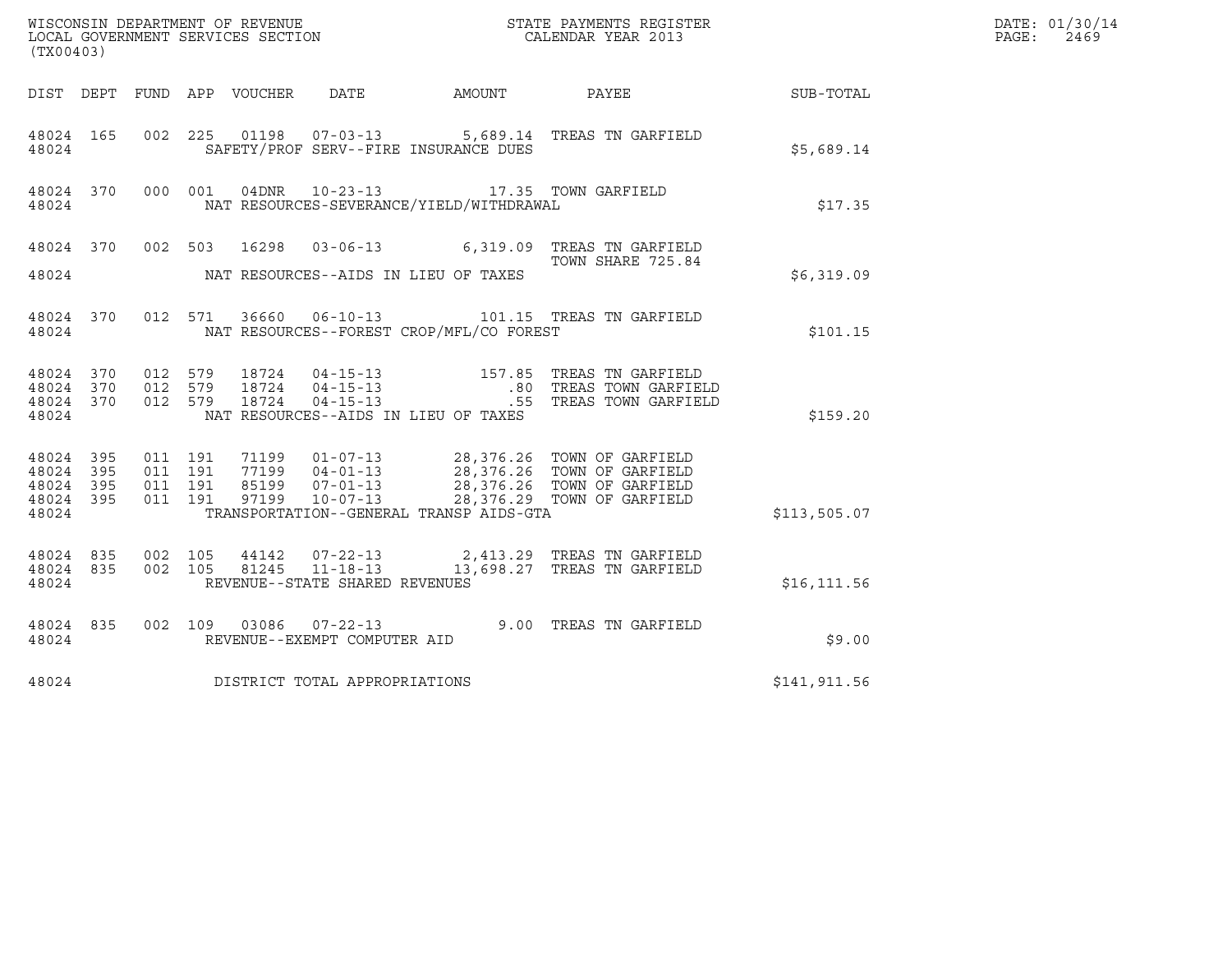| (TX00403)                                             |     |                    |                               |                                  |                                                  |                                          | $\tt WISCONSIM DEPARTMENT OF REVENUE$ $\tt WISCONBINS REGISTER$<br>LOCAL GOVERNMENT SERVICES SECTION $\tt CALENDAR YEAR$ 2013                                                                                                                                                                              |                  | DATE: 01/30/14<br>PAGE:<br>2470 |
|-------------------------------------------------------|-----|--------------------|-------------------------------|----------------------------------|--------------------------------------------------|------------------------------------------|------------------------------------------------------------------------------------------------------------------------------------------------------------------------------------------------------------------------------------------------------------------------------------------------------------|------------------|---------------------------------|
|                                                       |     |                    |                               |                                  |                                                  | DIST DEPT FUND APP VOUCHER DATE AMOUNT   | PAYEE                                                                                                                                                                                                                                                                                                      | <b>SUB-TOTAL</b> |                                 |
| 48026 165<br>48026                                    |     |                    |                               |                                  |                                                  | SAFETY/PROF SERV--FIRE INSURANCE DUES    | 002  225  01199  07-03-13  7,113.54  TREAS TN GEORGETOWN                                                                                                                                                                                                                                                   | \$7,113.54       |                                 |
| 48026 370<br>48026                                    |     |                    | 000 001                       |                                  |                                                  | NAT RESOURCES-SEVERANCE/YIELD/WITHDRAWAL | 04DNR  10-23-13  3,762.15  TOWN GEORGETOWN                                                                                                                                                                                                                                                                 | \$3,762.15       |                                 |
| 48026 370<br>48026                                    |     |                    |                               |                                  |                                                  | NAT RESOURCES--FOREST CROP/MFL/CO FOREST | 012 571 36661 06-10-13 297.68 TREAS TN GEORGETOWN                                                                                                                                                                                                                                                          | \$297.68         |                                 |
| 48026 370 012 579<br>48026                            |     |                    |                               | 18725<br>48026 370 012 579 18725 |                                                  | NAT RESOURCES--AIDS IN LIEU OF TAXES     | 04-15-13 31.09 TREAS TN GEORGETOWN<br>04-15-13 2.64 TREAS TN GEORGETOWN                                                                                                                                                                                                                                    | \$33.73          |                                 |
| 48026 395<br>48026<br>48026 395<br>48026 395<br>48026 | 395 | 011 191            | 011 191<br>011 191<br>011 191 |                                  |                                                  | TRANSPORTATION--GENERAL TRANSP AIDS-GTA  | $\begin{array}{cccc} 71200 & 01-07-13 & 23\, , 070\, .00 & \text{TOWN OF GEORGETOWN} \\ 77200 & 04-01-13 & 23\, , 070\, .00 & \text{TOWN OF GEORGETOWN} \\ 85200 & 07-01-13 & 23\, , 070\, .00 & \text{TOWN OF GEORGETOWN} \\ 97200 & 10-07-13 & 23\, , 070\, .03 & \text{TOWN OF GEORGETOWN} \end{array}$ | \$92,280.03      |                                 |
| 48026 395 011 278<br>48026 395<br>48026               |     | 011 278            |                               |                                  |                                                  | TRANSPORTATION--LRIP/TRIP/MSIP GRANTS    | 72396  04-18-13  14,785.44  TREAS TN GEORGETOWN<br>72396  04-18-13  18,831.62  TREAS TN GEORGETOWN                                                                                                                                                                                                         | \$33,617.06      |                                 |
| 48026 835<br>48026 835<br>48026                       |     | 002 105<br>002 105 |                               | 44143<br>81246                   | $11 - 18 - 13$<br>REVENUE--STATE SHARED REVENUES |                                          | 07-22-13 1,459.52 TREAS TN GEORGETOWN<br>8,396.05 TREAS TN GEORGETOWN                                                                                                                                                                                                                                      | \$9,855.57       |                                 |
| 48026 835<br>48026                                    |     |                    |                               |                                  | REVENUE--EXEMPT COMPUTER AID                     |                                          | 002 109 03087 07-22-13 7.00 TREAS TN GEORGETOWN                                                                                                                                                                                                                                                            | \$7.00           |                                 |
| 48026                                                 |     |                    |                               |                                  | DISTRICT TOTAL APPROPRIATIONS                    |                                          |                                                                                                                                                                                                                                                                                                            | \$146,966.76     |                                 |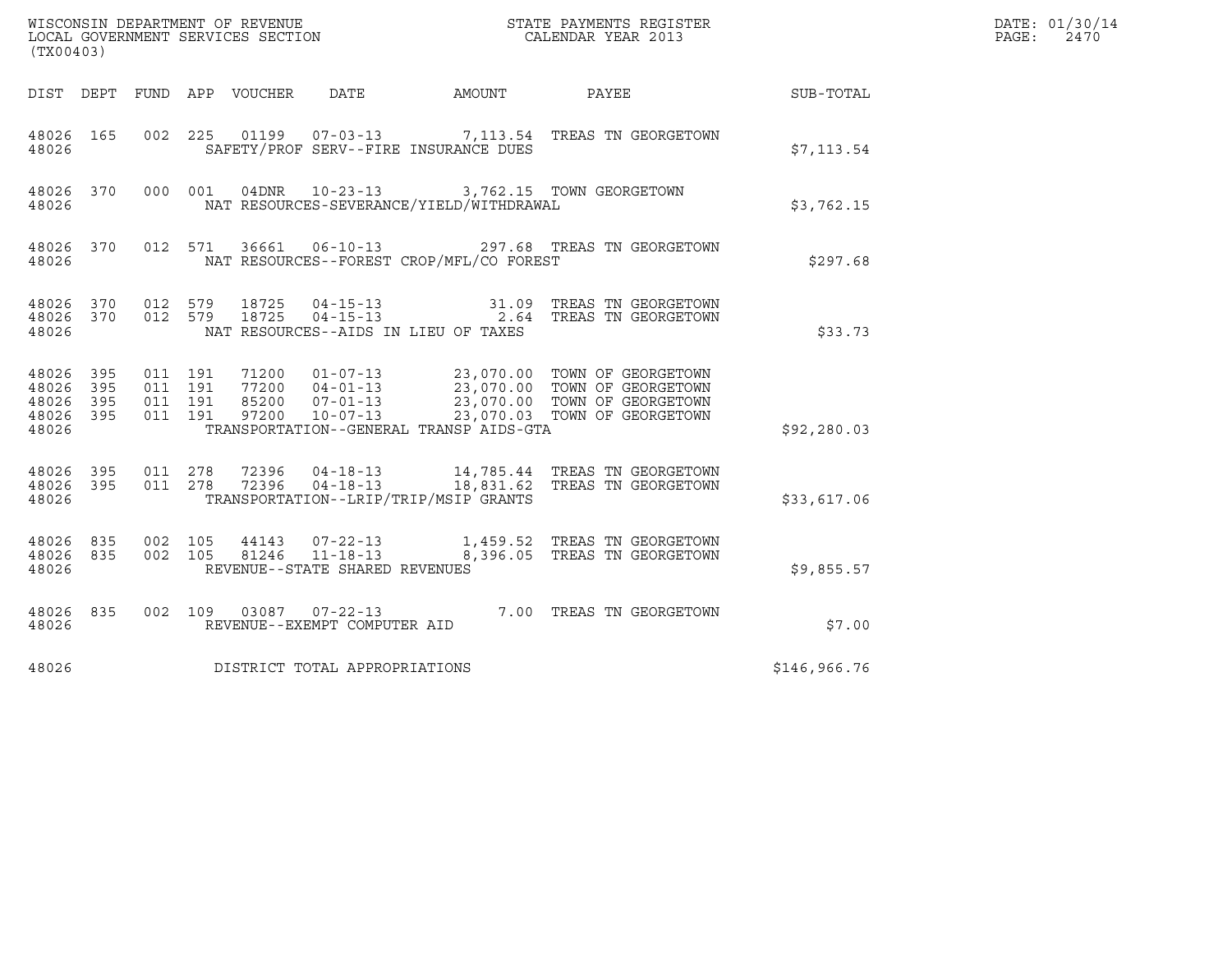|       | DATE: 01/30/14 |
|-------|----------------|
| PAGE: | 2471           |

|                                               |                   |                               |                    |       |                                                  | DATE: 01/30/14                           |                                                                                                                                                                                |              |               |
|-----------------------------------------------|-------------------|-------------------------------|--------------------|-------|--------------------------------------------------|------------------------------------------|--------------------------------------------------------------------------------------------------------------------------------------------------------------------------------|--------------|---------------|
| (TX00403)                                     |                   |                               |                    |       |                                                  |                                          | $\tt WISCONSIM DEPARTMENT OF REVENUE$ $\tt TOCALENDAR YEAR$ 2013 $\tt LOCALENDAR YEAR$ 2013                                                                                    |              | PAGE:<br>2471 |
|                                               |                   |                               |                    |       |                                                  | DIST DEPT FUND APP VOUCHER DATE AMOUNT   | <b>PAYEE</b>                                                                                                                                                                   | SUB-TOTAL    |               |
| 48028 165<br>48028                            |                   |                               | 002 225            | 01200 |                                                  | SAFETY/PROF SERV--FIRE INSURANCE DUES    | 07-03-13 2, 243.91 TREAS TN JOHNSTOWN                                                                                                                                          | \$2,243.91   |               |
| 48028 370<br>48028 370<br>48028               |                   | 000 001                       | 000 001            |       |                                                  | NAT RESOURCES-SEVERANCE/YIELD/WITHDRAWAL | 01DNR  03-13-13  572.46 TREAS TOWN JOHNSTOWN<br>02DNR  07-03-13  680.92 TREAS TOWN JOHNSTOWN                                                                                   | \$1,253.38   |               |
| 48028 370                                     |                   | 002 503                       |                    | 15959 |                                                  |                                          | 02-06-13 5,779.35 TREAS TN JOHNSTOWN<br>TOWN SHARE 332.55                                                                                                                      |              |               |
| 48028                                         |                   |                               |                    |       |                                                  | NAT RESOURCES--AIDS IN LIEU OF TAXES     |                                                                                                                                                                                | \$5,779.35   |               |
| 48028 370<br>48028                            | 48028 370         |                               | 012 571<br>012 571 |       |                                                  | NAT RESOURCES--FOREST CROP/MFL/CO FOREST |                                                                                                                                                                                | \$1,160.81   |               |
| 48028<br>48028<br>48028 370<br>48028          | 370<br>370        | 012 579<br>012 579<br>012 579 |                    |       |                                                  | NAT RESOURCES--AIDS IN LIEU OF TAXES     | 18726  04-15-13   2.29 TREAS TN JOHNSTOWN<br>18726  04-15-13   1,920.00 TREAS TN JOHNSTOWN<br>18726  04-15-13   527.30 TREAS TOWN JOHNSTOWN                                    | \$2,449.59   |               |
| 48028<br>48028<br>48028<br>48028 395<br>48028 | 395<br>395<br>395 | 011 191<br>011 191<br>011 191 | 011 191            | 97201 | $10 - 07 - 13$                                   | TRANSPORTATION--GENERAL TRANSP AIDS-GTA  | 71201  01-07-13  20,767.77  TOWN OF JOHNSTOWN<br>77201  04-01-13  20,767.77  TOWN OF JOHNSTOWN<br>85201  07-01-13  20,767.77  TOWN OF JOHNSTOWN<br>20,767.77 TOWN OF JOHNSTOWN | \$83,071.08  |               |
| 48028<br>48028 835<br>48028                   | 835               | 002 105                       | 002 105            | 44144 | 81247 11-18-13<br>REVENUE--STATE SHARED REVENUES |                                          | 07-22-13 892.13 TREAS TN JOHNSTOWN<br>5,055.64 TREAS TN JOHNSTOWN                                                                                                              | \$5,947.77   |               |
| 48028<br>48028                                | 835               |                               | 002 109            | 03088 | REVENUE--EXEMPT COMPUTER AID                     |                                          | 07-22-13 4.00 TREAS TN JOHNSTOWN                                                                                                                                               | \$4.00       |               |
| 48028                                         |                   |                               |                    |       | DISTRICT TOTAL APPROPRIATIONS                    |                                          |                                                                                                                                                                                | \$101,909.89 |               |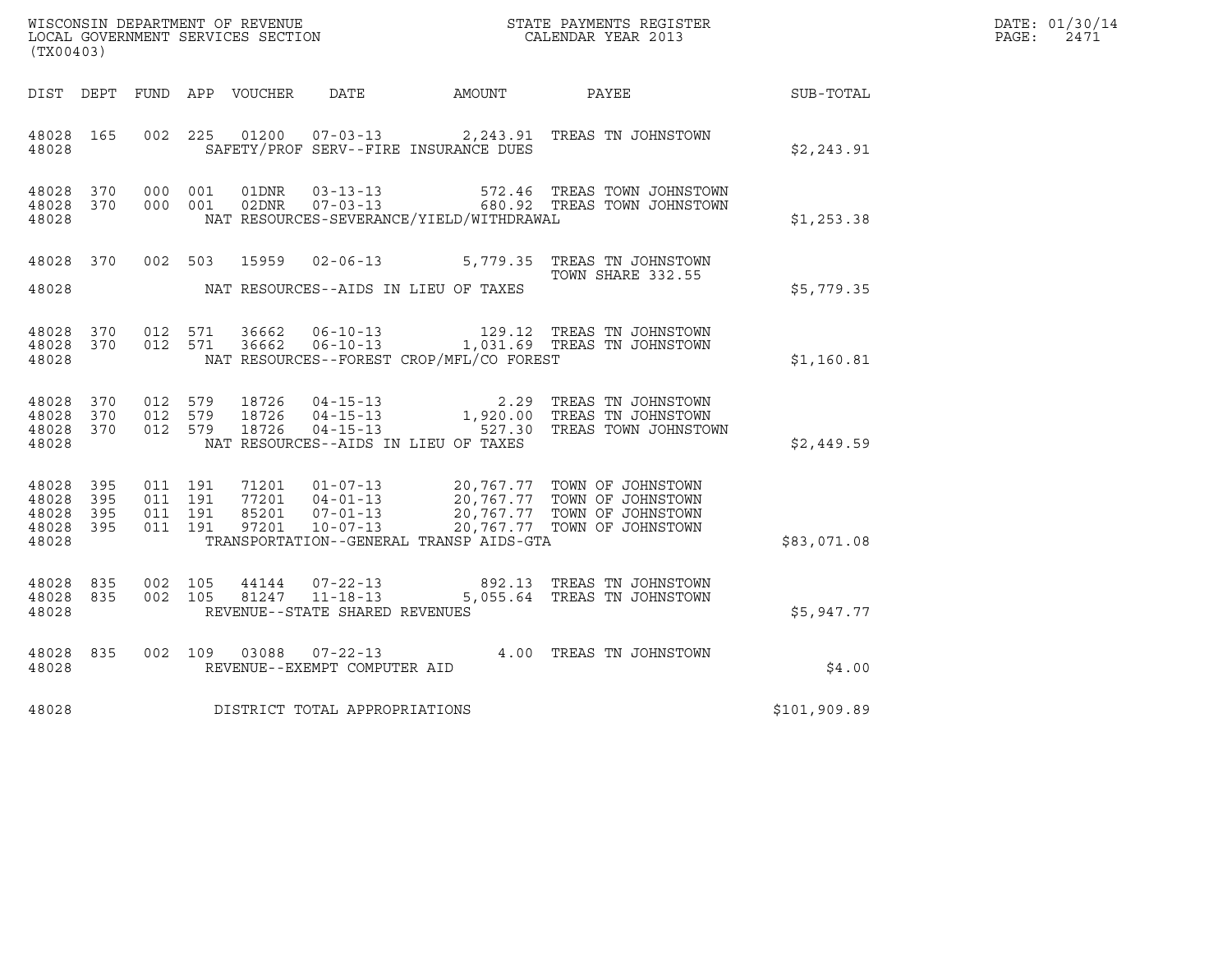| $\tt WISCONSIM DEPARTMENT OF REVENUE$ $\tt TOCAL EONDRNENTS REGISTER$<br>LOCAL GOVERNMENT SERVICES SECTION<br>$\tt CALENDAR YEAR$<br>2013<br>(TX00403) |  |                                         |                               |  |                                |                                          |                                                                                               |              | DATE: 01/30/14<br>PAGE:<br>2472 |
|--------------------------------------------------------------------------------------------------------------------------------------------------------|--|-----------------------------------------|-------------------------------|--|--------------------------------|------------------------------------------|-----------------------------------------------------------------------------------------------|--------------|---------------------------------|
|                                                                                                                                                        |  |                                         |                               |  |                                |                                          | DIST DEPT FUND APP VOUCHER DATE AMOUNT PAYEE SUB-TOTAL                                        |              |                                 |
| 48030 165<br>48030                                                                                                                                     |  | 002 225                                 |                               |  |                                | SAFETY/PROF SERV--FIRE INSURANCE DUES    | 01201  07-03-13  2,416.98 TREAS TN LAKETOWN                                                   | \$2,416.98   |                                 |
| 48030 370<br>48030                                                                                                                                     |  |                                         | 000 001                       |  |                                | NAT RESOURCES-SEVERANCE/YIELD/WITHDRAWAL | 01DNR  03-13-13    129.71 TREAS TOWN LAKETOWN                                                 | \$129.71     |                                 |
|                                                                                                                                                        |  |                                         |                               |  |                                |                                          | 48030 370 002 503 16299 03-06-13 76.80 TREAS TN LAKETOWN<br>TOWN SHARE 11.67                  |              |                                 |
| 48030                                                                                                                                                  |  |                                         |                               |  |                                | NAT RESOURCES--AIDS IN LIEU OF TAXES     |                                                                                               | \$76.80      |                                 |
| 48030                                                                                                                                                  |  | 48030 370 012 571                       |                               |  |                                | NAT RESOURCES--FOREST CROP/MFL/CO FOREST | 36663  06-10-13  292.57  TREAS TN LAKETOWN                                                    | \$292.57     |                                 |
| 48030 370<br>48030 370<br>48030                                                                                                                        |  | 48030 370 012 579<br>012 579<br>012 579 |                               |  |                                | NAT RESOURCES--AIDS IN LIEU OF TAXES     |                                                                                               | \$23.43      |                                 |
| 48030 395<br>48030 395<br>48030 395<br>48030 395<br>48030                                                                                              |  | 011 191                                 | 011 191<br>011 191<br>011 191 |  |                                | TRANSPORTATION--GENERAL TRANSP AIDS-GTA  |                                                                                               | \$120,330.28 |                                 |
| 48030 395<br>48030                                                                                                                                     |  |                                         |                               |  |                                | TRANSPORTATION--LRIP/TRIP/MSIP GRANTS    | 011  278  74448  05-09-13  14,785.40  TREAS TN LAKETOWN                                       | \$14,785.40  |                                 |
| 48030 835<br>48030                                                                                                                                     |  | 48030 835 002 105                       | 002 105                       |  | REVENUE--STATE SHARED REVENUES |                                          | 44145  07-22-13  7,010.24  TREAS TN LAKETOWN<br>81248  11-18-13  39,727.48  TREAS TN LAKETOWN | \$46,737.72  |                                 |
| 48030 835<br>48030                                                                                                                                     |  |                                         |                               |  | REVENUE--EXEMPT COMPUTER AID   |                                          | 002 109 03089 07-22-13 38.00 TREAS TN LAKETOWN                                                | \$38.00      |                                 |
| 48030                                                                                                                                                  |  |                                         |                               |  | DISTRICT TOTAL APPROPRIATIONS  |                                          |                                                                                               | \$184,830.89 |                                 |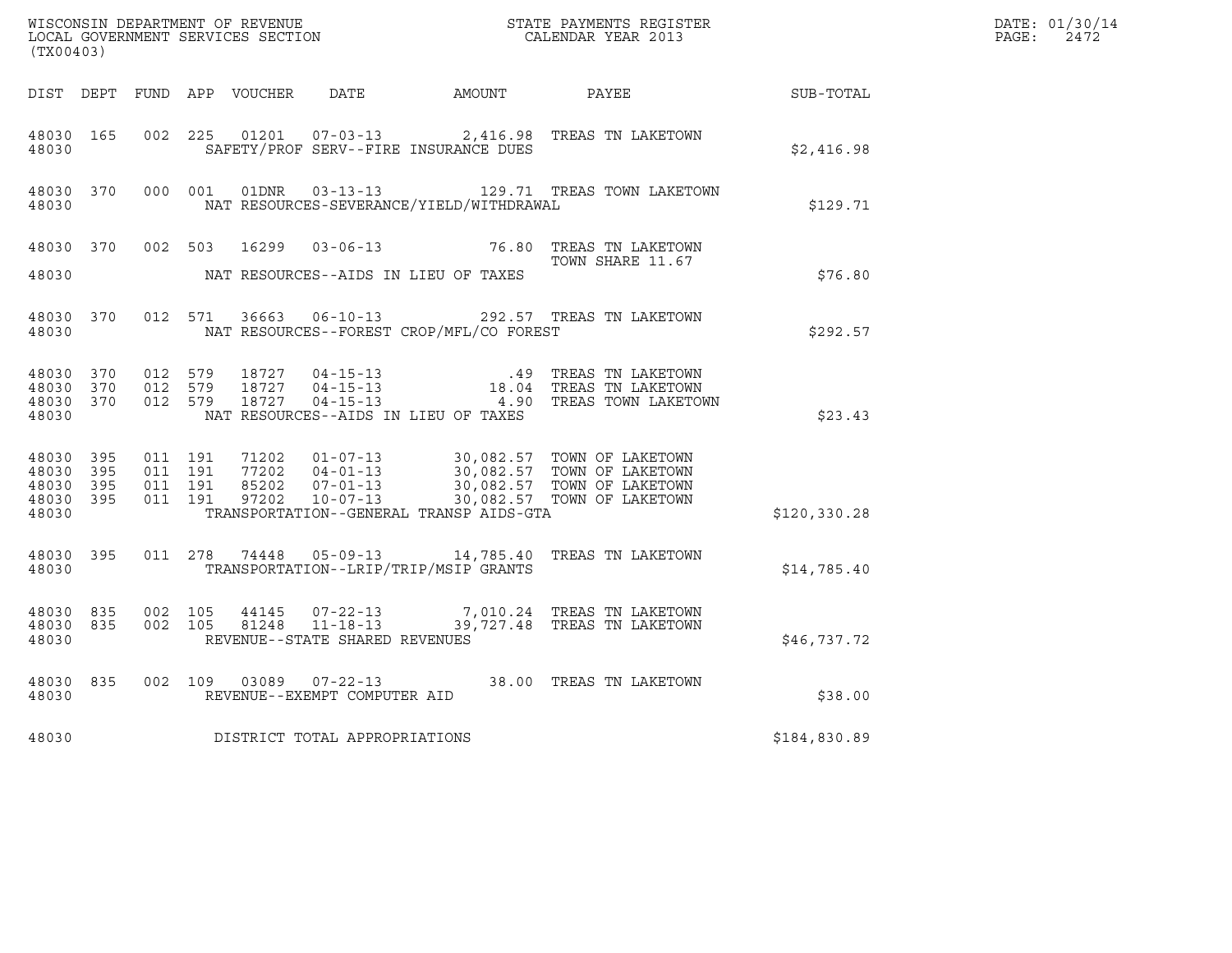| (TX00403)                                                    | WISCONSIN DEPARTMENT OF REVENUE<br>LOCAL GOVERNMENT SERVICES SECTION            |                                                                                                                              |        | STATE PAYMENTS REGISTER<br>CALENDAR YEAR 2013                                       |              | DATE: 01/30/14<br>PAGE:<br>2473 |
|--------------------------------------------------------------|---------------------------------------------------------------------------------|------------------------------------------------------------------------------------------------------------------------------|--------|-------------------------------------------------------------------------------------|--------------|---------------------------------|
| DIST DEPT                                                    | FUND APP VOUCHER                                                                | <b>DATE</b>                                                                                                                  | AMOUNT | PAYEE                                                                               | SUB-TOTAL    |                                 |
| 48032 165<br>48032                                           | 002 225                                                                         | 01202  07-03-13  6,906.73  TREAS TN LINCOLN<br>SAFETY/PROF SERV--FIRE INSURANCE DUES                                         |        |                                                                                     | \$6,906.73   |                                 |
| 48032 370                                                    | 002 503 15960 02-06-13 2,856.56 TREAS TN LINCOLN                                |                                                                                                                              |        |                                                                                     |              |                                 |
| 48032                                                        |                                                                                 | NAT RESOURCES--AIDS IN LIEU OF TAXES                                                                                         |        | TOWN SHARE 273.07                                                                   | \$2,856.56   |                                 |
| 48032 370<br>48032                                           | 012 571                                                                         | NAT RESOURCES--FOREST CROP/MFL/CO FOREST                                                                                     |        |                                                                                     | \$153.33     |                                 |
| 48032<br>395<br>48032<br>395<br>48032<br>395<br>48032<br>395 | 011 191<br>71203<br>011 191<br>77203<br>191<br>85203<br>011<br>011 191<br>97203 | 01-07-13 33,168.09 TOWN OF LINCOLN<br>$04 - 01 - 13$<br>$07 - 01 - 13$<br>$10 - 07 - 13$                                     |        | 33,168.09 TOWN OF LINCOLN<br>33,168.09 TOWN OF LINCOLN<br>33,168.12 TOWN OF LINCOLN |              |                                 |
| 48032                                                        |                                                                                 | TRANSPORTATION--GENERAL TRANSP AIDS-GTA                                                                                      |        |                                                                                     | \$132,672.39 |                                 |
| 48032<br>835<br>48032 835<br>48032                           | 002<br>105<br>002 105                                                           | 44146  07-22-13  5,255.00 TREAS TN LINCOLN<br>81249  11-18-13  30,109.70  TREAS TN LINCOLN<br>REVENUE--STATE SHARED REVENUES |        |                                                                                     | \$35,364.70  |                                 |
| 48032 835<br>48032                                           | 002 109                                                                         | 03090  07-22-13  30.00 TREAS TN LINCOLN<br>REVENUE--EXEMPT COMPUTER AID                                                      |        |                                                                                     | \$30.00      |                                 |
| 48032                                                        | DISTRICT TOTAL APPROPRIATIONS                                                   |                                                                                                                              |        |                                                                                     | \$177,983.71 |                                 |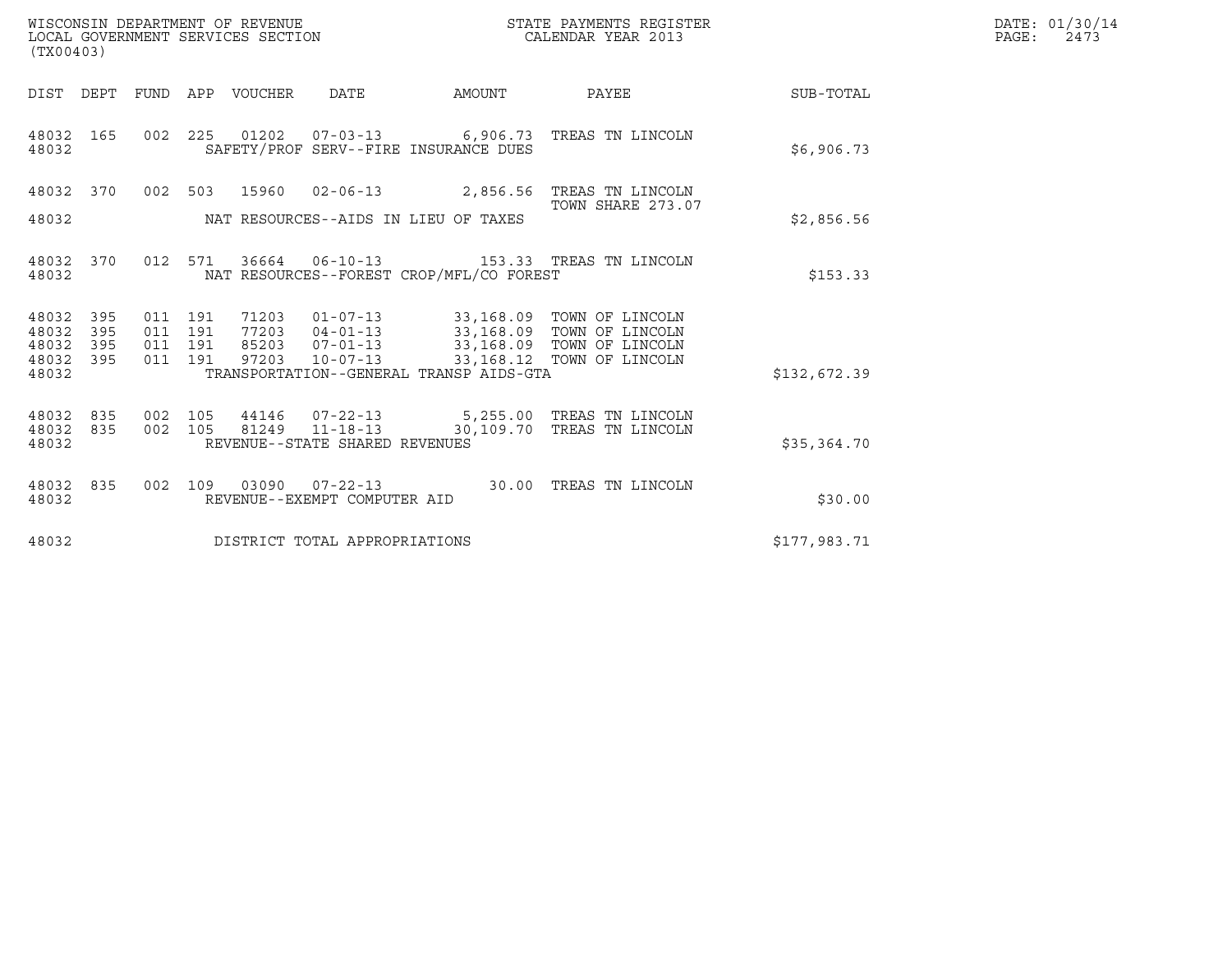| WISCONSIN DEPARTMENT OF REVENUE<br>LOCAL GOVERNMENT SERVICES SECTION | STATE PAYMENTS REGISTER<br>CALENDAR YEAR 2013 | DATE: 01/30/14<br>PAGE:<br>2474 |
|----------------------------------------------------------------------|-----------------------------------------------|---------------------------------|

| WISCONSIN DEPARTMENT OF REVENUE<br>LOCAL GOVERNMENT SERVICES SECTION THE CONFIDENT STATE PAYMENTS REGISTER<br>(TWOOACO)<br>(TX00403) |  |  |  |  |                                      |                                                |                                                                                                                                                                                                                                                                                                       |                                                              | DATE: 01/30/14<br>PAGE: 2474 |
|--------------------------------------------------------------------------------------------------------------------------------------|--|--|--|--|--------------------------------------|------------------------------------------------|-------------------------------------------------------------------------------------------------------------------------------------------------------------------------------------------------------------------------------------------------------------------------------------------------------|--------------------------------------------------------------|------------------------------|
|                                                                                                                                      |  |  |  |  |                                      |                                                |                                                                                                                                                                                                                                                                                                       | DIST DEPT FUND APP VOUCHER DATE AMOUNT PAYEE PAYER SUB-TOTAL |                              |
|                                                                                                                                      |  |  |  |  |                                      | 48034 SAFETY/PROF SERV--FIRE INSURANCE DUES    | 48034 165 002 225 01203 07-03-13 662.28 TREAS TN LORAIN                                                                                                                                                                                                                                               | \$662.28                                                     |                              |
|                                                                                                                                      |  |  |  |  |                                      |                                                | $\begin{array}{cccc} 4\,8\,0\,3\,4 & 3\,7\,0 & 0\,0\,2 & 5\,0\,3 & 1\,5\,9\,6\,1 & 0\,2\, -\,0\,6\, -\,1\,3 & 4\,,\,8\,5\,8\,. \,6\,5 & \text{TREAS TN LORAIN} \\ 4\,8\,0\,3\,4 & 3\,7\,0 & 0\,0\,2 & 5\,0\,3 & 1\,5\,9\,6\,1 & 0\,2\, -\,0\,6\, -\,1\,3 & 2\,,\,7\,7\,1\,. \,9$<br>TOWN SHARE 633.40 |                                                              |                              |
|                                                                                                                                      |  |  |  |  |                                      | 48034 NAT RESOURCES--AIDS IN LIEU OF TAXES     |                                                                                                                                                                                                                                                                                                       | \$7,630.59                                                   |                              |
|                                                                                                                                      |  |  |  |  |                                      | 48034 NAT RESOURCES--FOREST CROP/MFL/CO FOREST | $\begin{array}{cccccccc} 4\,8\,0\,3\,4 & 3\,7\,0 & 0\,1\,2 & 5\,7\,1 & 3\,6\,6\,6\,5 & 0\,6\,-\,1\,0\,-\,1\,3 & 5\,1\,1\,.0\,9 & \text{TREAS TN LORAIN} \\ 4\,8\,0\,3\,4 & 3\,7\,0 & 0\,1\,2 & 5\,7\,1 & 3\,6\,6\,6\,5 & 0\,6\,-\,1\,0\,-\,1\,3 & 1\,,\,0\,9\,2\,.0\,0 & \text{TREAS TN LOR$          | \$1,603.09                                                   |                              |
| 48034 370<br>48034 370<br>48034 370<br>48034 370<br>48034                                                                            |  |  |  |  |                                      | NAT RESOURCES--AIDS IN LIEU OF TAXES           | 012 579 18728 04-15-13 448.48 TREAS TN LORAIN<br>012 579 18728 04-15-13 1,065.67 TREAS TN LORAIN<br>012 579 18728 04-15-13 122.00 TREAS TOWN LORAIN<br>012 579 18728 04-15-13 97.39 TREAS TOWN LORAIN                                                                                                 | \$1,733.54                                                   |                              |
| 48034 395<br>48034 395<br>48034 395<br>48034 395                                                                                     |  |  |  |  |                                      | 48034 TRANSPORTATION--GENERAL TRANSP AIDS-GTA  | 011 191 71204 01-07-13 14,955.18 TOWN OF LORAIN<br>011 191 77204 04-01-13 14,955.18 TOWN OF LORAIN<br>011 191 85204 07-01-13 14,955.18 TOWN OF LORAIN<br>011 191 97204 10-07-13 14,955.19 TOWN OF LORAIN                                                                                              | \$59,820.73                                                  |                              |
|                                                                                                                                      |  |  |  |  | 48034 REVENUE--STATE SHARED REVENUES |                                                | $\begin{array}{cccccccc} 4\,8\,0\,3\,4 & 8\,3\,5 & 0\,0\,2 & 1\,0\,5 & 4\,4\,1\,4\,7 & 0\,7\,-2\,2\,-1\,3 & 3\,,0\,3\,3\,.2\,6 & \text{TREAS TN LORAIN} \\ 4\,8\,0\,3\,4 & 8\,3\,5 & 0\,0\,2 & 1\,0\,5 & 8\,1\,2\,5\,0 & 11\,-1\,8\,-\,1\,3 & 1\,7\,,\,1\,9\,5\,.3\,3 & \text{TREAS TN LORAIN}$       | \$20,228.59                                                  |                              |
|                                                                                                                                      |  |  |  |  |                                      |                                                | $\begin{tabular}{lllllll} 48034 & 835 & 002 & 109 & 03091 & 07-22-13 & & 2.00 \end{tabular} \begin{tabular}{lllll} \bf 48034 & 835 & 002 & 109 & 03091 & 07-22-13 & & 2.00 \end{tabular}$                                                                                                             | \$2.00                                                       |                              |
|                                                                                                                                      |  |  |  |  | 48034 DISTRICT TOTAL APPROPRIATIONS  |                                                |                                                                                                                                                                                                                                                                                                       | \$91,680.82                                                  |                              |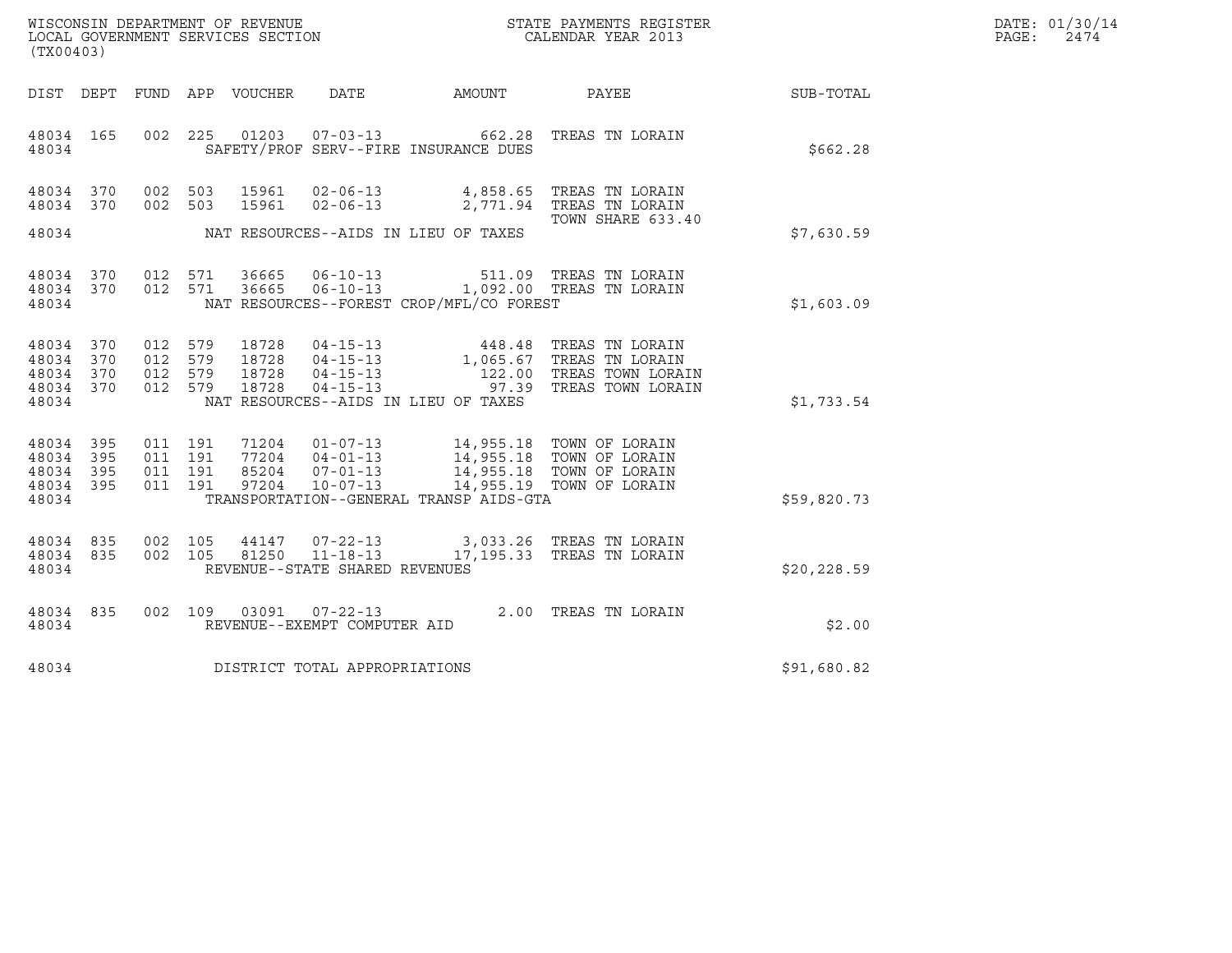| $\tt WISCONSIM DEPARTMENT OF REVENUE$ $\tt WISCONSIMENT$ SERVICES SECTION $\tt CALENDAR YEAR$ 2013<br>(TX00403) |  |                                                                                                                |         |  |                                |                                                                                                                                                                                                                                                                                    |                                                                                                                                                                                                                                                                                            |              | DATE: 01/30/14<br>$\mathtt{PAGE:}$<br>2475 |
|-----------------------------------------------------------------------------------------------------------------|--|----------------------------------------------------------------------------------------------------------------|---------|--|--------------------------------|------------------------------------------------------------------------------------------------------------------------------------------------------------------------------------------------------------------------------------------------------------------------------------|--------------------------------------------------------------------------------------------------------------------------------------------------------------------------------------------------------------------------------------------------------------------------------------------|--------------|--------------------------------------------|
|                                                                                                                 |  |                                                                                                                |         |  |                                |                                                                                                                                                                                                                                                                                    | DIST DEPT FUND APP VOUCHER DATE AMOUNT PAYEE SUB-TOTAL                                                                                                                                                                                                                                     |              |                                            |
| 48036                                                                                                           |  |                                                                                                                |         |  |                                | 48036 165 002 225 01204 07-03-13 2,008.85 TREAS TN LUCK<br>SAFETY/PROF SERV--FIRE INSURANCE DUES                                                                                                                                                                                   |                                                                                                                                                                                                                                                                                            | \$2,008.85   |                                            |
| 48036 370<br>48036                                                                                              |  | 48036 370 000 001                                                                                              | 000 001 |  |                                | NAT RESOURCES-SEVERANCE/YIELD/WITHDRAWAL                                                                                                                                                                                                                                           | $\begin{tabular}{lllllllllll} 01\text{DNR} & 03-13-13 & & 80.50 & \text{TREAS} & \text{TOWN} & \text{LUCK} \\ 04\text{DNR} & 10-23-13 & & 113.50 & \text{TOWN} & \text{LUCK} \end{tabular}$                                                                                                | \$194.00     |                                            |
|                                                                                                                 |  |                                                                                                                |         |  |                                | 48036 370 002 503 15962 02-06-13 67,064.36 TREAS TN LUCK<br>48036 370 002 503 15962 02-06-13 20,741.76 TREAS TN LUCK<br>48036 MAT RESOURCES--AIDS IN LIEU OF TAXES                                                                                                                 | <b>TOWN SHARE 8996.00</b>                                                                                                                                                                                                                                                                  | \$87,806.12  |                                            |
| 48036                                                                                                           |  |                                                                                                                |         |  |                                | 48036 370 012 571 36666 06-10-13 581.76 TREAS TN LUCK<br>NAT RESOURCES--FOREST CROP/MFL/CO FOREST                                                                                                                                                                                  |                                                                                                                                                                                                                                                                                            | \$581.76     |                                            |
| 48036                                                                                                           |  |                                                                                                                |         |  |                                | NAT RESOURCES--AIDS IN LIEU OF TAXES                                                                                                                                                                                                                                               | $\begin{array}{cccccc} 4\,8\,0\,3\,6 & 3\,7\,0 & 0\,1\,2 & 5\,7\,9 & 1\,8\,7\,2\,9 & 0\,4\,-1\,5\,-1\,3 & & & & 15\,.0\,0 & \text{TREAS TN LUCK} \\ 4\,8\,0\,3\,6 & 3\,7\,0 & 0\,1\,2 & 5\,7\,9 & 1\,8\,7\,2\,9 & 0\,4\,-1\,5\,-1\,3 & & & 24\,.3\,0 & \text{TREAS TOWN LUCK} \end{array}$ | \$39.30      |                                            |
| 48036                                                                                                           |  |                                                                                                                |         |  |                                | 48036 395 011 191 71205 01-07-13 25,594.53 TOWN OF LUCK<br>48036 395 011 191 77205 04-01-13 25,594.53 TOWN OF LUCK<br>48036 395 011 191 85205 07-01-13 25,594.53 TOWN OF LUCK<br>48036 395 011 191 97205 10-07-13 25,594.53 TOWN OF LUC<br>TRANSPORTATION--GENERAL TRANSP AIDS-GTA |                                                                                                                                                                                                                                                                                            | \$102,378.12 |                                            |
| 48036 395                                                                                                       |  | 48036 and 1800 and 1800 and 1800 and 1800 and 1800 and 1800 and 1800 and 1800 and 1800 and 1800 and 1800 and 1 |         |  |                                | 011 278 64442 02-06-13 16,452.07 TREAS TN LUCK<br>TRANSPORTATION--LRIP/TRIP/MSIP GRANTS                                                                                                                                                                                            |                                                                                                                                                                                                                                                                                            | \$16,452.07  |                                            |
| 48036 835<br>48036                                                                                              |  | 48036 835 002 105                                                                                              | 002 105 |  | REVENUE--STATE SHARED REVENUES | $\begin{array}{cccc} 44148 & 07-22-13 & & 8,844.03 & \text{TREAS TN LUCK} \\ 81251 & 11-18-13 & & 50,167.91 & \text{TREAS TN LUCK} \end{array}$                                                                                                                                    |                                                                                                                                                                                                                                                                                            | \$59,011.94  |                                            |
| 48036                                                                                                           |  |                                                                                                                |         |  | REVENUE--EXEMPT COMPUTER AID   | 48036 835 002 109 03092 07-22-13 25.00 TREAS TN LUCK                                                                                                                                                                                                                               |                                                                                                                                                                                                                                                                                            | \$25.00      |                                            |
| 48036                                                                                                           |  |                                                                                                                |         |  | DISTRICT TOTAL APPROPRIATIONS  |                                                                                                                                                                                                                                                                                    |                                                                                                                                                                                                                                                                                            | \$268,497.16 |                                            |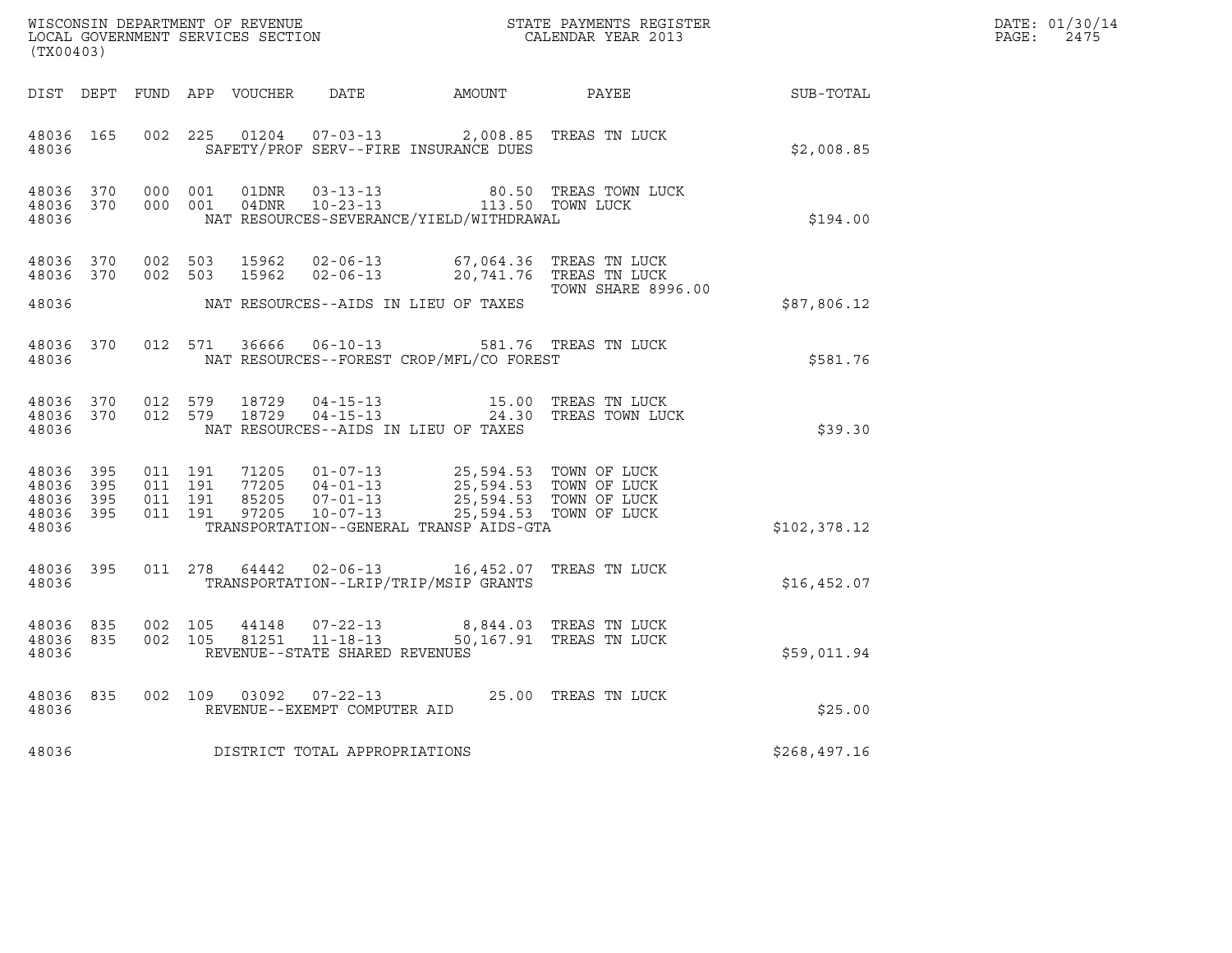| WISCONSIN DEPARTMENT OF REVENUE<br>LOCAL GOVERNMENT SERVICES SECTION<br>(TX00403) |                          |                                          |     |                                 |                                |                                                                                       | STATE PAYMENTS REGISTER<br>CALENDAR YEAR 2013                                                                                                                                            |              | DATE: 01/30/14<br>PAGE: 2476 |
|-----------------------------------------------------------------------------------|--------------------------|------------------------------------------|-----|---------------------------------|--------------------------------|---------------------------------------------------------------------------------------|------------------------------------------------------------------------------------------------------------------------------------------------------------------------------------------|--------------|------------------------------|
|                                                                                   |                          |                                          |     | DIST DEPT FUND APP VOUCHER DATE |                                |                                                                                       | AMOUNT PAYEE SUB-TOTAL                                                                                                                                                                   |              |                              |
| 48038 165<br>48038                                                                |                          |                                          |     |                                 |                                | SAFETY/PROF SERV--FIRE INSURANCE DUES                                                 | 002 225 01205 07-03-13 1,153.51 TREAS TN MCKINLEY                                                                                                                                        | \$1,153.51   |                              |
| 48038<br>48038<br>48038                                                           | 370                      | 370 000<br>000 001                       | 001 |                                 |                                | 04DNR  10-23-13  85,547.76  TOWN MCKINLEY<br>NAT RESOURCES-SEVERANCE/YIELD/WITHDRAWAL | 02DNR  07-03-13  564.75 TREAS TOWN MCKINLEY                                                                                                                                              | \$86, 112.51 |                              |
| 48038<br>48038 370<br>48038                                                       |                          |                                          |     |                                 |                                | NAT RESOURCES--FOREST CROP/MFL/CO FOREST                                              | 370  012  571  36667  06-10-13  814.91  TREAS TN MCKINLEY<br>012 571 36667 06-10-13 1,034.51 TREAS TN MCKINLEY                                                                           | \$1,849.42   |                              |
| 48038 370<br>48038                                                                |                          |                                          |     |                                 |                                | NAT RESOURCES--AIDS IN LIEU OF TAXES                                                  | 012 579 18730 04-15-13 1.00 TREAS TOWN MCKINLEY                                                                                                                                          | \$1.00       |                              |
| 48038<br>48038<br>48038<br>48038<br>48038                                         | 395<br>395<br>395<br>395 | 011 191<br>011 191<br>011 191<br>011 191 |     |                                 |                                | TRANSPORTATION--GENERAL TRANSP AIDS-GTA                                               | 71206  01-07-13  19,545.20 TOWN OF MCKINLEY<br>77206  04-01-13  19,545.20 TOWN OF MCKINLEY<br>85206  07-01-13  19,545.20 TOWN OF MCKINLEY<br>97206  10-07-13  19,545.21 TOWN OF MCKINLEY | \$78,180.81  |                              |
| 48038<br>48038<br>48038                                                           | 835<br>835               | 002 105                                  |     |                                 | REVENUE--STATE SHARED REVENUES |                                                                                       | 44149  07-22-13  2,662.70  TREAS TN MCKINLEY<br>002 105 81252 11-18-13 15,088.62 TREAS TN MCKINLEY                                                                                       | \$17,751.32  |                              |
| 48038<br>48038                                                                    | 835                      |                                          |     |                                 | REVENUE--EXEMPT COMPUTER AID   |                                                                                       | 002 109 03093 07-22-13 1.00 TREAS TN MCKINLEY                                                                                                                                            | \$1.00       |                              |
| 48038                                                                             |                          |                                          |     |                                 | DISTRICT TOTAL APPROPRIATIONS  |                                                                                       |                                                                                                                                                                                          | \$185,049.57 |                              |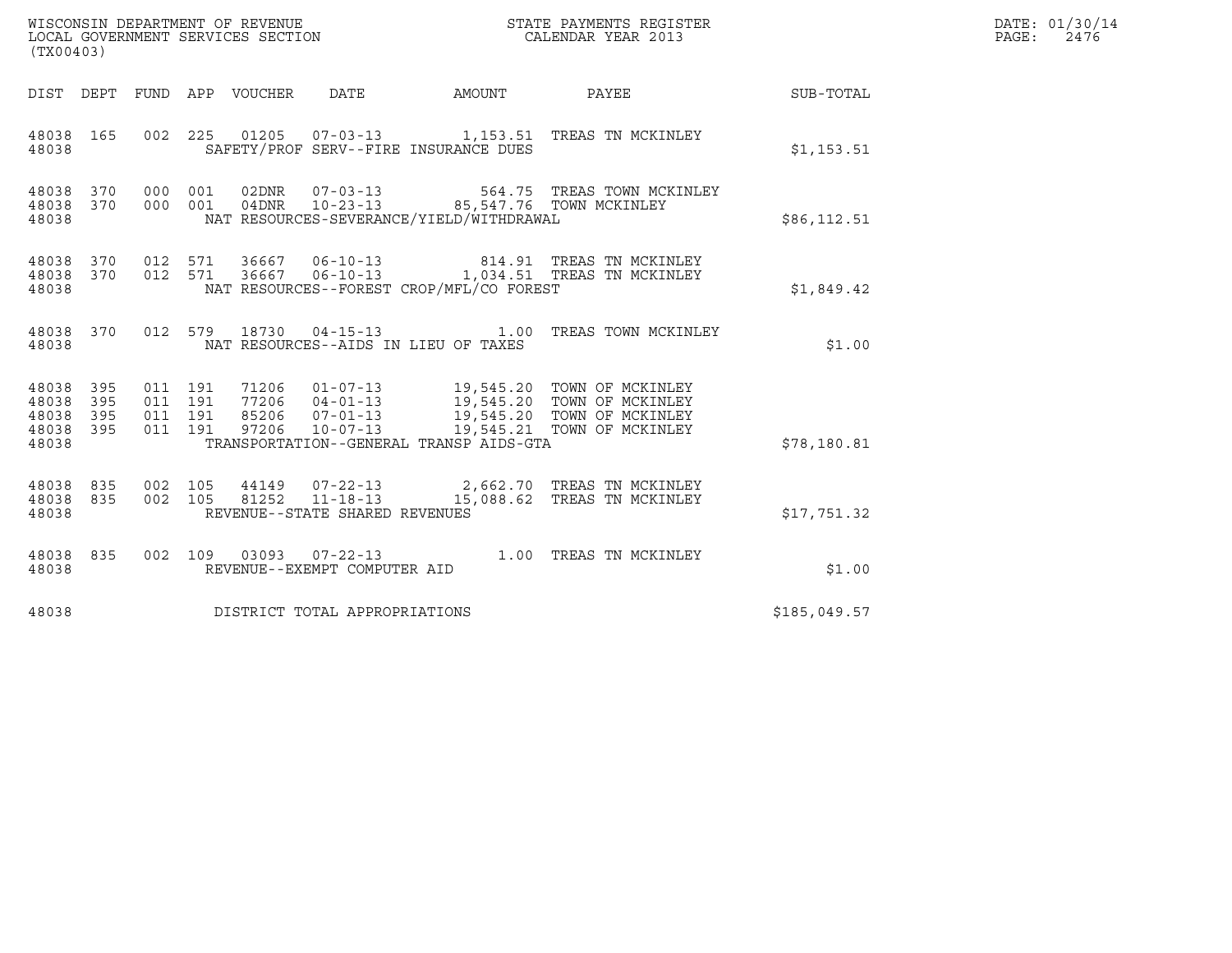| WISCONSIN DEPARTMENT OF REVENUE   | STATE PAYMENTS REGISTER | DATE: 01/30/14 |
|-----------------------------------|-------------------------|----------------|
| LOCAL GOVERNMENT SERVICES SECTION | CALENDAR YEAR 2013      | PAGE:<br>2477  |

| (TX00403)                                                                                                                                                                                                                                                                                                                   |                              | DATE: 01/30/14<br>PAGE:<br>2477 |  |
|-----------------------------------------------------------------------------------------------------------------------------------------------------------------------------------------------------------------------------------------------------------------------------------------------------------------------------|------------------------------|---------------------------------|--|
| DIST DEPT FUND APP VOUCHER DATE AMOUNT PAYEE                                                                                                                                                                                                                                                                                |                              | SUB-TOTAL                       |  |
| 48040 165 002 225 01206 07-03-13 6,626.58 TREAS TN MILLTOWN<br>SAFETY/PROF SERV--FIRE INSURANCE DUES<br>48040                                                                                                                                                                                                               |                              | \$6,626.58                      |  |
| 48040 370<br>000  001  01DNR  03-13-13<br>000 001 04DNR 10-23-13 3,102.27 TOWN MILLTOWN<br>48040 370<br>NAT RESOURCES-SEVERANCE/YIELD/WITHDRAWAL<br>48040                                                                                                                                                                   | 5,431.57 TREAS TOWN MILLTOWN | \$8,533.84                      |  |
| 012 571 36668 06-10-13 363.54 TREAS TN MILLTOWN<br>48040 370<br>NAT RESOURCES--FOREST CROP/MFL/CO FOREST<br>48040                                                                                                                                                                                                           |                              | \$363.54                        |  |
| 012 579 18731 04-15-13 43.43 TREAS TOWN MILLTOWN<br>48040 370<br>NAT RESOURCES--AIDS IN LIEU OF TAXES<br>48040                                                                                                                                                                                                              |                              | \$43.43                         |  |
| 011 191 71207 01-07-13 33,543.86 TOWN OF MILLTOWN<br>011 191 77207 04-01-13 33,543.86 TOWN OF MILLTOWN<br>011 191 85207 07-01-13 33,543.86 TOWN OF MILLTOWN<br>011 191 97207 10-07-13 33,543.88 TOWN OF MILLTOWN<br>48040 395<br>48040<br>395<br>48040 395<br>48040 395<br>TRANSPORTATION--GENERAL TRANSP AIDS-GTA<br>48040 |                              | \$134,175.46                    |  |
| 002 105  44150  07-22-13   1,931.93  TREAS TN MILLTOWN   002 105  81253  11-18-13   10,947.08  TREAS TN MILLTOWN<br>48040 835<br>48040 835<br>REVENUE--STATE SHARED REVENUES<br>48040                                                                                                                                       |                              | \$12,879.01                     |  |
| 002 109 03094 07-22-13 4.00 TREAS TN MILLTOWN<br>48040<br>835<br>REVENUE--EXEMPT COMPUTER AID<br>48040                                                                                                                                                                                                                      |                              | \$4.00                          |  |
| 48040<br>DISTRICT TOTAL APPROPRIATIONS                                                                                                                                                                                                                                                                                      |                              | \$162,625.86                    |  |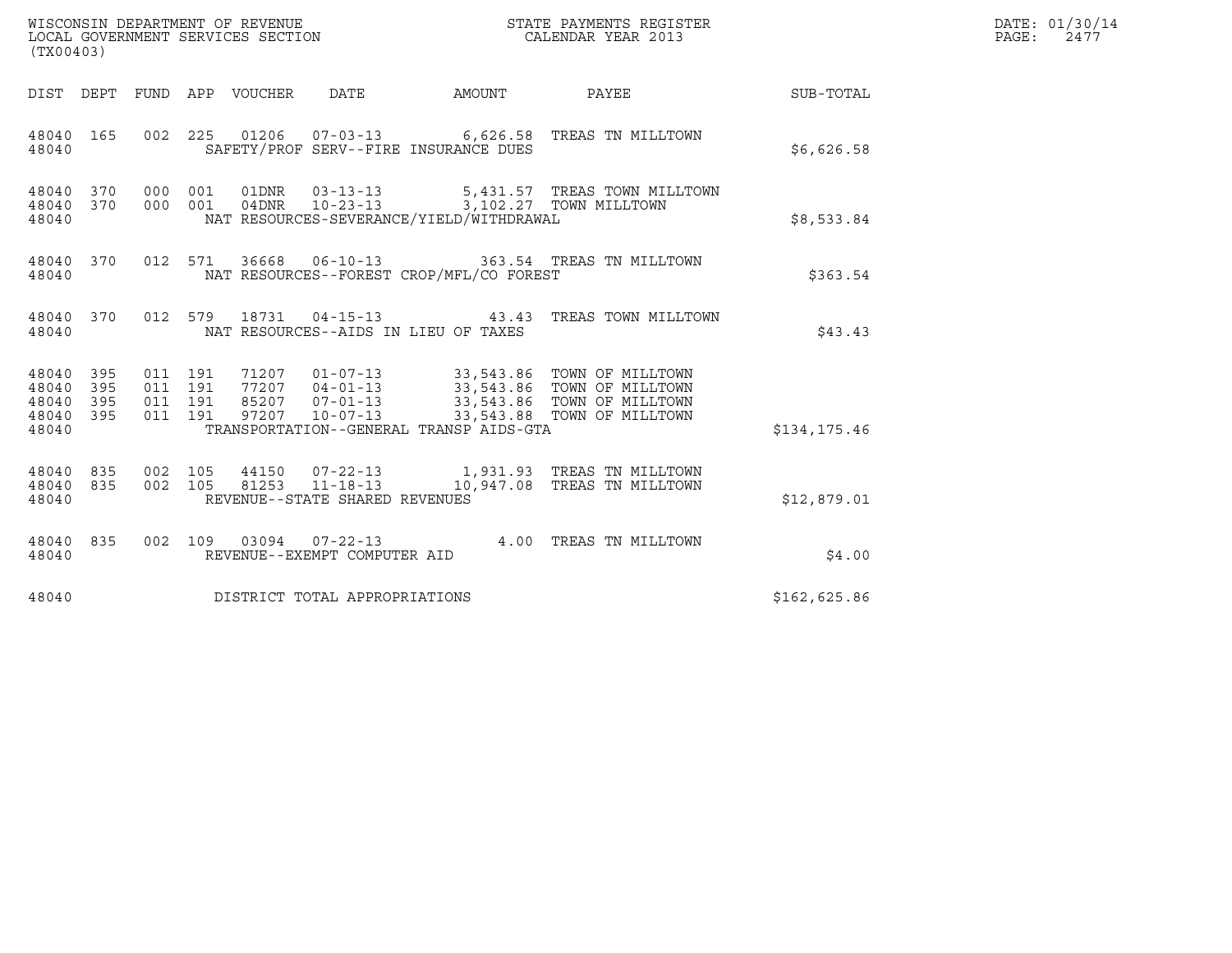| $\tt WISCONSIM DEPARTMENT OF REVENUE$ $\tt WISCONSIMENTS REGISTER$<br>LOCAL GOVERNMENT SERVICES SECTION $\tt CALENDAR YEAR$ 2013<br>(TX00403) |            |                    |                                          |  |                                                     |                                          |                                                                                                                                                                                          |  |                  | DATE: 01/30/14<br>PAGE:<br>2478 |
|-----------------------------------------------------------------------------------------------------------------------------------------------|------------|--------------------|------------------------------------------|--|-----------------------------------------------------|------------------------------------------|------------------------------------------------------------------------------------------------------------------------------------------------------------------------------------------|--|------------------|---------------------------------|
|                                                                                                                                               |            |                    | DIST DEPT FUND APP VOUCHER               |  | DATE                                                | AMOUNT                                   | PAYEE                                                                                                                                                                                    |  | <b>SUB-TOTAL</b> |                                 |
| 48042 165<br>48042                                                                                                                            |            |                    |                                          |  |                                                     | SAFETY/PROF SERV--FIRE INSURANCE DUES    | 002 225 01207 07-03-13 7,891.32 TREAS TN OSCEOLA                                                                                                                                         |  | \$7,891.32       |                                 |
| 48042 370<br>48042                                                                                                                            |            |                    | 000 001                                  |  |                                                     | NAT RESOURCES-SEVERANCE/YIELD/WITHDRAWAL | 02DNR  07-03-13   118.00 TREAS TOWN OSCEOLA                                                                                                                                              |  | \$118.00         |                                 |
|                                                                                                                                               |            |                    |                                          |  |                                                     |                                          | 48042 370 002 503 16268 03-01-13 2,972.07 TREAS TN OSCEOLA<br>TOWN SHARE 316.94                                                                                                          |  |                  |                                 |
| 48042                                                                                                                                         |            |                    |                                          |  |                                                     | NAT RESOURCES--AIDS IN LIEU OF TAXES     |                                                                                                                                                                                          |  | \$2,972.07       |                                 |
| 48042 370<br>48042                                                                                                                            |            |                    |                                          |  |                                                     | NAT RESOURCES--FOREST CROP/MFL/CO FOREST | 012 571 36669 06-10-13 340.97 TREAS TN OSCEOLA                                                                                                                                           |  | \$340.97         |                                 |
| 48042<br>48042 370<br>48042<br>48042 370<br>48042                                                                                             | 370<br>370 | 012 579<br>012 579 | 012 579<br>012 579                       |  |                                                     | NAT RESOURCES--AIDS IN LIEU OF TAXES     | 18732  04-15-13  316.32  TREAS TN OSCEOLA<br>18732  04-15-13  20.71  TREAS TN OSCEOLA<br>18732  04-15-13  147.16  TREAS TOWN OSCEOLA<br>18732  04-15-13  375.27  TREAS TOWN OSCEOLA      |  | \$859.46         |                                 |
| 48042 395<br>48042<br>48042 395<br>48042 395<br>48042                                                                                         | 395        |                    | 011 191<br>011 191<br>011 191<br>011 191 |  |                                                     | TRANSPORTATION--GENERAL TRANSP AIDS-GTA  | 71208  01-07-13  33,464.47  TOWN OF OSCEOLA<br>77208  04-01-13  33,464.47  TOWN OF OSCEOLA<br>85208  07-01-13  33,464.47  TOWN OF OSCEOLA<br>97208  10-07-13  33,464.50  TOWN OF OSCEOLA |  | \$133,857.91     |                                 |
| 48042 395<br>48042                                                                                                                            |            |                    | 011 278                                  |  |                                                     | TRANSPORTATION--LRIP/TRIP/MSIP GRANTS    | 96771  12-09-13   16,452.07   TREAS TN OSCEOLA                                                                                                                                           |  | \$16,452.07      |                                 |
| 48042 835<br>48042 835<br>48042                                                                                                               |            |                    | 002 105<br>002 105                       |  | REVENUE--STATE SHARED REVENUES                      |                                          | 44151  07-22-13  5,478.30 TREAS TN OSCEOLA<br>81254  11-18-13  31,425.36  TREAS TN OSCEOLA                                                                                               |  | \$36,903.66      |                                 |
| 48042 835<br>48042                                                                                                                            |            |                    |                                          |  | REVENUE--EXEMPT COMPUTER AID                        |                                          | 002 109 03095 07-22-13 56.00 TREAS TN OSCEOLA                                                                                                                                            |  | \$56.00          |                                 |
| 48042 835<br>48042                                                                                                                            |            |                    |                                          |  | 002 501 00003 02-01-13                              | DOA-PAYMENT FOR MUNICIPAL SERVICES AID   | 145.32 TREAS TN OSCEOLA                                                                                                                                                                  |  | \$145.32         |                                 |
| 48042 835<br>48042                                                                                                                            |            |                    |                                          |  | 021 363 35799 03-25-13<br>REVENUE--LOTTERY CREDIT - |                                          | 306.16 TREAS TN OSCEOLA                                                                                                                                                                  |  | \$306.16         |                                 |
| 48042                                                                                                                                         |            |                    |                                          |  | DISTRICT TOTAL APPROPRIATIONS                       |                                          |                                                                                                                                                                                          |  | \$199,902.94     |                                 |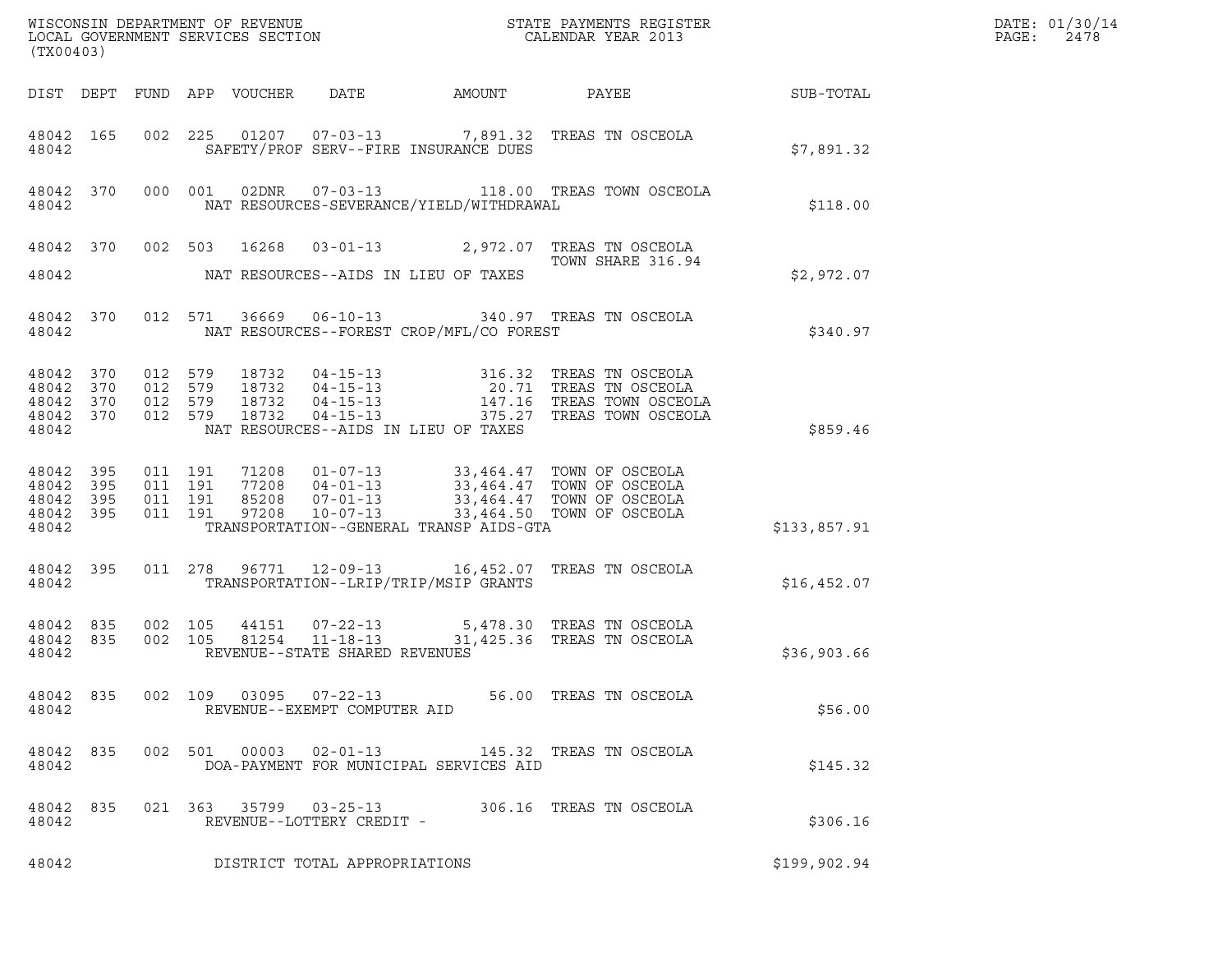| (TX00403)                                                                                                         |                                                                                                                                                                                                                                                                                                                                                   |                                |              | DATE: 01/30/14<br>PAGE:<br>2479 |
|-------------------------------------------------------------------------------------------------------------------|---------------------------------------------------------------------------------------------------------------------------------------------------------------------------------------------------------------------------------------------------------------------------------------------------------------------------------------------------|--------------------------------|--------------|---------------------------------|
|                                                                                                                   |                                                                                                                                                                                                                                                                                                                                                   |                                |              |                                 |
| 48044 165<br>48044                                                                                                | 002 225 01208 07-03-13 3,696.00 TREAS TN ST CROIX FALLS<br>SAFETY/PROF SERV--FIRE INSURANCE DUES                                                                                                                                                                                                                                                  |                                | \$3,696.00   |                                 |
| 48044                                                                                                             | 48044 370 012 571 36670 06-10-13 116.86 TREAS TN ST CROIX FALLS<br>NAT RESOURCES--FOREST CROP/MFL/CO FOREST                                                                                                                                                                                                                                       |                                | \$116.86     |                                 |
| 48044                                                                                                             | $\begin{array}{cccccc} 4\,8\,0\,4\,4 & 3\,7\,0 & 0\,12 & 5\,7\,9 & 1\,8\,7\,3\,3 & 0\,4\,-1\,5\,-1\,3 & & 4\,7\,2\,.3\,7 & \text{TREAS TN ST CROIX FALLS} \\ 4\,8\,0\,4\,4 & 3\,7\,0 & 0\,1\,2 & 5\,7\,9 & 1\,8\,7\,3\,3 & 0\,4\,-1\,5\,-1\,3 & & 1\,9\,8\,.5\,4 & \text{TREAS TOWN ST CROIX FALLS} \end$<br>NAT RESOURCES--AIDS IN LIEU OF TAXES |                                | \$670.91     |                                 |
| 011 191<br>48044<br>395<br>395<br>011 191<br>48044<br>011 191<br>48044<br>395<br>395<br>011 191<br>48044<br>48044 | 71209  01-07-13  21,582.81  TOWN OF SAINT CROIX FALLS<br>77209  04-01-13  21,582.81  TOWN OF SAINT CROIX FALLS<br>85209  07-01-13  21,582.81  TOWN OF SAINT CROIX FALLS<br>77209  10-07-13  21,582.83  TOWN OF SAINT CROIX FALLS<br>TRANSPORTATION--GENERAL TRANSP AIDS-GTA                                                                       |                                | \$86,331.26  |                                 |
| 48044                                                                                                             | 48044 395 011 278 97181 12-12-13 18,831.62 TREAS TN ST CROIX FALLS<br>TRANSPORTATION--LRIP/TRIP/MSIP GRANTS                                                                                                                                                                                                                                       |                                | \$18,831.62  |                                 |
| 48044 835<br>48044 835<br>48044                                                                                   | 002 105 44152 07-22-13 2,218.23 TREAS TN ST CROIX FALLS<br>002 105 81255 11-18-13 12,568.22 TREAS TN ST CROIX FALLS<br>REVENUE--STATE SHARED REVENUES                                                                                                                                                                                             |                                | \$14,786.45  |                                 |
| 48044 835<br>48044                                                                                                | 002 109 03096 07-22-13 163.00 TREAS TN ST CROIX FALLS<br>REVENUE--EXEMPT COMPUTER AID                                                                                                                                                                                                                                                             |                                | \$163.00     |                                 |
| 48044 835<br>48044                                                                                                | 002 501 00003 02-01-13<br>DOA-PAYMENT FOR MUNICIPAL SERVICES AID                                                                                                                                                                                                                                                                                  | 241.38 TREAS TN ST CROIX FALLS | \$241.38     |                                 |
| 48044                                                                                                             | DISTRICT TOTAL APPROPRIATIONS                                                                                                                                                                                                                                                                                                                     |                                | \$124,837.48 |                                 |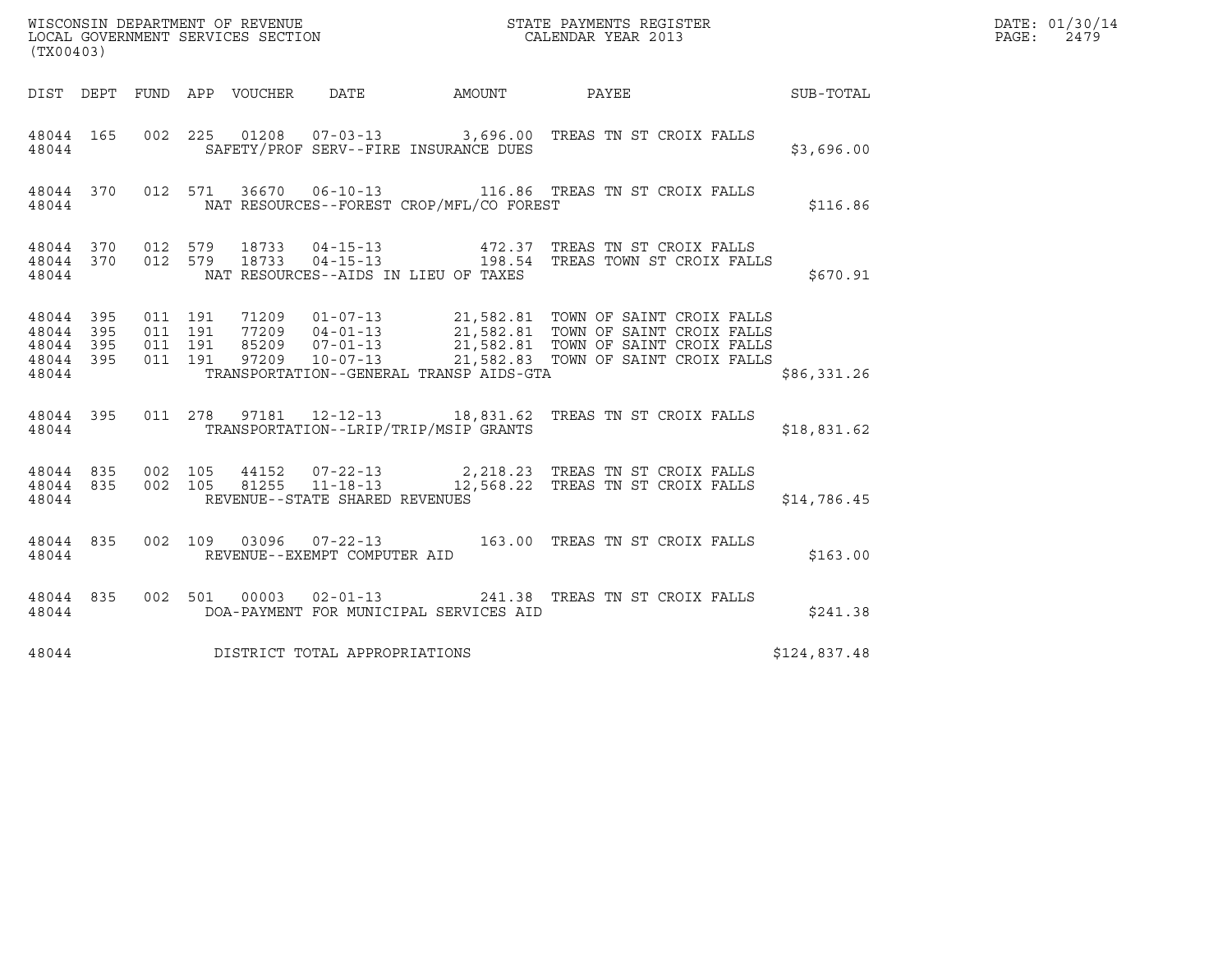| WISCONSIN DEPARTMENT OF REVENUE   | STATE PAYMENTS REGISTER | DATE: 01/30/14 |
|-----------------------------------|-------------------------|----------------|
| LOCAL GOVERNMENT SERVICES SECTION | CALENDAR YEAR 2013      | 2480<br>PAGE:  |

| (TX00403)                                             |     |  |  |                            |                                     |                                          |                                                                                                                                                                                                                  | DATE: 01/30/14<br>$\mathtt{PAGE:}$<br>2480 |  |
|-------------------------------------------------------|-----|--|--|----------------------------|-------------------------------------|------------------------------------------|------------------------------------------------------------------------------------------------------------------------------------------------------------------------------------------------------------------|--------------------------------------------|--|
|                                                       |     |  |  | DIST DEPT FUND APP VOUCHER |                                     | DATE AMOUNT                              | PAYEE                                                                                                                                                                                                            | SUB-TOTAL                                  |  |
| 48046 165<br>48046                                    |     |  |  |                            |                                     | SAFETY/PROF SERV--FIRE INSURANCE DUES    | 002 225 01209 07-03-13 1,716.63 TREAS TN STERLING                                                                                                                                                                | \$1,716.63                                 |  |
| 48046 370<br>48046 370                                |     |  |  |                            |                                     |                                          | 002 503 16300 03-06-13 1,032.58 TREAS TN STERLING<br>002 503 16300 03-06-13 27,870.02 TREAS TN STERLING<br><b>TOWN SHARE 2969.06</b>                                                                             | \$28,902.60                                |  |
| 48046 370<br>48046 370<br>48046                       |     |  |  |                            |                                     | NAT RESOURCES--FOREST CROP/MFL/CO FOREST | 012 571 36671 06-10-13 634.30 TREAS TN STERLING<br>012 571 36671 06-10-13 3,050.80 TREAS TN STERLING                                                                                                             | \$3,685.10                                 |  |
| 48046 370<br>48046 370<br>48046 370<br>48046          |     |  |  |                            |                                     | NAT RESOURCES--AIDS IN LIEU OF TAXES     | 012 579 18734 04-15-13 .40 TREAS TN STERLING<br>012 579 18734 04-15-13 3,122.74 TREAS TN STERLING<br>012 579 18734 04-15-13 .4.00 TREAS TOWN STERLING                                                            | \$3,127.14                                 |  |
| 48046<br>48046 395<br>48046 395<br>48046 395<br>48046 | 395 |  |  |                            |                                     | TRANSPORTATION--GENERAL TRANSP AIDS-GTA  | 011 191 71210 01-07-13 45,451.99 TOWN OF STERLING<br>011 191 77210 04-01-13 45,451.99 TOWN OF STERLING<br>011 191 85210 07-01-13 45,451.99 TOWN OF STERLING<br>011 191 97210 10-07-13 45,451.99 TOWN OF STERLING | \$181,807.96                               |  |
| 48046 835<br>48046 835<br>48046                       |     |  |  |                            | REVENUE--STATE SHARED REVENUES      |                                          | 002 105 44153 07-22-13 3,919.80 TREAS TN STERLING<br>002 105 81256 11-18-13 22,212.20 TREAS TN STERLING                                                                                                          | \$26, 132.00                               |  |
| 48046 835<br>48046                                    |     |  |  |                            | REVENUE--EXEMPT COMPUTER AID        |                                          | 002 109 03097 07-22-13 14.00 TREAS TN STERLING                                                                                                                                                                   | \$14.00                                    |  |
| 48046 835<br>48046                                    |     |  |  |                            |                                     | DOA-PAYMENT FOR MUNICIPAL SERVICES AID   | 002 501 00003 02-01-13 147.45 TREAS TN STERLING                                                                                                                                                                  | \$147.45                                   |  |
|                                                       |     |  |  |                            | 48046 DISTRICT TOTAL APPROPRIATIONS |                                          |                                                                                                                                                                                                                  | \$245,532.88                               |  |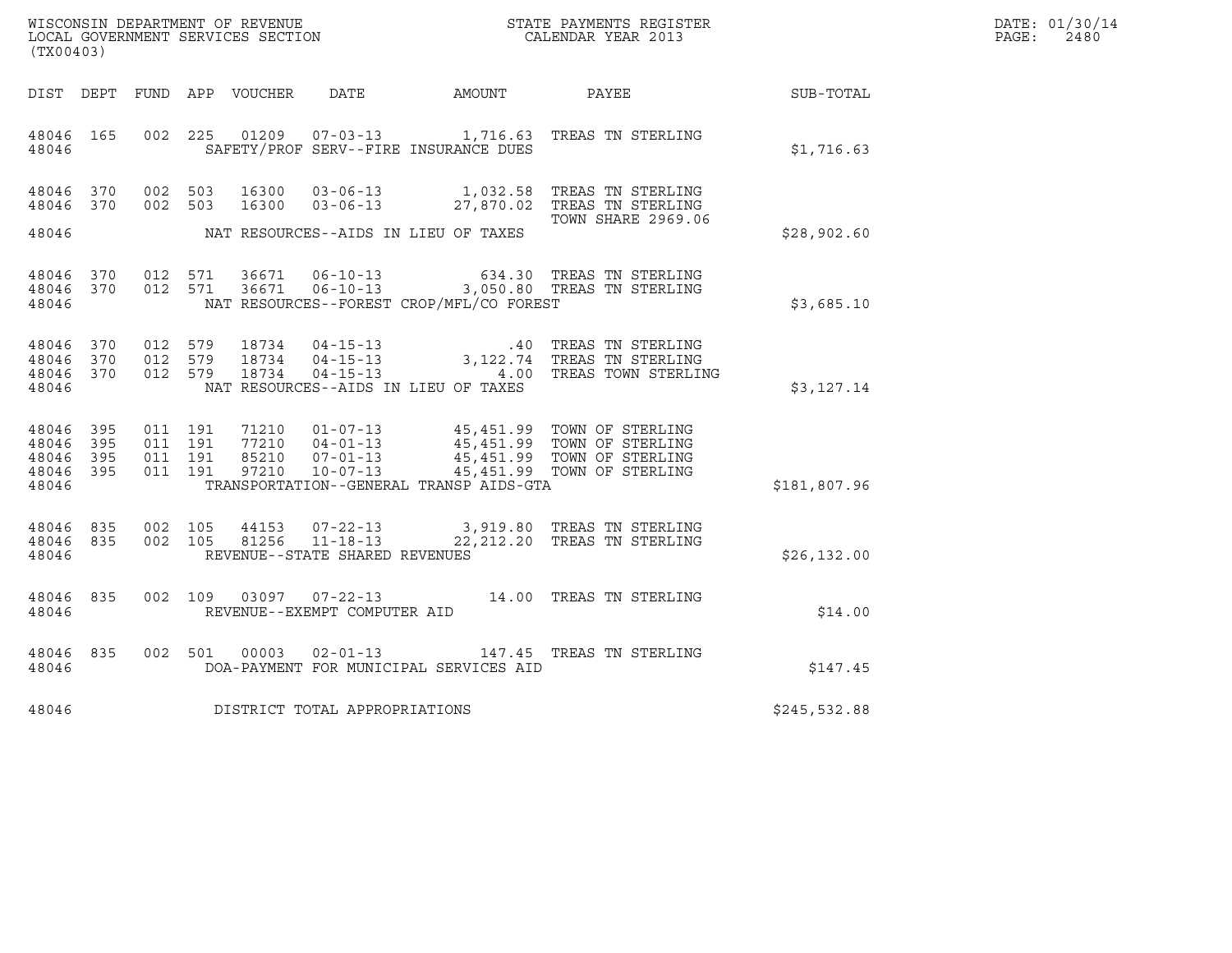| (TX00403)                                                 |            |                               |                                 |                                | DATE: 01/30/14<br>PAGE:<br>2481          |                                                                                                                                                                                                                                                                                                           |              |  |
|-----------------------------------------------------------|------------|-------------------------------|---------------------------------|--------------------------------|------------------------------------------|-----------------------------------------------------------------------------------------------------------------------------------------------------------------------------------------------------------------------------------------------------------------------------------------------------------|--------------|--|
|                                                           |            |                               | DIST DEPT FUND APP VOUCHER DATE |                                | AMOUNT PAYEE                             |                                                                                                                                                                                                                                                                                                           | SUB-TOTAL    |  |
| 48048                                                     |            |                               |                                 |                                | SAFETY/PROF SERV--FIRE INSURANCE DUES    | 48048 165 002 225 01210 07-03-13 1,698.79 TREAS TN WEST SWEDEN                                                                                                                                                                                                                                            | \$1,698.79   |  |
| 48048                                                     |            |                               |                                 |                                | NAT RESOURCES-SEVERANCE/YIELD/WITHDRAWAL | 48048 370 000 001 01DNR 03-13-13 249.69 TREAS TOWN WEST SWEDEN                                                                                                                                                                                                                                            | \$249.69     |  |
| 48048                                                     |            |                               |                                 |                                | NAT RESOURCES--FOREST CROP/MFL/CO FOREST | 48048 370 012 571 36672 06-10-13 258.25 TREAS TN WEST SWEDEN                                                                                                                                                                                                                                              | \$258.25     |  |
| 48048                                                     |            |                               |                                 |                                | NAT RESOURCES--AIDS IN LIEU OF TAXES     | $\begin{array}{cccccc} 4\,8\,0\,4\,8 & 3\,7\,0 & 0\,12 & 5\,7\,9 & 1\,8\,7\,3\,5 & 0\,4\,-1\,5\,-1\,3 & & & & 4\,.7\,1 & \text{TREAS TN WEST SWEDEN} \\ 4\,8\,0\,4\,8 & 3\,7\,0 & 0\,1\,2 & 5\,7\,9 & 1\,8\,7\,3\,5 & 0\,4\,-1\,5\,-1\,3 & & & & 2\,2\,.5\,3 & \text{TREAS TOWN WEST SWEDEN} \end{array}$ | \$27.24      |  |
| 48048<br>48048<br>48048 395 011 191<br>48048 395<br>48048 | 395<br>395 | 011 191<br>011 191<br>011 191 |                                 |                                | TRANSPORTATION--GENERAL TRANSP AIDS-GTA  | $\begin{tabular}{llllllll} 71211 & 01-07-13 & 27,806.79 & TOWN OF WEST SWEDEN \\ 77211 & 04-01-13 & 27,806.79 & TOWN OF WEST SWEDEN \\ 85211 & 07-01-13 & 27,806.79 & TOWN OF WEST SWEDEN \\ 97211 & 10-07-13 & 27,806.81 & TOWN OF WEST SWEDEN \\ \end{tabular}$                                         | \$111,227.18 |  |
| 48048                                                     |            |                               |                                 |                                | TRANSPORTATION--LRIP/TRIP/MSIP GRANTS    | 48048 395 011 278 64444 02-06-13 14,785.00 TREAS TN WEST SWEDEN                                                                                                                                                                                                                                           | \$14,785.00  |  |
| 48048 835<br>48048 835<br>48048                           |            |                               |                                 | REVENUE--STATE SHARED REVENUES |                                          | 002 105 44154 07-22-13 6,216.17 TREAS TN WEST SWEDEN<br>002 105 81257 11-18-13 35,227.51 TREAS TN WEST SWEDEN                                                                                                                                                                                             | \$41,443.68  |  |
| 48048                                                     |            |                               |                                 | REVENUE--EXEMPT COMPUTER AID   |                                          | 48048 835 002 109 03098 07-22-13 3.00 TREAS TN WEST SWEDEN                                                                                                                                                                                                                                                | \$3.00       |  |
| 48048                                                     |            |                               |                                 | DISTRICT TOTAL APPROPRIATIONS  |                                          |                                                                                                                                                                                                                                                                                                           | \$169,692.83 |  |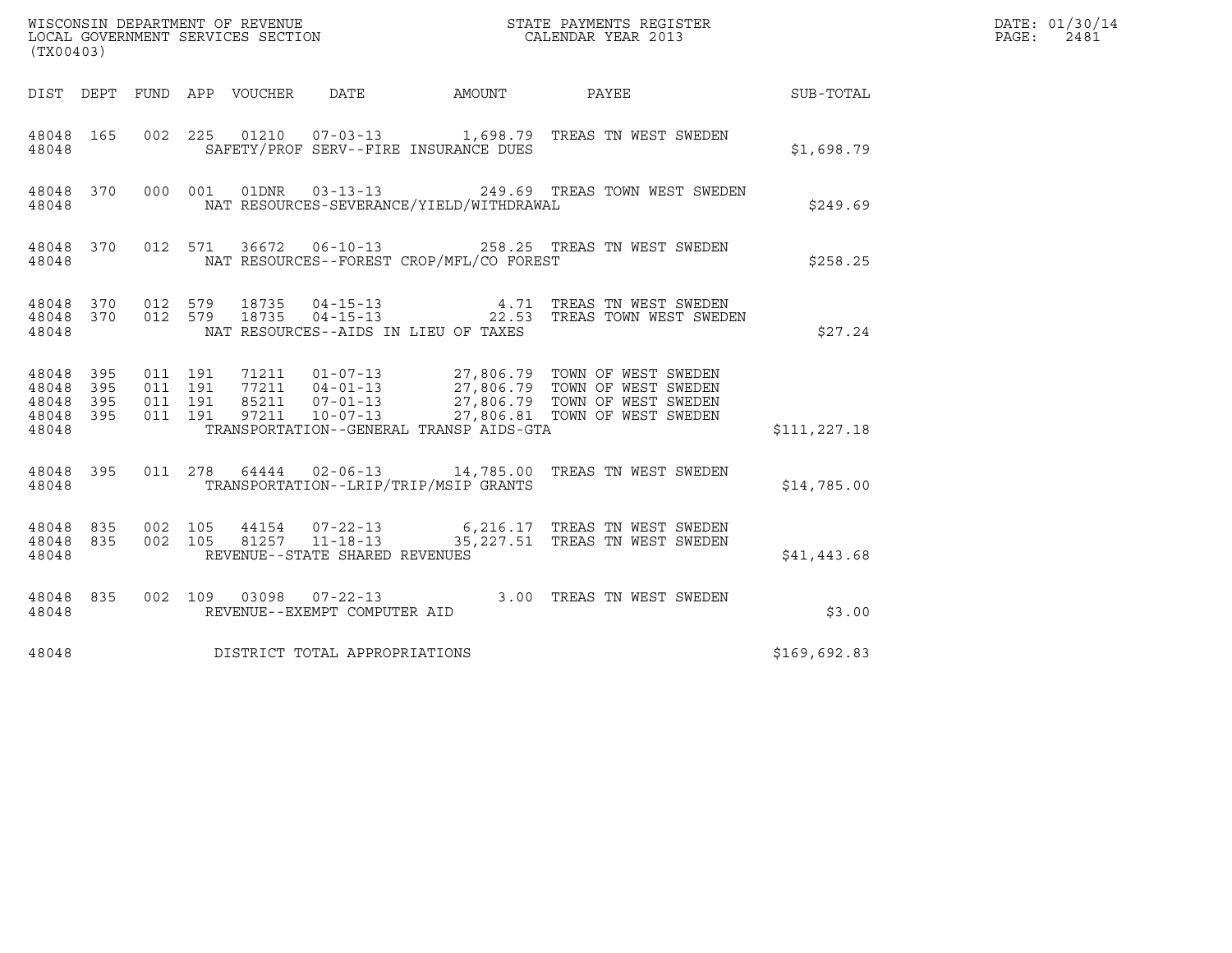| (TX00403)                                                                              |                                                             |                                                                           |                                                             |                                                                               |                                                                                                                                                                                                  |                                                                                                              |                                                                                                                                                                                                                                                                                                                    |  |             | DATE: 01/30/14<br>PAGE:<br>2482 |
|----------------------------------------------------------------------------------------|-------------------------------------------------------------|---------------------------------------------------------------------------|-------------------------------------------------------------|-------------------------------------------------------------------------------|--------------------------------------------------------------------------------------------------------------------------------------------------------------------------------------------------|--------------------------------------------------------------------------------------------------------------|--------------------------------------------------------------------------------------------------------------------------------------------------------------------------------------------------------------------------------------------------------------------------------------------------------------------|--|-------------|---------------------------------|
|                                                                                        |                                                             |                                                                           |                                                             |                                                                               |                                                                                                                                                                                                  |                                                                                                              |                                                                                                                                                                                                                                                                                                                    |  |             |                                 |
| 48106                                                                                  | 48106 165                                                   |                                                                           |                                                             |                                                                               |                                                                                                                                                                                                  | SAFETY/PROF SERV--FIRE INSURANCE DUES                                                                        | 002 225 01211 07-03-13 3,328.09 TREAS VIL BALSAM LAKE                                                                                                                                                                                                                                                              |  | \$3,328.09  |                                 |
| 48106                                                                                  | 48106 370                                                   | 48106 370 012 381                                                         |                                                             |                                                                               |                                                                                                                                                                                                  |                                                                                                              | 370 012 381 00006 07-26-13 .98 TREAS VIL BALSAM LAKE<br>370 012 381 00533 03-26-13 1,902.60 TREAS VIL BALSAM LAKE<br>NAT RESOURCES--BOAT PATROL                                                                                                                                                                    |  | \$1,903.58  |                                 |
| 48106                                                                                  |                                                             |                                                                           |                                                             |                                                                               |                                                                                                                                                                                                  | NAT RESOURCES--BOATING ENFORCEMENT AIDS                                                                      | $\begin{array}{cccc} 4\,8\,10\,6 & 3\,70 & 0\,12 & 5\,50 & 0\,0\,00\,6 & 0\,7\, -2\,6\, -1\,3 & 3\,.4\,0 & \text{TREAS VIL BALSAM LAKE} \\ 4\,8\,10\,6 & 3\,70 & 0\,12 & 5\,50 & 0\,0\,5\,3\,3 & 0\,3\, -2\,6\, -1\,3 & 6\,, 5\,9\,2\,.5\,0 & \text{TREAS VIL BALSAM LAKE} \end{array}$                            |  | \$6,595.90  |                                 |
|                                                                                        |                                                             | 48106                                                                     |                                                             | 48106 370 012 579 18736                                                       |                                                                                                                                                                                                  | NAT RESOURCES--AIDS IN LIEU OF TAXES                                                                         | 04-15-13 138.12 TREAS VIL BALSAM LAKE                                                                                                                                                                                                                                                                              |  | \$138.12    |                                 |
| 48106 395<br>48106<br>48106<br>48106<br>48106<br>48106 395<br>48106 395<br>48106       | 395<br>395<br>395<br>395                                    | 011 185<br>011 185<br>011 185<br>011 185<br>011 185<br>011 185<br>011 185 |                                                             |                                                                               |                                                                                                                                                                                                  | TRANSPORTATION--HIGHWAY SAFETY-FEDERAL                                                                       |                                                                                                                                                                                                                                                                                                                    |  | \$9,874.15  |                                 |
| 48106 395<br>48106<br>48106 395<br>48106 395<br>48106                                  | 395                                                         | 011 191<br>011 191<br>011 191<br>011 191                                  |                                                             |                                                                               |                                                                                                                                                                                                  | TRANSPORTATION--GENERAL TRANSP AIDS-GTA                                                                      | $\begin{tabular}{lllllllllllll} \hline 71212 & 01-07-13 & 14,426.37 & \text{VILLAGE OF BALSAM LAKE} \\ 77212 & 04-01-13 & 14,426.37 & \text{VILLAGE OF BALSAM LAKE} \\ 85212 & 07-01-13 & 14,426.37 & \text{VILLAGE OF BALSAM LAKE} \\ 97212 & 10-07-13 & 14,426.38 & \text{VILLAGE OF BALSAM LAKE} \end{tabular}$ |  | \$57,705.49 |                                 |
| 48106                                                                                  | 48106 455                                                   |                                                                           |                                                             |                                                                               | JUSTICE--LAW ENFORCEMENT TRAINING                                                                                                                                                                |                                                                                                              | 002 231 00146 02-06-13 480.00 TREAS VIL BALSAM LAKE                                                                                                                                                                                                                                                                |  | \$480.00    |                                 |
| 48106<br>48106<br>48106<br>48106<br>48106<br>48106<br>48106<br>48106<br>48106<br>48106 | 505<br>505<br>505<br>505<br>505<br>505<br>505<br>505<br>505 | 002<br>002<br>002<br>002<br>002<br>002<br>002<br>002<br>002               | 743<br>743<br>743<br>743<br>743<br>743<br>743<br>743<br>743 | 00963<br>00963<br>01425<br>04109<br>04263<br>05655<br>06590<br>09447<br>11944 | $08 - 29 - 13$<br>$08 - 29 - 13$<br>$09 - 25 - 13$<br>$12 - 20 - 13$<br>$12 - 20 - 13$<br>$01 - 03 - 13$<br>$01 - 25 - 13$<br>$04 - 25 - 13$<br>$07 - 11 - 13$<br>DOA--HOUSING ASSISTANCE GRANTS | 6,444.00<br>23,820.00<br>10,422.00<br>6,725.00<br>5,660.00<br>9,625.00<br>12,555.00<br>6, 125.00<br>7,000.00 | TREAS VIL BALSAM LAKE<br>TREAS VIL BALSAM LAKE<br>TREAS VIL BALSAM LAKE<br>TREAS VIL BALSAM LAKE<br>TREAS VIL BALSAM LAKE<br>TREAS VIL BALSAM LAKE<br>TREAS VIL BALSAM LAKE<br>TREAS VIL BALSAM LAKE<br>TREAS VIL BALSAM LAKE                                                                                      |  | \$88,376.00 |                                 |
| 48106<br>48106                                                                         | 835<br>835                                                  | 002<br>002                                                                | 105<br>105                                                  | 44155<br>81258                                                                | $07 - 22 - 13$<br>$11 - 18 - 13$                                                                                                                                                                 | 4,243.56<br>21,079.43                                                                                        | TREAS VIL BALSAM LAKE<br>TREAS VIL BALSAM LAKE                                                                                                                                                                                                                                                                     |  |             |                                 |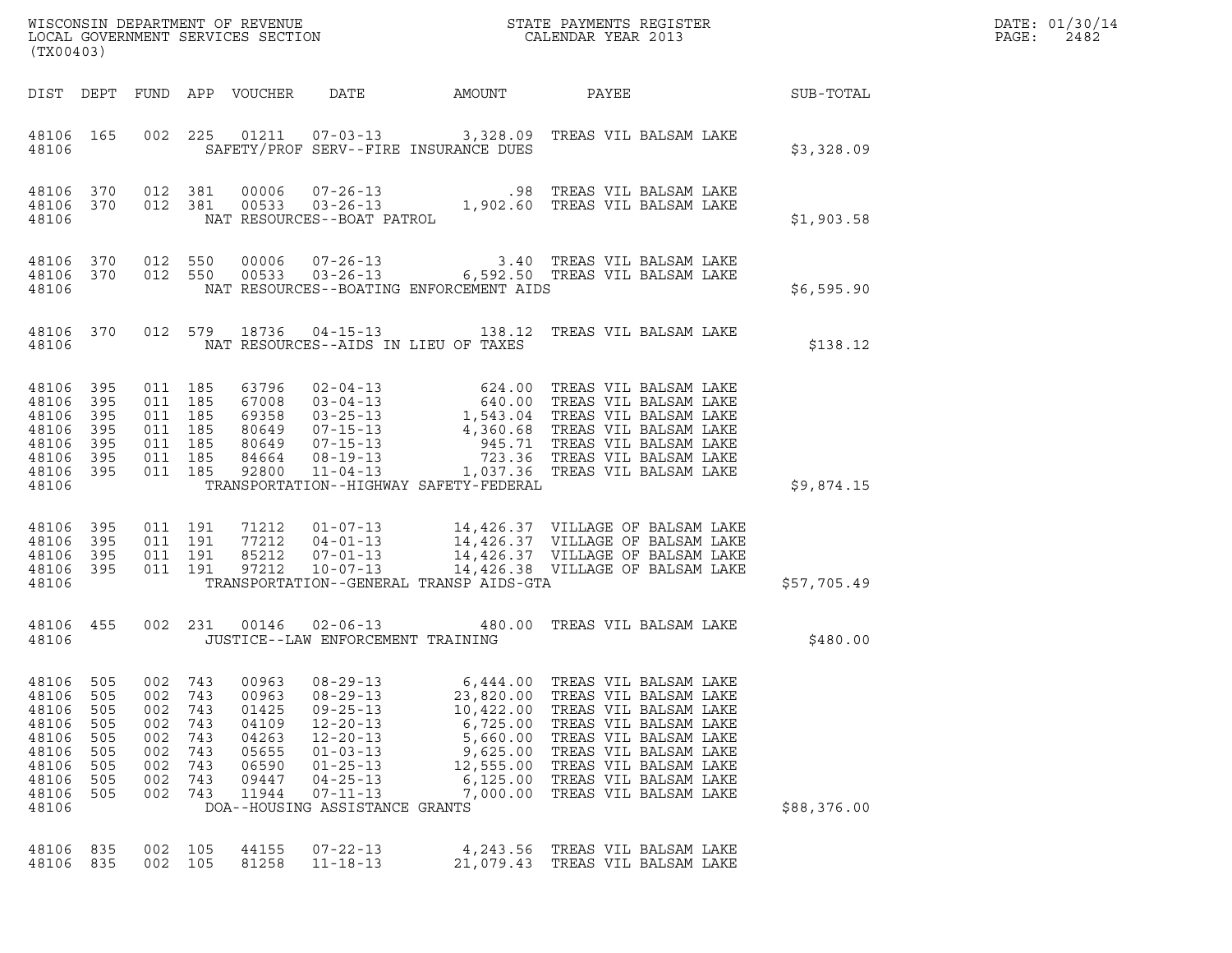| (TX00403)               |            |            |            | WISCONSIN DEPARTMENT OF REVENUE<br>LOCAL GOVERNMENT SERVICES SECTION |                                                                  |                    | STATE PAYMENTS REGISTER<br>CALENDAR YEAR 2013  | DATE: 01/30/14<br>PAGE:<br>2483 |  |
|-------------------------|------------|------------|------------|----------------------------------------------------------------------|------------------------------------------------------------------|--------------------|------------------------------------------------|---------------------------------|--|
| DIST                    | DEPT       | FUND       | APP        | <b>VOUCHER</b>                                                       | DATE                                                             | AMOUNT             | PAYEE                                          | SUB-TOTAL                       |  |
| 48106                   |            |            |            |                                                                      | REVENUE--STATE SHARED REVENUES                                   |                    |                                                | \$25,322.99                     |  |
| 48106<br>48106<br>48106 | 835<br>835 | 002<br>002 | 109<br>109 | 03099<br>05249                                                       | $07 - 22 - 13$<br>$07 - 22 - 13$<br>REVENUE--EXEMPT COMPUTER AID | 489.00<br>4,857.00 | TREAS VIL BALSAM LAKE<br>TREAS VIL BALSAM LAKE | \$5,346.00                      |  |
| 48106<br>48106          | 835        | 021        | 363        | 35800                                                                | $03 - 25 - 13$<br>REVENUE--LOTTERY CREDIT -                      |                    | 7,147.44 TREAS VIL BALSAM LAKE                 | \$7,147.44                      |  |
| 48106                   |            |            |            |                                                                      | DISTRICT TOTAL APPROPRIATIONS                                    |                    |                                                | \$206, 217.76                   |  |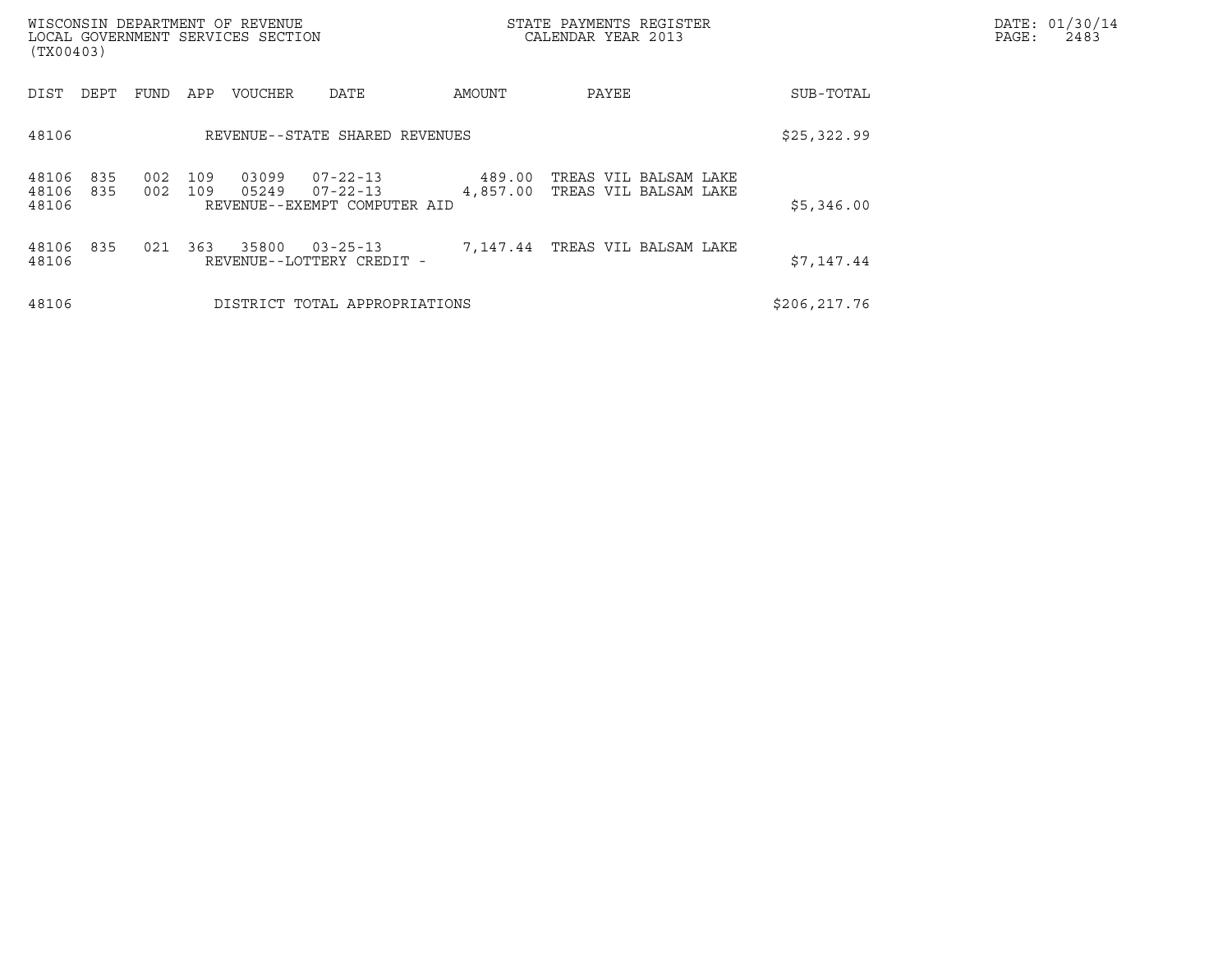| (TX00403)                                             |     |                               |         |                                 |                                                             |                                         |                                                                                                                                                                                                      |                 | DATE: 01/30/14<br>PAGE:<br>2484 |
|-------------------------------------------------------|-----|-------------------------------|---------|---------------------------------|-------------------------------------------------------------|-----------------------------------------|------------------------------------------------------------------------------------------------------------------------------------------------------------------------------------------------------|-----------------|---------------------------------|
|                                                       |     |                               |         | DIST DEPT FUND APP VOUCHER DATE |                                                             | AMOUNT                                  |                                                                                                                                                                                                      | PAYEE SUB-TOTAL |                                 |
| 48111 165<br>48111                                    |     |                               |         |                                 |                                                             | SAFETY/PROF SERV--FIRE INSURANCE DUES   | 002 225 01212 07-03-13 1,243.02 TREAS VIL CENTURIA                                                                                                                                                   | \$1,243.02      |                                 |
| 48111                                                 |     |                               |         |                                 |                                                             | NAT RESOURCES--AIDS IN LIEU OF TAXES    | 48111 370 012 579 18737 04-15-13 10.48 TREAS VIL CENTURIA                                                                                                                                            | \$10.48         |                                 |
| 48111 395<br>48111 395<br>48111<br>48111 395<br>48111 | 395 | 011 191<br>011 191<br>011 191 | 011 191 |                                 |                                                             | TRANSPORTATION--GENERAL TRANSP AIDS-GTA | 71213  01-07-13  9,135.53  VILLAGE OF CENTURIA<br>77213  04-01-13  9,135.53  VILLAGE OF CENTURIA<br>85213  07-01-13  9,135.53  VILLAGE OF CENTURIA<br>97213  10-07-13  9,135.55  VILLAGE OF CENTURIA | \$36,542.14     |                                 |
| 48111 455<br>48111                                    |     |                               |         |                                 | 002 231 00199 02-07-13<br>JUSTICE--LAW ENFORCEMENT TRAINING |                                         | 160.00 TREAS VIL CENTURIA                                                                                                                                                                            | \$160.00        |                                 |
| 48111 505<br>48111                                    |     |                               |         |                                 | 002 743 01113 08-30-13<br>DOA--HOUSING ASSISTANCE GRANTS    |                                         | 332,000.00 TREAS VIL CENTURIA                                                                                                                                                                        | \$332,000.00    |                                 |
| 48111 835 002 105<br>48111 835<br>48111               |     |                               | 002 105 |                                 | 81259 11-18-13<br>REVENUE--STATE SHARED REVENUES            |                                         | 44156  07-22-13  46,972.88  TREAS VIL CENTURIA<br>240,018.44 TREAS VIL CENTURIA                                                                                                                      | \$286,991.32    |                                 |
| 48111 835<br>48111 835<br>48111                       |     |                               |         |                                 | REVENUE--EXEMPT COMPUTER AID                                |                                         | $\begin{array}{cccc} 002 & 109 & 03100 & 07-22-13 & 32.00 & \text{TREAS VII CENTURIA} \\ 002 & 109 & 05250 & 07-22-13 & 3,158.00 & \text{TREAS VII CENTURIA} \end{array}$                            | \$3,190.00      |                                 |
| 48111 835<br>48111                                    |     |                               |         |                                 | REVENUE--LOTTERY CREDIT -                                   |                                         | 021  363  35801  03-25-13  2,131.48  TREAS VIL CENTURIA                                                                                                                                              | \$2,131.48      |                                 |
| 48111                                                 |     |                               |         |                                 | DISTRICT TOTAL APPROPRIATIONS                               |                                         |                                                                                                                                                                                                      | \$662,268.44    |                                 |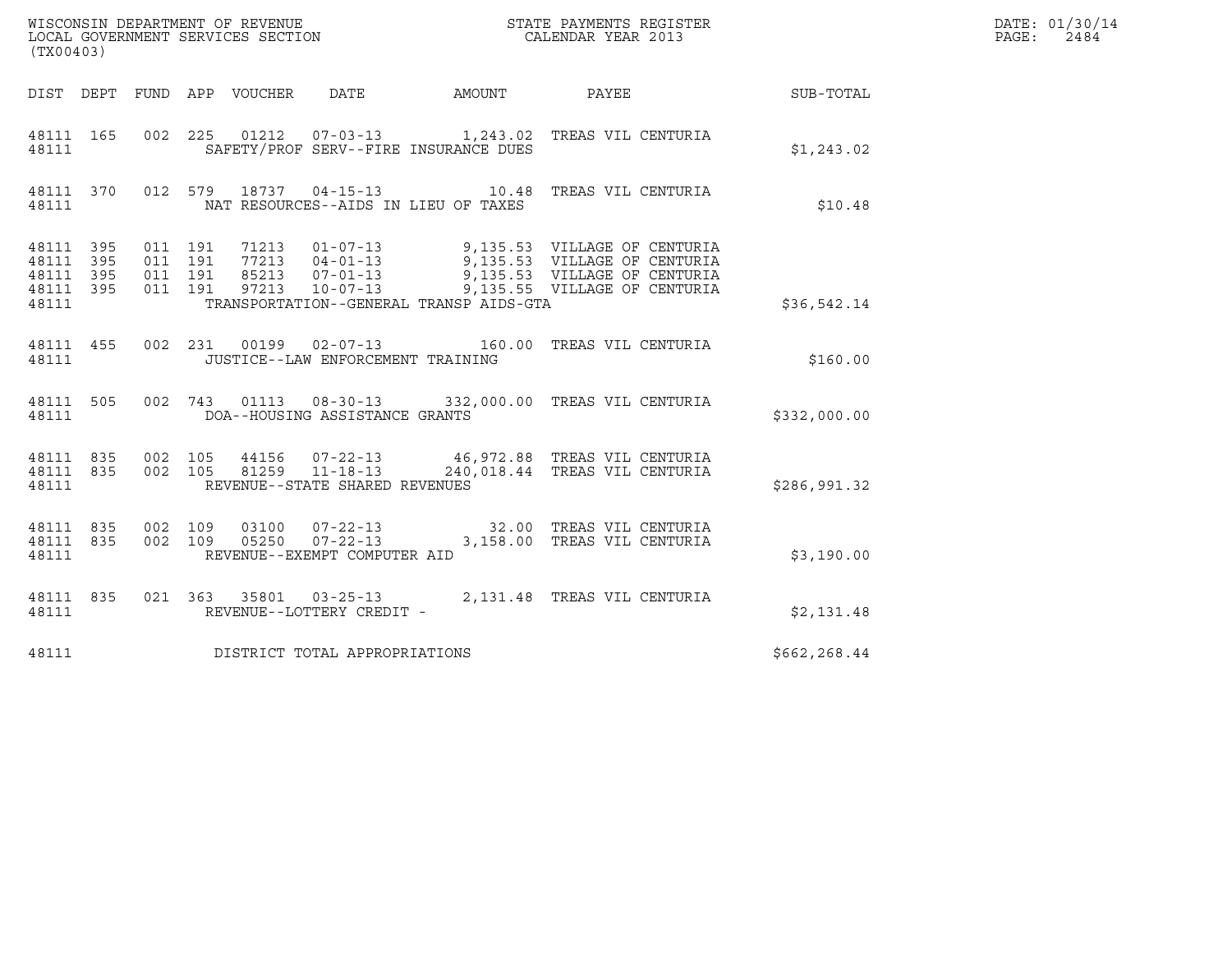| WISCONSIN DEPARTMENT OF REVENUE   | STATE PAYMENTS REGISTER | DATE: 01/30/14 |
|-----------------------------------|-------------------------|----------------|
| LOCAL GOVERNMENT SERVICES SECTION | CALENDAR YEAR 2013      | 2485<br>PAGE:  |

| (TX00403)                                               |            |                                          | WISCONSIN DEPARTMENT OF REVENUE<br>LOCAL GOVERNMENT SERVICES SECTION |                                                          |                                                                        | STATE PAYMENTS REGISTER<br>CALENDAR YEAR 2013                                                                            | DATE: 01/30/14<br>PAGE:<br>2485 |  |
|---------------------------------------------------------|------------|------------------------------------------|----------------------------------------------------------------------|----------------------------------------------------------|------------------------------------------------------------------------|--------------------------------------------------------------------------------------------------------------------------|---------------------------------|--|
| DIST<br>DEPT                                            | FUND       |                                          | APP VOUCHER DATE                                                     |                                                          | <b>AMOUNT</b>                                                          | PAYEE                                                                                                                    | SUB-TOTAL                       |  |
| 48112 165<br>48112                                      |            |                                          |                                                                      |                                                          | 002 225 01213 07-03-13 833.86<br>SAFETY/PROF SERV--FIRE INSURANCE DUES | TREAS VIL CLAYTON                                                                                                        | \$833.86                        |  |
| 48112<br>48112<br>48112<br>395<br>395<br>48112<br>48112 | 395<br>395 | 011 191<br>011 191<br>011 191<br>011 191 | 71214<br>77214                                                       | $04 - 01 - 13$<br>85214 07-01-13<br>97214 10-07-13       | 6,194.28<br>TRANSPORTATION--GENERAL TRANSP AIDS-GTA                    | 01-07-13 6,194.28 VILLAGE OF CLAYTON<br>6,194.28 VILLAGE OF CLAYTON<br>VILLAGE OF CLAYTON<br>6,194.30 VILLAGE OF CLAYTON | \$24,777.14                     |  |
| 48112 835<br>48112 835<br>48112                         |            |                                          |                                                                      | 002 105 81260 11-18-13<br>REVENUE--STATE SHARED REVENUES |                                                                        | 002 105 44157 07-22-13 24,992.24 TREAS VIL CLAYTON<br>108,229.68 TREAS VIL CLAYTON                                       | \$133,221.92                    |  |
| 48112 835<br>48112 835<br>48112                         | 002        | 002 109<br>109                           | 03101<br>05251                                                       | $07 - 22 - 13$<br>REVENUE--EXEMPT COMPUTER AID           | $07 - 22 - 13$ 147.00<br>85.00                                         | TREAS VIL CLAYTON<br>TREAS VIL CLAYTON                                                                                   | \$232.00                        |  |
| 48112 835<br>48112                                      |            |                                          |                                                                      | REVENUE--LOTTERY CREDIT -                                |                                                                        | 021  363  35802  03-25-13   1,757.29  TREAS VIL CLAYTON                                                                  | \$1,757.29                      |  |
| 48112                                                   |            |                                          |                                                                      | DISTRICT TOTAL APPROPRIATIONS                            |                                                                        |                                                                                                                          | \$160,822.21                    |  |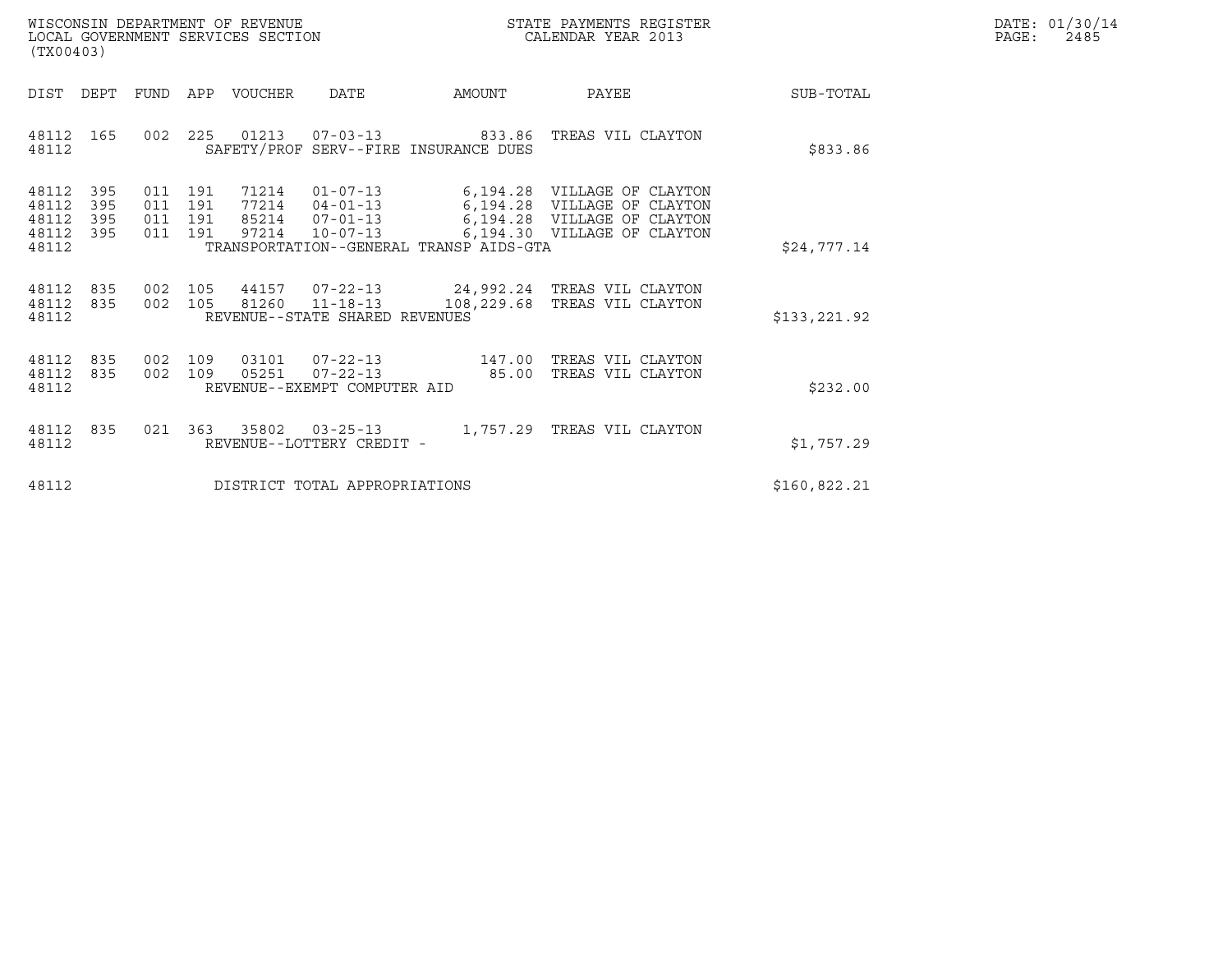| WISCONSIN DEPARTMENT OF REVENUE   | STATE PAYMENTS REGISTER | DATE: 01/30/14 |
|-----------------------------------|-------------------------|----------------|
| LOCAL GOVERNMENT SERVICES SECTION | CALENDAR YEAR 2013      | 2486<br>PAGE:  |

| (TX00403)                                                             |                                          |                                                            |          |                                                                                                       |              |
|-----------------------------------------------------------------------|------------------------------------------|------------------------------------------------------------|----------|-------------------------------------------------------------------------------------------------------|--------------|
| DIST<br>DEPT                                                          | FUND<br>APP VOUCHER                      | <b>DATE</b>                                                | AMOUNT   | PAYEE                                                                                                 | SUB-TOTAL    |
| 48113<br>165<br>48113                                                 | 002 225                                  | SAFETY/PROF SERV--FIRE INSURANCE DUES                      |          | 01214  07-03-13  2,020.46 TREAS VIL CLEAR LAKE                                                        | \$2,020.46   |
| 395<br>48113<br>395<br>48113<br>48113<br>395<br>395<br>48113<br>48113 | 011 191<br>011 191<br>011 191<br>011 191 | 77215  04-01-13<br>TRANSPORTATION--GENERAL TRANSP AIDS-GTA |          | 14,055.47 VILLAGE OF CLEAR LAKE<br>97215  10-07-13  14,055.47  VILLAGE OF CLEAR LAKE                  | \$56, 221.88 |
| 48113<br>435<br>48113                                                 | 005                                      | HS--PREPAID MEDICAL TRANSPORT REIMBURSE                    |          | 163  01LGS  11-18-13  4,500.00  CLEAR LAKE AREA AMBULANCE                                             | \$4,500.00   |
| 455<br>48113<br>48113                                                 | 0 <sub>02</sub><br>231                   | 00206 02-07-13 480.00<br>JUSTICE--LAW ENFORCEMENT TRAINING |          | TREAS VIL CLEAR LAKE                                                                                  | \$480.00     |
| 835<br>48113<br>835<br>48113<br>48113                                 | 002 105<br>002<br>105                    | REVENUE--STATE SHARED REVENUES                             |          | 44158  07-22-13  54,778.04  TREAS VIL CLEAR LAKE<br>81261  11-18-13  276,667.95  TREAS VIL CLEAR LAKE | \$331,445.99 |
| 48113 835<br>835<br>48113<br>48113                                    | 002 109<br>002<br>109<br>05252           | $07 - 22 - 13$<br>REVENUE--EXEMPT COMPUTER AID             | 1,785.00 | 03102  07-22-13  998.00 TREAS VIL CLEAR LAKE<br>TREAS VIL CLEAR LAKE                                  | \$2,783.00   |
| 835<br>48113<br>48113                                                 | 021                                      | 363 35803 03-25-13<br>REVENUE--LOTTERY CREDIT -            |          | 2,810.44 TREAS VIL CLEAR LAKE                                                                         | \$2,810.44   |
| 48113                                                                 |                                          | DISTRICT TOTAL APPROPRIATIONS                              |          |                                                                                                       | \$400,261.77 |

(TX00403)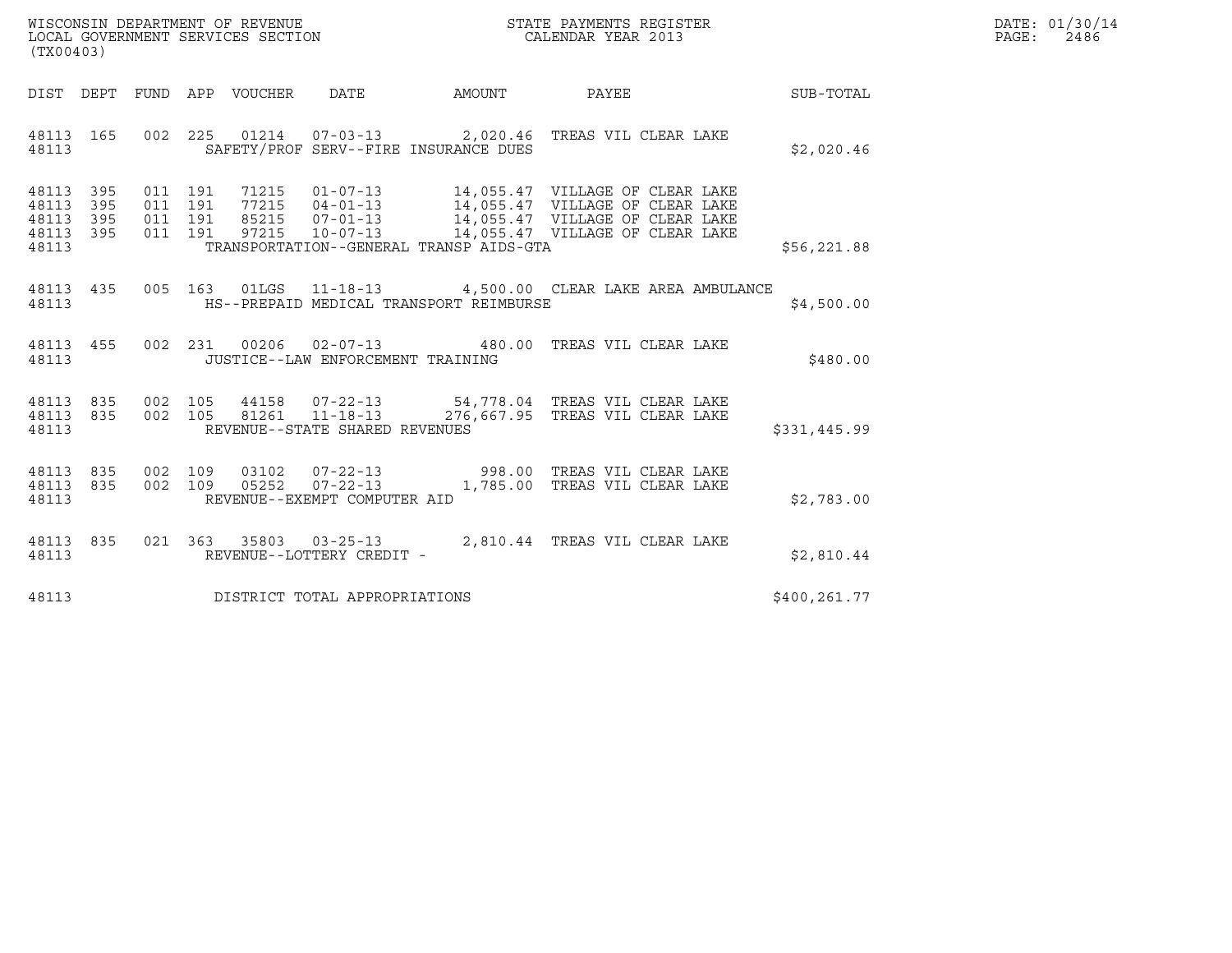| WISCONSIN DEPARTMENT OF REVENUE   | STATE PAYMENTS REGISTER | DATE: 01/30/14 |
|-----------------------------------|-------------------------|----------------|
| LOCAL GOVERNMENT SERVICES SECTION | CALENDAR YEAR 2013      | PAGE:<br>2487  |

| WISCONSIN DEPARTMENT OF REVENUE<br>LOCAL GOVERNMENT SERVICES SECTION<br>(TX00403)                                                                                                                                                                                                                                                   | STATE PAYMENTS REGISTER<br>CALENDAR YEAR 2013 |              |              | DATE: 01/30/14<br>PAGE:<br>2487 |
|-------------------------------------------------------------------------------------------------------------------------------------------------------------------------------------------------------------------------------------------------------------------------------------------------------------------------------------|-----------------------------------------------|--------------|--------------|---------------------------------|
| FUND APP VOUCHER DATE AMOUNT<br>DIST DEPT                                                                                                                                                                                                                                                                                           |                                               | <b>PAYEE</b> | SUB-TOTAL    |                                 |
| 48116 165<br>002 225 01215 07-03-13 1,950.69 TREAS VIL DRESSER<br>SAFETY/PROF SERV--FIRE INSURANCE DUES<br>48116                                                                                                                                                                                                                    |                                               |              | \$1,950.69   |                                 |
| 011 191 71216 01-07-13 14,937.27 VILLAGE OF DRESSER<br>011 191 77216 04-01-13 14,937.27 VILLAGE OF DRESSER<br>011 191 85216 07-01-13 14,937.27 VILLAGE OF DRESSER<br>011 191 97216 10-07-13 14,937.27 VILLAGE OF DRESSER<br>48116 395<br>48116<br>395<br>48116 395<br>48116 395<br>TRANSPORTATION--GENERAL TRANSP AIDS-GTA<br>48116 |                                               |              | \$59,749.08  |                                 |
| 002  231  00243  02-07-13  160.00  TREAS VIL DRESSER<br>48116 455<br>48116<br>JUSTICE--LAW ENFORCEMENT TRAINING                                                                                                                                                                                                                     |                                               |              | \$160.00     |                                 |
| 002  105  44159  07-22-13  28,030.37  TREAS VIL DRESSER<br>48116 835<br>002 105 81262 11-18-13 91,511.37 TREAS VIL DRESSER<br>48116 835<br>REVENUE--STATE SHARED REVENUES<br>48116                                                                                                                                                  |                                               |              | \$119,541.74 |                                 |
| 002  109  03103  07-22-13  5,115.00 TREAS VIL DRESSER<br>48116 835<br>48116<br>REVENUE--EXEMPT COMPUTER AID                                                                                                                                                                                                                         |                                               |              | \$5,115.00   |                                 |
| 021 363 35804 03-25-13 789.17 TREAS VIL DRESSER<br>48116 835<br>REVENUE--LOTTERY CREDIT -<br>48116                                                                                                                                                                                                                                  |                                               |              | \$789.17     |                                 |
| 48116<br>DISTRICT TOTAL APPROPRIATIONS                                                                                                                                                                                                                                                                                              |                                               |              | \$187,305.68 |                                 |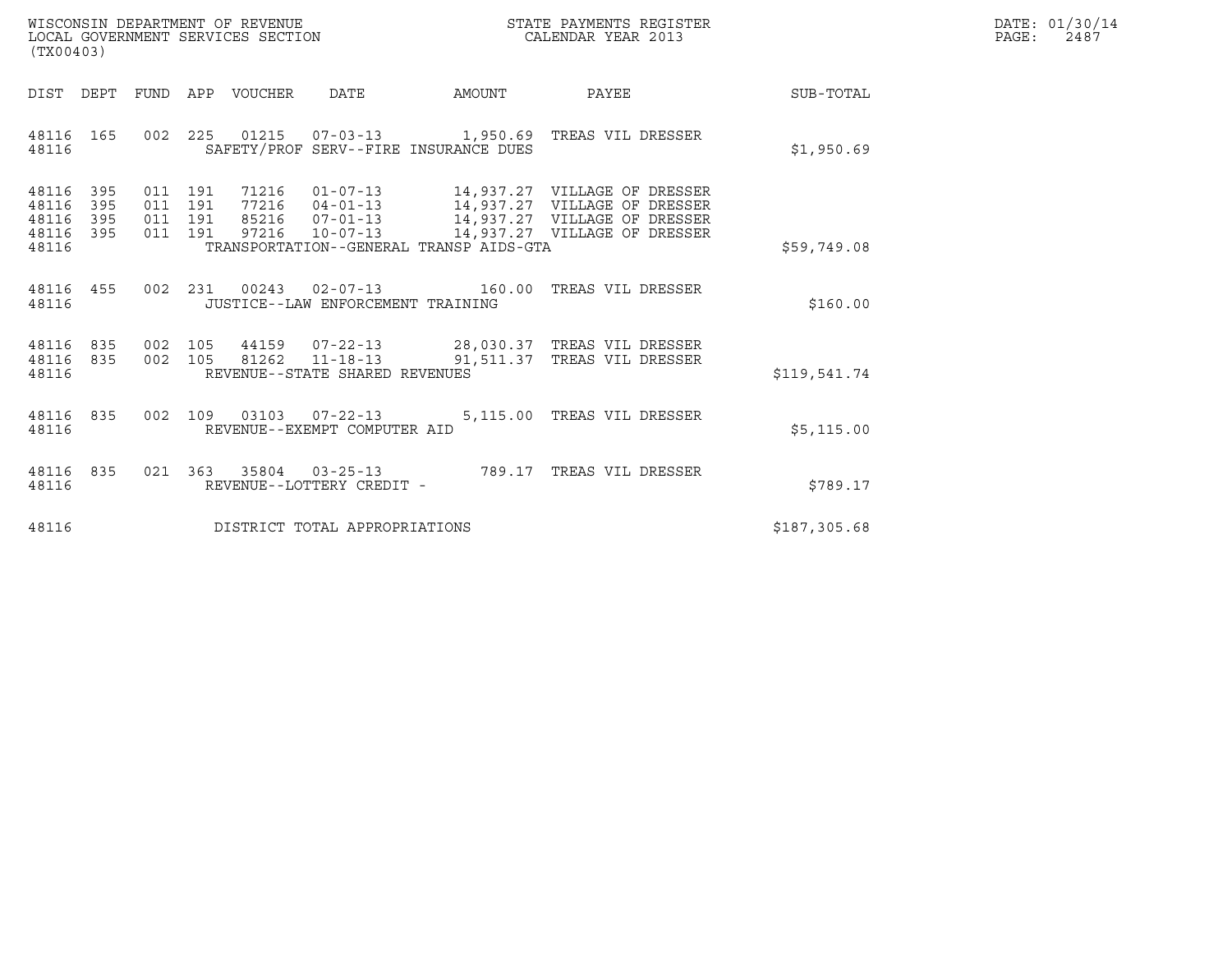| (TX00403)                                         |            |                    |                    |                                 |                                                  |                                         |                                                                                                                                                                                                          |              | DATE: 01/30/14<br>PAGE:<br>2488 |
|---------------------------------------------------|------------|--------------------|--------------------|---------------------------------|--------------------------------------------------|-----------------------------------------|----------------------------------------------------------------------------------------------------------------------------------------------------------------------------------------------------------|--------------|---------------------------------|
|                                                   |            |                    |                    | DIST DEPT FUND APP VOUCHER DATE |                                                  | AMOUNT                                  | PAYEE SUB-TOTAL                                                                                                                                                                                          |              |                                 |
| 48126 165<br>48126                                |            |                    |                    |                                 |                                                  | SAFETY/PROF SERV--FIRE INSURANCE DUES   | 002  225  01216  07-03-13  2,274.09  TREAS VIL FREDERIC                                                                                                                                                  | \$2,274.09   |                                 |
| 48126                                             |            |                    |                    |                                 |                                                  | NAT RESOURCES--AIDS IN LIEU OF TAXES    | 48126 370 012 579 18738 04-15-13 14.39 TREAS VIL FREDERICK                                                                                                                                               | \$14.39      |                                 |
| 48126 395<br>48126<br>48126<br>48126 395<br>48126 | 395<br>395 | 011 191<br>011 191 | 011 191<br>011 191 |                                 |                                                  | TRANSPORTATION--GENERAL TRANSP AIDS-GTA | 71217  01-07-13  14,361.33  VILLAGE OF FREDERIC<br>77217  04-01-13  14,361.33  VILLAGE OF FREDERIC<br>85217  07-01-13  14,361.33  VILLAGE OF FREDERIC<br>97217  10-07-13  14,361.36  VILLAGE OF FREDERIC | \$57,445.35  |                                 |
| 48126 395<br>48126                                |            |                    |                    |                                 |                                                  | TRANSPORTATION--LRIP/TRIP/MSIP GRANTS   | 011  278  64446  02-06-13  10,240.44  TREAS VIL FREDERIC                                                                                                                                                 | \$10, 240.44 |                                 |
| 48126 455<br>48126                                |            |                    |                    |                                 | JUSTICE--LAW ENFORCEMENT TRAINING                |                                         | 002 231 00282 02-08-13 320.00 TREAS VIL FREDERIC                                                                                                                                                         | \$320.00     |                                 |
| 48126 835 002 105<br>48126 835<br>48126           |            |                    | 002 105            |                                 | 81263 11-18-13<br>REVENUE--STATE SHARED REVENUES |                                         | 44160  07-22-13  62,224.15  TREAS VIL FREDERIC<br>300,620.03 TREAS VIL FREDERIC                                                                                                                          | \$362,844.18 |                                 |
| 48126 835<br>48126 835<br>48126                   |            | 002 109            | 002 109            |                                 | REVENUE--EXEMPT COMPUTER AID                     |                                         |                                                                                                                                                                                                          | \$1,072.00   |                                 |
| 48126 835<br>48126                                |            |                    |                    |                                 | REVENUE--LOTTERY CREDIT -                        |                                         | 021  363  CR140  03-26-13  2,471.95  TREAS VIL FREDERIC                                                                                                                                                  | \$2,471.95   |                                 |
| 48126                                             |            |                    |                    |                                 | DISTRICT TOTAL APPROPRIATIONS                    |                                         |                                                                                                                                                                                                          | \$436,682.40 |                                 |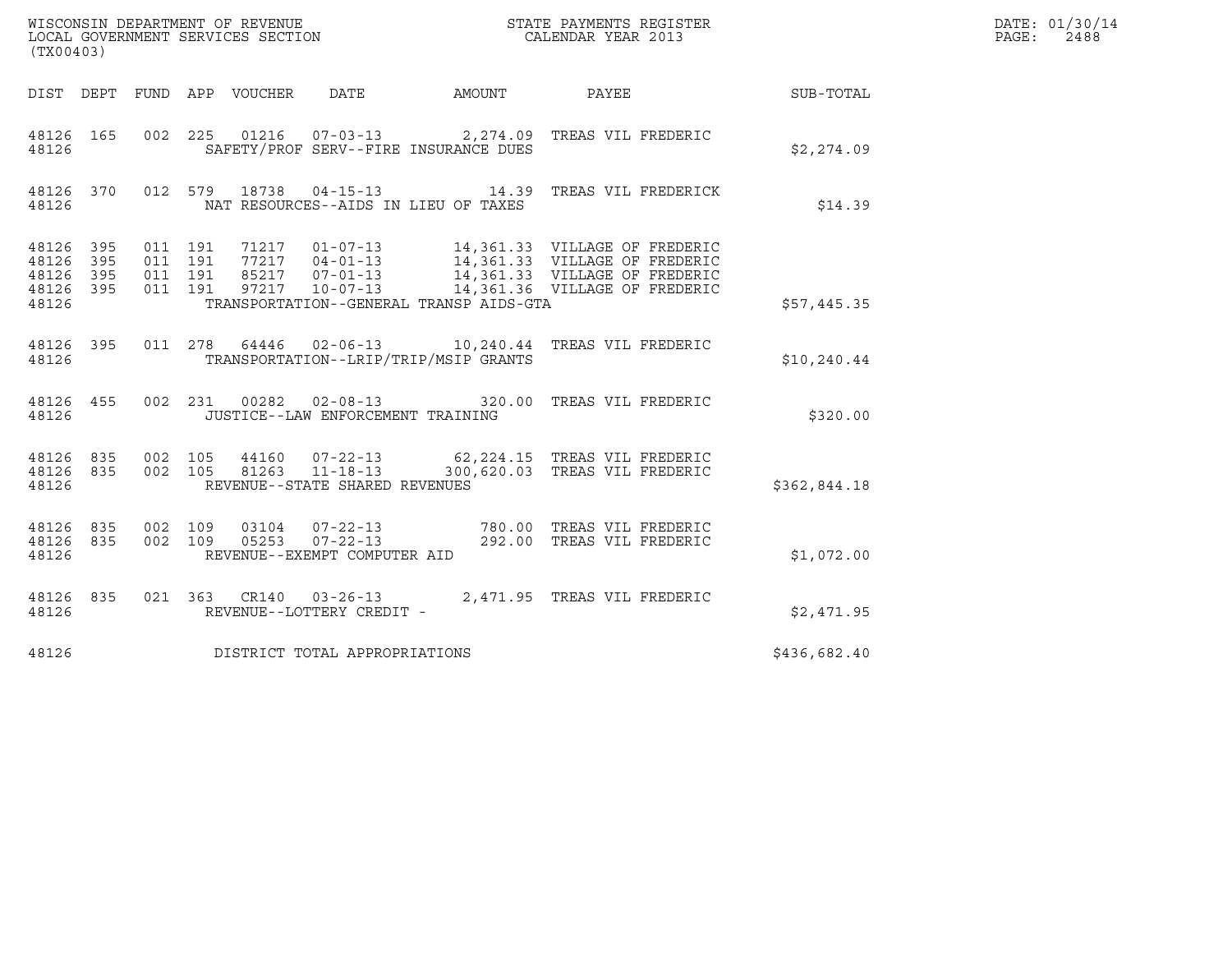|                    | (TX00403)                           |  |  |  |                                              |                                                                                                                                                                                                             | $R = \frac{1}{2}$ | DATE: 01/30/14<br>PAGE: 2489 |
|--------------------|-------------------------------------|--|--|--|----------------------------------------------|-------------------------------------------------------------------------------------------------------------------------------------------------------------------------------------------------------------|-------------------|------------------------------|
|                    |                                     |  |  |  |                                              | DIST DEPT FUND APP VOUCHER DATE AMOUNT PAYEE TO SUB-TOTAL                                                                                                                                                   |                   |                              |
| 48146              |                                     |  |  |  | SAFETY/PROF SERV--FIRE INSURANCE DUES        | 48146 165 002 225 01217 07-03-13 2,520.59 TREAS VIL LUCK                                                                                                                                                    | \$2,520.59        |                              |
| 48146              |                                     |  |  |  | NAT RESOURCES--AIDS IN LIEU OF TAXES         | 48146 370 012 579 18739 04-15-13 7.92 TREAS VIL LUCK                                                                                                                                                        | \$7.92            |                              |
|                    | 48146                               |  |  |  | TRANSPORTATION--HIGHWAY SAFETY-FEDERAL       | 48146 395 011 185 89649 10-07-13 10,009.00 TREAS VIL LUCK                                                                                                                                                   | \$10,009.00       |                              |
| 48146 395<br>48146 | 48146 395<br>48146 395<br>48146 395 |  |  |  | TRANSPORTATION--GENERAL TRANSP AIDS-GTA      |                                                                                                                                                                                                             | \$67,037.43       |                              |
| 48146              | 48146 435                           |  |  |  | 005 162 01HSD 09-03-13 5,125.24 VILLAGE LUCK | HS--AMBULANCE FUNDING ASSISTANCE GRANTS                                                                                                                                                                     | \$5,125.24        |                              |
|                    | 48146                               |  |  |  | HS--PREPAID MEDICAL TRANSPORT REIMBURSE      | 48146 435 005 163 01LGS 11-18-13 15,500.00 NORTH LAND MUNICIPAL                                                                                                                                             | \$15,500.00       |                              |
| 48146              | 48146 455                           |  |  |  | JUSTICE--LAW ENFORCEMENT TRAINING            | 002 231 00377 02-11-13 480.00 TREAS VIL LUCK                                                                                                                                                                | \$480.00          |                              |
|                    | 48146                               |  |  |  | REVENUE--STATE SHARED REVENUES               | $\begin{array}{cccccccc} 48146 & 835 & 002 & 105 & 44161 & 07-22-13 & & 43,216.65 & \text{TREAS VIL LUCK} \\ 48146 & 835 & 002 & 105 & 81264 & 11-18-13 & & 142,836.02 & \text{TREAS VIL LUCK} \end{array}$ | \$186,052.67      |                              |
| 48146              | 48146 835 002 109<br>48146 835      |  |  |  | REVENUE--EXEMPT COMPUTER AID                 | 002 109 03105 07-22-13 927.00 TREAS VIL LUCK<br>002 109 05254 07-22-13 693.00 TREAS VIL LUCK                                                                                                                | \$1,620.00        |                              |
|                    | 48146                               |  |  |  | REVENUE--LOTTERY CREDIT -                    | 48146 835 021 363 35805 03-25-13 1,649.64 TREAS VIL LUCK                                                                                                                                                    | \$1,649.64        |                              |
| 48146              |                                     |  |  |  | DISTRICT TOTAL APPROPRIATIONS                |                                                                                                                                                                                                             | \$290,002.49      |                              |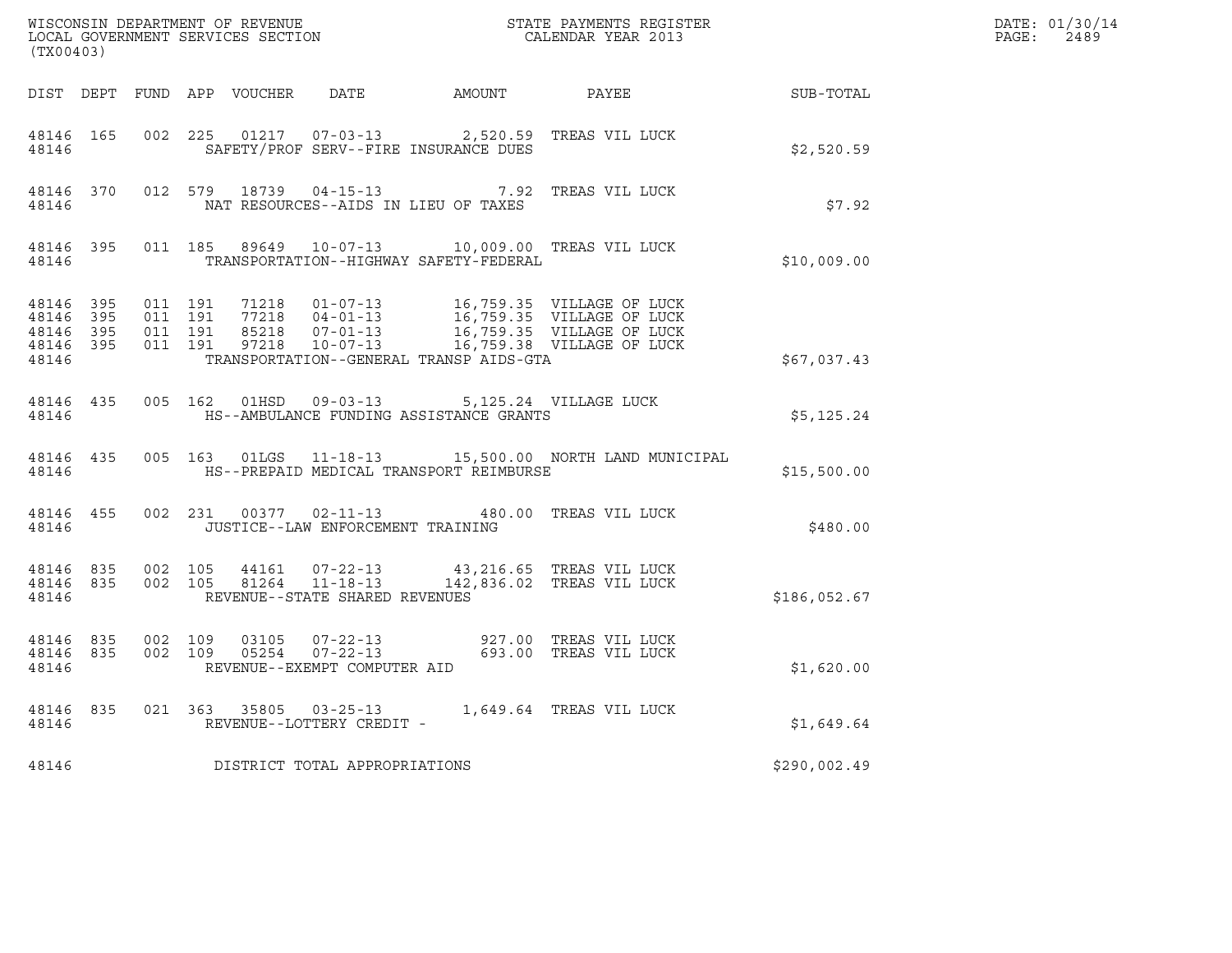| (TX00403)                                                       | WISCONSIN DEPARTMENT OF REVENUE<br>LOCAL GOVERNMENT SERVICES SECTION |                                                |                                         | STATE PAYMENTS REGISTER<br>CALENDAR YEAR 2013                                                      |               | DATE: 01/30/14<br>$\mathtt{PAGE:}$<br>2490 |
|-----------------------------------------------------------------|----------------------------------------------------------------------|------------------------------------------------|-----------------------------------------|----------------------------------------------------------------------------------------------------|---------------|--------------------------------------------|
|                                                                 | DIST DEPT FUND APP VOUCHER DATE                                      |                                                | AMOUNT                                  | PAYEE                                                                                              | SUB-TOTAL     |                                            |
| 48151 165<br>48151                                              | 002 225                                                              |                                                | SAFETY/PROF SERV--FIRE INSURANCE DUES   | 01218  07-03-13  1,508.87  TREAS VIL MILLTOWN                                                      | \$1,508.87    |                                            |
| 48151 370<br>48151                                              |                                                                      |                                                | NAT RESOURCES--AIDS IN LIEU OF TAXES    | 012 579 18740 04-15-13 20.52 TREAS VIL MILLTOWN                                                    | \$20.52       |                                            |
| 48151 395<br>48151<br>395<br>395<br>48151<br>48151 395<br>48151 | 011 191<br>011 191<br>011 191<br>011 191                             |                                                | TRANSPORTATION--GENERAL TRANSP AIDS-GTA | 71219  01-07-13  13,645.40  VILLAGE OF MILLTOWN                                                    | \$54,581.63   |                                            |
| 48151 455<br>48151                                              | 002 231                                                              | JUSTICE--LAW ENFORCEMENT TRAINING              |                                         | 00414  02-12-13  640.00  TREAS VIL MILLTOWN                                                        | \$640.00      |                                            |
| 48151 835<br>48151 835<br>48151                                 | 002 105<br>002 105                                                   | REVENUE--STATE SHARED REVENUES                 |                                         | 44162  07-22-13  51,309.85  TREAS VIL MILLTOWN<br>81265  11-18-13  201, 475.16  TREAS VIL MILLTOWN | \$252,785.01  |                                            |
| 48151 835<br>48151 835<br>48151                                 | 002 109<br>03106<br>002 109<br>05255                                 | $07 - 22 - 13$<br>REVENUE--EXEMPT COMPUTER AID |                                         | 07-22-13 570.00 TREAS VIL MILLTOWN<br>810.00 TREAS VIL MILLTOWN                                    | \$1,380.00    |                                            |
| 48151                                                           | DISTRICT TOTAL APPROPRIATIONS                                        |                                                |                                         |                                                                                                    | \$310, 916.03 |                                            |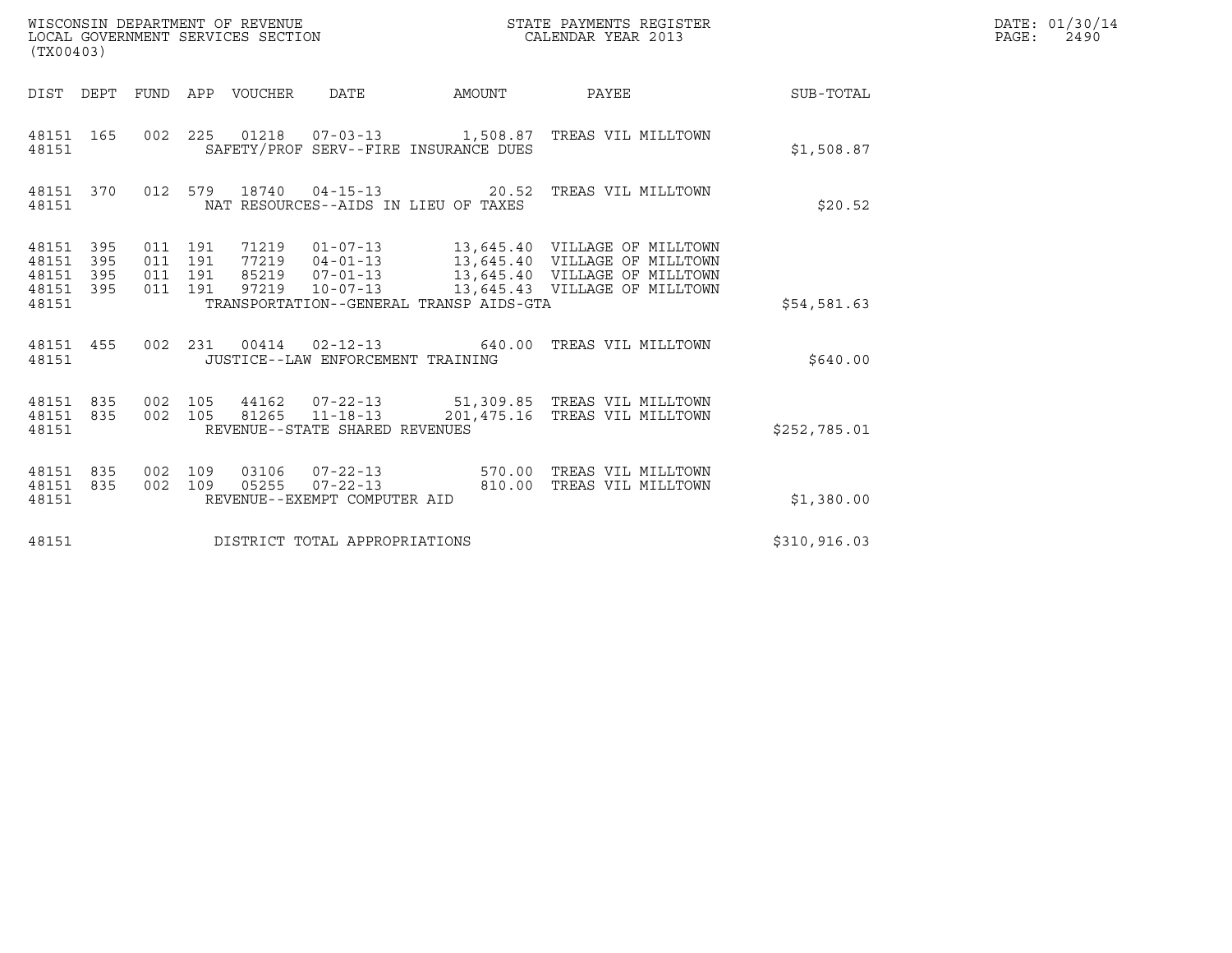| (TX00403)                                                 |         |  |                                                     |                                         | ${\tt WISCOONSIM} \begin{tabular}{lcccc} DEPARTMENT OF REVENUE & & & & & & \begin{tabular}{l} \bf STATE \end{tabular} \end{tabular} \begin{tabular}{lcccc} \bf RTATE \end{tabular} \end{tabular} \begin{tabular}{lcccc} \bf RTATE \end{tabular} \end{tabular} \begin{tabular}{lcccc} \bf RTATE \end{tabular} \end{tabular} \begin{tabular}{lcccc} \bf RTATE \end{tabular} \end{tabular} \begin{tabular}{lcccc} \bf RTATE \end{tabular} \end{tabular} \begin{tabular}{lcccc} \bf RTATE \end{tabular} \end{tabular} \begin{tabular}{lcccc} \bf RTATE \end{$ | DATE: 01/30/14<br>PAGE:<br>2491 |  |
|-----------------------------------------------------------|---------|--|-----------------------------------------------------|-----------------------------------------|-----------------------------------------------------------------------------------------------------------------------------------------------------------------------------------------------------------------------------------------------------------------------------------------------------------------------------------------------------------------------------------------------------------------------------------------------------------------------------------------------------------------------------------------------------------|---------------------------------|--|
|                                                           |         |  |                                                     |                                         |                                                                                                                                                                                                                                                                                                                                                                                                                                                                                                                                                           |                                 |  |
| 48165                                                     |         |  |                                                     | SAFETY/PROF SERV--FIRE INSURANCE DUES   | 48165  165  002  225  01219  07-03-13  5,842.88  TREAS VIL OSCEOLA                                                                                                                                                                                                                                                                                                                                                                                                                                                                                        | \$5,842.88                      |  |
| 48165                                                     |         |  |                                                     | NAT RESOURCES--AIDS IN LIEU OF TAXES    | 48165 370 002 503 16301 03-06-13 2,361.23 TREAS VIL OSCEOLA<br>TOWN SHARE 675.29                                                                                                                                                                                                                                                                                                                                                                                                                                                                          | \$2,361.23                      |  |
| 48165 395<br>48165 395<br>48165 395<br>48165 395<br>48165 |         |  |                                                     | TRANSPORTATION--GENERAL TRANSP AIDS-GTA |                                                                                                                                                                                                                                                                                                                                                                                                                                                                                                                                                           | \$211,591.64                    |  |
|                                                           | 48165   |  |                                                     | TRANSPORTATION--LRIP/TRIP/MSIP GRANTS   | 48165 395 011 278 76779 06-04-13 8,763.03 TREAS VIL OSCEOLA                                                                                                                                                                                                                                                                                                                                                                                                                                                                                               | \$8,763.03                      |  |
| 48165                                                     |         |  |                                                     | HS--AMBULANCE FUNDING ASSISTANCE GRANTS | 48165 435 005 162 01HSD 09-03-13 4,938.34 VILLAGE OSCEOLA                                                                                                                                                                                                                                                                                                                                                                                                                                                                                                 | \$4,938.34                      |  |
| 48165                                                     |         |  |                                                     | HS--PREPAID MEDICAL TRANSPORT REIMBURSE | 48165 435 005 163 01LGS 11-18-13 7,400.00 OSCEOLA AREA AMBULANCE SERV                                                                                                                                                                                                                                                                                                                                                                                                                                                                                     | \$7,400.00                      |  |
|                                                           |         |  | 48165 JUSTICE--LAW ENFORCEMENT TRAINING             |                                         | $\begin{array}{cccccc} 4\,8\,1\,6\,5 & 4\,5\,5 & 0\,0\,2 & 2\,3\,1 & 0\,0\,4\,7\,3 & 0\,2\,-1\,3\,-1\,3 & 1\,,\,1\,2\,0\,.0\,0 & \text{TREAS VIL OSCEOLA} \\ 4\,8\,1\,6\,5 & 4\,5\,5 & 0\,0\,2 & 2\,3\,1 & 0\,0\,6\,9\,0 & 0\,3\,-0\,4\,-1\,3 & 1\,6\,0\,.0\,0 & \text{TREAS VIL OSCEOLA} \end{array$                                                                                                                                                                                                                                                     | \$1,280.00                      |  |
| 48165                                                     |         |  | REVENUE--STATE SHARED REVENUES                      |                                         | $\begin{array}{cccc} 4\,8\,16\,5 & 8\,3\,5 & 0\,0\,2 & 1\,0\,5 & 4\,4\,1\,6\,3 & 0\,7\,-2\,2\,-1\,3 & 6\,8\,,\,2\,2\,7\,.7\,2 & \text{TREAS VII OSCEOLA} \\ 4\,8\,1\,6\,5 & 8\,3\,5 & 0\,0\,2 & 1\,0\,5 & 8\,1\,2\,6\,6 & 11\,-1\,8\,-1\,3 & 2\,6\,8\,,\,2\,5\,9\,.1\,5 & \text{TREAS$                                                                                                                                                                                                                                                                    | \$336,486.87                    |  |
| 48165 835<br>48165                                        | 002 109 |  | REVENUE--EXEMPT COMPUTER AID                        |                                         | 48165 835 002 109 03107 07-22-13 1,529.00 TREAS VIL OSCEOLA                                                                                                                                                                                                                                                                                                                                                                                                                                                                                               | \$27,471.00                     |  |
| 48165 835<br>48165                                        |         |  | 021 363 35806 03-25-13<br>REVENUE--LOTTERY CREDIT - |                                         | 16,059.91 TREAS VIL OSCEOLA                                                                                                                                                                                                                                                                                                                                                                                                                                                                                                                               | \$16,059.91                     |  |
| 48165                                                     |         |  | DISTRICT TOTAL APPROPRIATIONS                       |                                         |                                                                                                                                                                                                                                                                                                                                                                                                                                                                                                                                                           | \$622,194.90                    |  |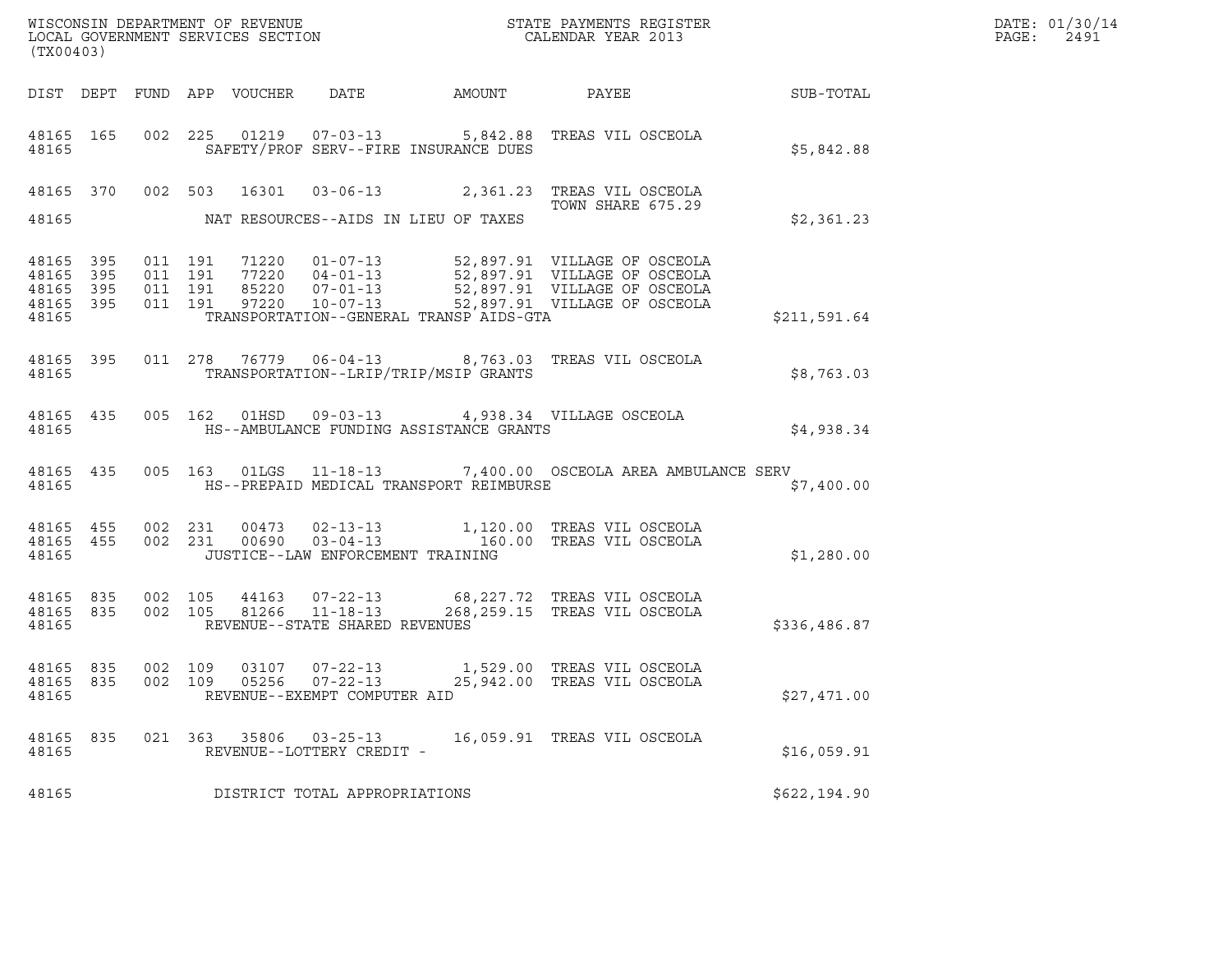| (TX00403)                                                 |       |                    |                                          |               |                                                 |                                                                                                                                                                                                                                                                                    |                                                        |              | DATE: 01/30/14<br>PAGE:<br>2492 |
|-----------------------------------------------------------|-------|--------------------|------------------------------------------|---------------|-------------------------------------------------|------------------------------------------------------------------------------------------------------------------------------------------------------------------------------------------------------------------------------------------------------------------------------------|--------------------------------------------------------|--------------|---------------------------------|
|                                                           |       |                    |                                          |               |                                                 |                                                                                                                                                                                                                                                                                    |                                                        |              |                                 |
| 48201                                                     |       |                    |                                          |               |                                                 | 48201 165 002 225 01220 07-03-13 6,568.48 TREAS CITY AMERY<br>SAFETY/PROF SERV--FIRE INSURANCE DUES                                                                                                                                                                                |                                                        | \$6,568.48   |                                 |
| 48201                                                     |       |                    |                                          |               |                                                 | 48201 370 002 503 15963 02-06-13 700.81 TREAS CITY AMERY<br>TOWN SHARE 256.60<br>NAT RESOURCES--AIDS IN LIEU OF TAXES                                                                                                                                                              | TOWN SHARE 256.60                                      | \$700.81     |                                 |
|                                                           |       | 48201              |                                          |               |                                                 | 48201 370 012 571 36673 06-10-13 2.80 TREAS CITY AMERY<br>NAT RESOURCES--FOREST CROP/MFL/CO FOREST                                                                                                                                                                                 |                                                        | \$2.80       |                                 |
|                                                           |       |                    |                                          |               |                                                 | 48201 370 012 663 00612 09-24-13 21,454.28 TREAS CITY AMERY<br>48201 NAT RESOURCES--LAKES MANAGEMENT GRANTS                                                                                                                                                                        |                                                        | \$21,454.28  |                                 |
| 48201 395<br>48201 395<br>48201 395<br>48201 395<br>48201 |       |                    | 011 191<br>011 191<br>011 191<br>011 191 |               |                                                 | 71221  01-07-13  48,040.42  TREAS CITY AMERY<br>77221  04-01-13  48,040.42  TREAS CITY AMERY<br>85221  07-01-13  48,040.42  TREAS CITY AMERY<br>97221  10-07-13  48,040.43  TREAS CITY AMERY<br>TRANSPORTATION--GENERAL TRANSP AIDS-GTA                                            |                                                        | \$192,161.69 |                                 |
|                                                           | 48201 |                    |                                          |               |                                                 | 48201 435 005 162 01HSD 09-03-13 5,384.88 TREAS CITY AMERY<br>HS--AMBULANCE FUNDING ASSISTANCE GRANTS                                                                                                                                                                              |                                                        | \$5,384.88   |                                 |
| 48201                                                     |       |                    |                                          |               |                                                 | 48201 435 005 163 01LGS 11-18-13 30,600.00 MUNICIPAL AMBULANCE SERV<br>HS--PREPAID MEDICAL TRANSPORT REIMBURSE                                                                                                                                                                     |                                                        | \$30,600.00  |                                 |
|                                                           | 48201 |                    |                                          |               | JUSTICE--LAW ENFORCEMENT TRAINING               | 48201 455 002 231 00132 02-06-13 1,600.00 TREAS CITY AMERY                                                                                                                                                                                                                         |                                                        | \$1,600.00   |                                 |
| 48201                                                     |       |                    |                                          |               | REVENUE--STATE SHARED REVENUES                  | $\begin{array}{cccccc} 4\,8\,2\,0\,1 & 8\,3\,5 & 0\,0\,2 & 1\,0\,5 & 4\,4\,1\,6\,4 & 0\,7\,{-}\,2\,2\,{-}\,1\,3 & 1\,4\,0\,,\,5\,7\,8\,.2\,0 & \text{TREAS CITY AMERY} \\ 4\,8\,2\,0\,1 & 8\,3\,5 & 0\,0\,2 & 1\,0\,5 & 8\,1\,2\,6\,7 & 1\,1\,{-}\,1\,8\,{-}\,1\,3 & 4\,2\,9\,,\,$ |                                                        | \$569,797.95 |                                 |
| 48201 835<br>48201 835<br>48201                           |       | 002 109<br>002 109 |                                          |               | 03109  07-22-13<br>REVENUE--EXEMPT COMPUTER AID |                                                                                                                                                                                                                                                                                    | 5,111.00 TREAS CITY AMERY<br>6,825.00 TREAS CITY AMERY | \$11,936.00  |                                 |
| 48201 835<br>48201                                        |       |                    |                                          | 021 363 35807 | $03 - 25 - 13$<br>REVENUE--LOTTERY CREDIT -     |                                                                                                                                                                                                                                                                                    | 9,452.52 TREAS CITY AMERY                              | \$9,452.52   |                                 |
| 48201                                                     |       |                    |                                          |               | DISTRICT TOTAL APPROPRIATIONS                   |                                                                                                                                                                                                                                                                                    |                                                        | \$849,659.41 |                                 |